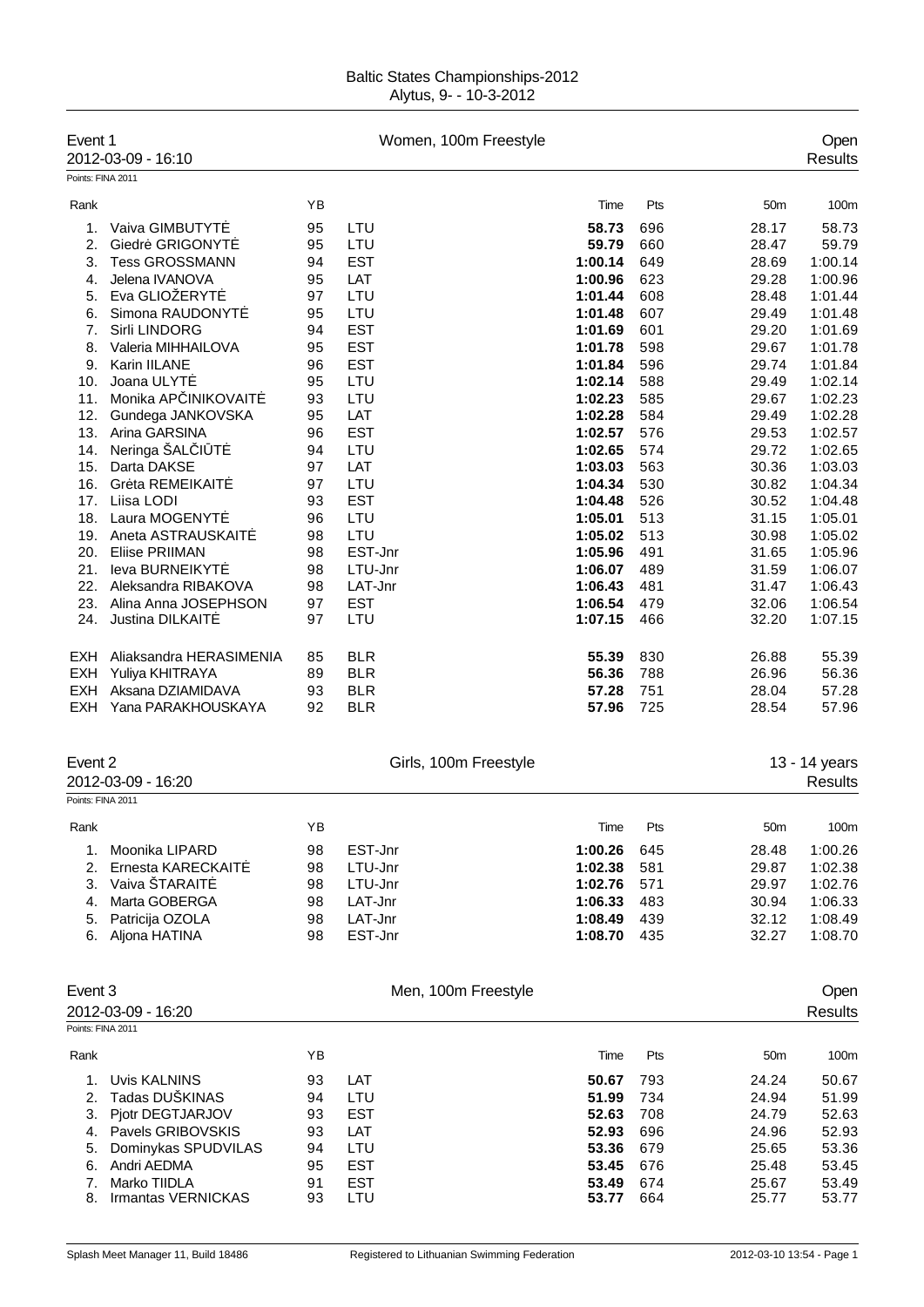#### Event 3, Men, 100m Freestyle, Open

| Rank              |                             |    | ΥB         |            |                          |     | Time  | Pts             |         | 50 <sub>m</sub> | 100m           |
|-------------------|-----------------------------|----|------------|------------|--------------------------|-----|-------|-----------------|---------|-----------------|----------------|
| 9.                | <b>Janis FREIMANIS</b>      |    | 92         | LAT        |                          |     | 54.15 | 650             |         | 26.25           | 54.15          |
| 10.               | Jonas ZAKARAUSKAS           |    | 95         | LTU        |                          |     | 54.51 | 637             |         | 26.18           | 54.51          |
| 11.               | Jevgenij GAMPER             |    | 94         | LTU        |                          |     | 54.70 | 630             |         | 25.83           | 54.70          |
| 12.               | Oleg SOLOVJOV               |    | 92         | <b>EST</b> |                          |     | 54.86 | 625             |         | 25.55           | 54.86          |
| 13.               | <b>Dmitrijs SUHUSINS</b>    |    | 95         | LAT        |                          |     | 54.89 | 624             |         | 25.95           | 54.89          |
| 14.               | Fred KARU                   |    | 93         | <b>EST</b> |                          |     | 55.33 | 609             |         | 26.40           | 55.33          |
| 15.               | Kristjan JUERISOO           |    | 93         | <b>EST</b> |                          |     | 55.43 | 606             |         | 26.11           | 55.43          |
| 16.               | <b>Rimantas MOGENIS</b>     |    | 93         | LTU        |                          |     | 55.54 | 602             |         | 26.83           | 55.54          |
| 17.               | Roman DMITRITSENKO          |    | 95         | <b>EST</b> |                          |     | 55.58 | 601             |         | 26.85           | 55.58          |
|                   |                             |    | 94         | LTU        |                          |     | 55.58 | 601             |         | 26.84           | 55.58          |
|                   | Augustas KLIMAVI IUS        |    |            | LAT        |                          |     |       |                 |         |                 |                |
| 19.               | Jevgenijs VISOCKIS          |    | 93         |            |                          |     | 55.69 | 597             |         | 26.88           | 55.69          |
| 20.               | Eimantas VIJAIKIS           |    | 91         | LTU        |                          |     | 55.73 | 596             |         | 26.66           | 55.73          |
| 21.               | <b>Reinis PAUNINS</b>       |    | 92         | LAT        |                          |     | 55.85 | 592             |         | 26.81           | 55.85          |
| 22.               | Rokas DOBROVOLSKIS          |    | 95         | LTU        |                          |     | 55.98 | 588             |         | 27.08           | 55.98          |
| 23.               | <b>Kirill SAVKUN</b>        |    | 93         | <b>EST</b> |                          |     | 56.10 | 584             |         | 27.11           | 56.10          |
| 24.               | Lukas PRANCKEVI IUS         |    | 95         | LTU        |                          |     | 56.31 | 578             |         | 26.86           | 56.31          |
| 25.               | K stutis RAINYS             |    | 94         | LTU        |                          |     | 57.20 | 551             |         | 27.23           | 57.20          |
| 26.               | Marcus JUKSAR               |    | 94         | <b>EST</b> |                          |     | 57.46 | 544             |         | 26.94           | 57.46          |
| 27.               | Gytis OGULEVI IUS           |    | 96         | LTU        |                          |     | 57.55 | 541             |         | 27.86           | 57.55          |
| 28.               | Kirilas KISELIOVAS          |    | 94         | LTU        |                          |     | 58.00 | 529             |         | 27.74           | 58.00          |
| 29.               | Aleksandr TARASSOV          |    | 97         | <b>EST</b> |                          |     | 58.29 | 521             |         | 27.94           | 58.29          |
| 30.               | <b>Kristofer NOGES</b>      |    | 94         | <b>EST</b> |                          |     | 58.32 | 520             |         | 27.67           | 58.32          |
| 31.               | <b>Heinar KULL</b>          |    | 95         | <b>EST</b> |                          |     | 58.35 | 519             |         | 28.01           | 58.35          |
| 32.               | Vitalijus FILATOVAS         |    | 97         | LTU        |                          |     | 58.56 | 514             |         | 27.78           | 58.56          |
| 33.               | <b>Frants TIKERPUU</b>      |    | 97         | <b>EST</b> |                          |     | 58.65 | 511             |         | 28.39           | 58.65          |
| 34.               | Indrek STAAL                |    | 96         | <b>EST</b> |                          |     | 58.70 | 510             |         | 28.13           | 58.70          |
| 35.               | Rokas VINCLOVAS             |    | 96         | LTU-Jnr    |                          |     | 58.97 | 503             |         | 27.96           | 58.97          |
| 36.               | Martynas TUŠAS              |    | 95         | LTU        |                          |     | 59.02 | 502             |         | 28.22           | 59.02          |
| 37.               | Justas MAKSIMAVI IUS        |    | 93         | LTU        |                          |     | 59.40 | 492             |         | 28.23           | 59.40          |
| 38.               | Kert SAARMA                 |    | 97         | <b>EST</b> |                          |     | 59.63 | 486             |         | 28.29           | 59.63          |
| DSQ               | Simonas BILIS               |    | 93         | LTU        |                          |     |       |                 |         |                 |                |
|                   |                             |    |            |            |                          |     |       |                 |         |                 |                |
| EXH               | <b>Viktar VABISHCHEVICH</b> |    | 89         | <b>BLR</b> |                          |     | 53.43 | 676             |         | 25.37           | 53.43          |
|                   |                             |    |            |            |                          |     |       |                 |         |                 |                |
| Event 4           |                             |    |            |            | Boys, 100m Freestyle     |     |       |                 |         |                 | 15 - 16 years  |
|                   | 2012-03-09 - 16:30          |    |            |            |                          |     |       |                 |         |                 | <b>Results</b> |
| Points: FINA 2011 |                             |    |            |            |                          |     |       |                 |         |                 |                |
| Rank              |                             |    | ΥB         |            |                          |     | Time  | Pts             |         | 50 <sub>m</sub> | 100m           |
| 1.                | Povilas STRAZDAS            |    | 96         | LTU-Jnr    |                          |     | 52.80 | 701             |         | 25.66           | 52.80          |
| 2.                | Jevgenij ROGOŽIN            |    | 96         | LTU-Jnr    |                          |     | 53.81 | 662             |         | 26.44           | 53.81          |
| 3.                | Henri REINSALU              |    | 96         | EST-Jnr    |                          |     | 55.13 | 616             |         | 26.62           | 55.13          |
| 4.                | Nikita TSERNOSEV            |    | 97         | EST-Jnr    |                          |     | 57.02 | 556             |         | 26.85           | 57.02          |
| 5.                | <b>Arvis AIGARS</b>         |    | 97         | LAT-Jnr    |                          |     | 57.24 |                 |         |                 |                |
| 6.                | Vladimirs SAFRONOVS         |    |            | LAT-Jnr    |                          |     | 57.70 | 550<br>537      |         | 28.15           | 57.24<br>57.70 |
|                   |                             |    | 96         |            |                          |     |       |                 |         | 27.40           |                |
| Event 5           |                             |    |            |            | Women, 200m Breaststroke |     |       |                 |         |                 | Open           |
|                   | 2012-03-09 - 16:30          |    |            |            |                          |     |       |                 |         |                 | <b>Results</b> |
| Points: FINA 2011 |                             |    |            |            |                          |     |       |                 |         |                 |                |
| Rank              |                             | YB |            |            | Time                     | Pts |       | 50 <sub>m</sub> | 100m    | 150m            | 200m           |
|                   |                             |    |            |            |                          |     |       |                 |         |                 |                |
|                   | 1. Alena RIBAKOVA           | 91 | LAT        |            | 2:33.28 763              |     |       | 35.23           | 1:14.50 | 1:53.70         | 2:33.28        |
|                   | 2. Maria HARUTJUNJAN        | 95 | <b>EST</b> |            | 2:39.72 675              |     |       | 35.95           | 1:17.10 | 1:57.98         | 2:39.72        |
|                   | 3. Vikt LABANAUSKAIT        | 97 | LTU        |            | 2:40.79 661              |     |       | 37.52           | 1:19.27 | 2:00.63         | 2:40.79        |
|                   | 4. Urt KAZAKEVI I T         | 93 | LTU        |            | 2:40.84 661              |     |       | 34.57           | 1:15.79 | 1:57.98         | 2:40.84        |
|                   | 5. Maria ROMANJUK           | 96 | <b>EST</b> |            | 2:40.91 660              |     |       | 36.32           | 1:17.10 | 1:59.25         | 2:40.91        |

6. Evelina AIZPURIETE 94 LAT **2:41.61** 651 35.49 1:17.27 1:59.01 2:41.61 7. Dovilė MIKOLIŪNAITĖ 96 LTU **2:45.28** 609 36.56 1:18.04 2:01.81 2:45.28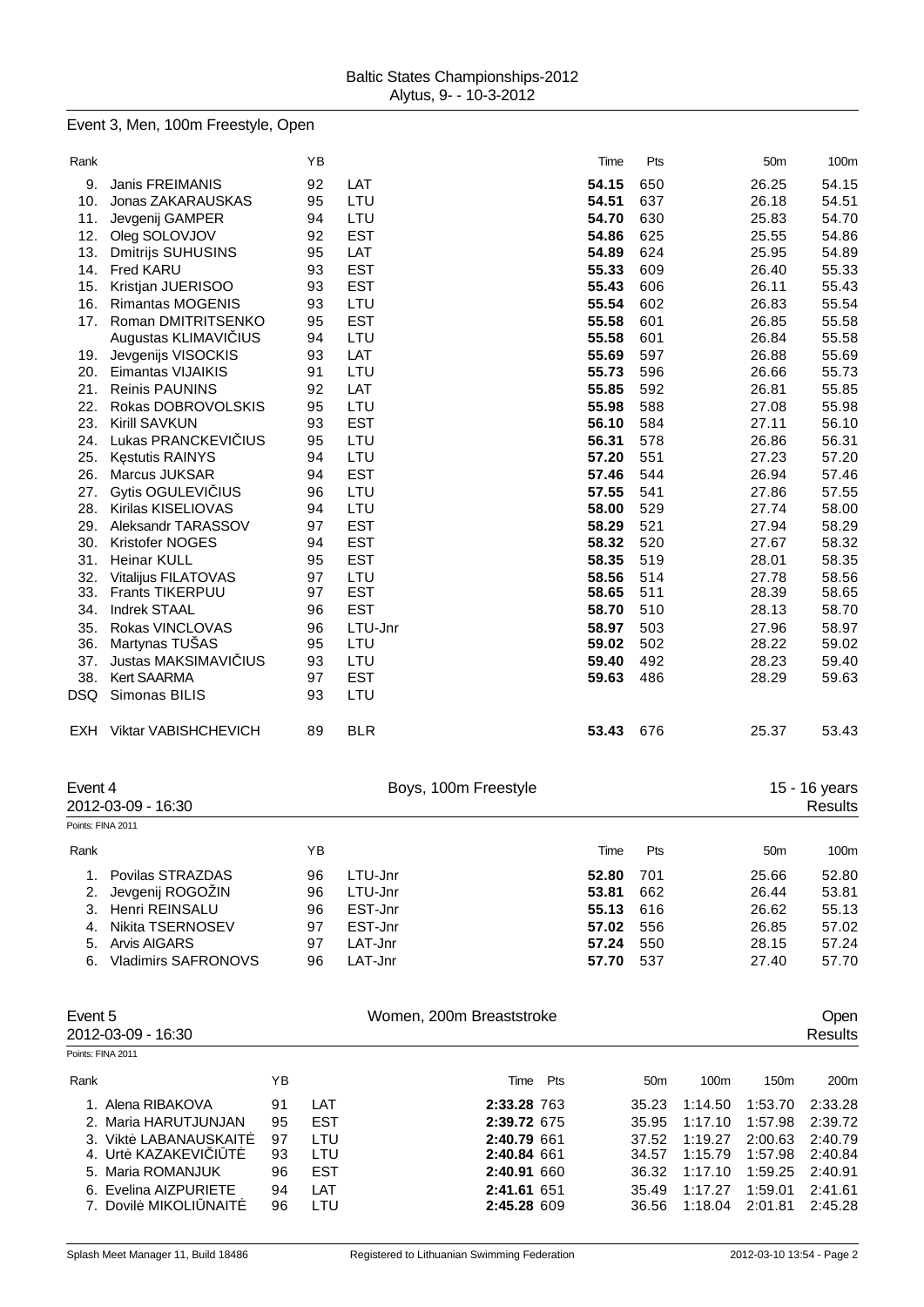|         | Event 5, Women, 200m Breaststroke, Open                                                                                              |                                  |                                                                |                                                                                        |     |                                                    |                                                                |                                                                |                                                                |
|---------|--------------------------------------------------------------------------------------------------------------------------------------|----------------------------------|----------------------------------------------------------------|----------------------------------------------------------------------------------------|-----|----------------------------------------------------|----------------------------------------------------------------|----------------------------------------------------------------|----------------------------------------------------------------|
| Rank    | 8. Diana KIRS<br>9. Gabriel DVARISKYT                                                                                                | ΥB<br>95<br>96                   | <b>EST</b><br>LTU                                              | Time<br>2:47.47 585<br>2:56.42 501                                                     | Pts | 50 <sub>m</sub><br>36.32<br>40.84                  | 100m<br>1:18.36<br>1:25.46                                     | 150m<br>2:01.65<br>2:11.17                                     | 200m<br>2:47.47<br>2:56.42                                     |
|         | 10. Maria KERIDON<br>DSQ Karen VAPPER                                                                                                | 99<br>92                         | EST-Jnr<br><b>EST</b>                                          | 3:09.07 407                                                                            |     | 41.19                                              | 1:30.33                                                        | 2:19.91                                                        | 3:09.07                                                        |
| Event 6 | 2012-03-09 - 16:40<br>Points: FINA 2011                                                                                              |                                  |                                                                | Girls, 200m Breaststroke                                                               |     |                                                    |                                                                |                                                                | 13 - 14 years<br><b>Results</b>                                |
| Rank    |                                                                                                                                      | ΥB                               |                                                                | Time                                                                                   | Pts | 50 <sub>m</sub>                                    | 100m                                                           | 150m                                                           | 200m                                                           |
|         | 1. Agn SORAKAIT<br>2. Anna GUSSEVA<br>3. Viktorija VALI T<br>4. Dana KOLIDZEJA<br>5. Krista CEPLITE<br>6. Kertu Ly ALNEK             | 98<br>98<br>98<br>99<br>99<br>99 | LTU-Jnr<br>EST-Jnr<br>LTU-Jnr<br>LAT-Jnr<br>LAT-Jnr<br>EST-Jnr | 2:50.81 552<br>2:53.41 527<br>2:54.16 520<br>2:57.64 490<br>2:57.75 489<br>3:02.39 453 |     | 38.60<br>40.43<br>39.01<br>40.55<br>39.89<br>40.74 | 1:22.52<br>1:24.93<br>1:24.28<br>1:25.69<br>1:25.80<br>1:27.35 | 2:06.77<br>2:10.97<br>2:09.03<br>2:12.69<br>2:11.33<br>2:14.43 | 2:50.81<br>2:53.41<br>2:54.16<br>2:57.64<br>2:57.75<br>3:02.39 |
| Event 7 | 2012-03-09 - 16:45                                                                                                                   |                                  |                                                                | Men, 200m Breaststroke                                                                 |     |                                                    |                                                                |                                                                | Open<br><b>Results</b>                                         |
|         | Points: FINA 2011                                                                                                                    |                                  |                                                                |                                                                                        |     |                                                    |                                                                |                                                                |                                                                |
| Rank    |                                                                                                                                      | YB                               |                                                                | Time                                                                                   | Pts | 50 <sub>m</sub>                                    | 100m                                                           | 150m                                                           | 200m                                                           |
|         | 1. Marius MIKALAUSKAS<br>2. Mantas AURUSKEVI IUS 95<br>3. Kalvis LAKUCS                                                              | 94<br>95                         | LTU<br>LTU<br>LAT                                              | 2:21.83 723<br>2:23.64 696<br>2:24.06 690                                              |     | 31.18<br>31.78<br>33.87                            | 1:06.79<br>1:08.26<br>1:10.95                                  | 1:43.87<br>1:45.78<br>1:48.63                                  | 2:21.83<br>2:23.64<br>2:24.06                                  |
|         | 4. Nikolajs MASKALENKO<br>5. Martin ALIKVEE<br>6. Arnas SEDLEVI IUS                                                                  | 93<br>95<br>92                   | LAT<br><b>EST</b><br>LTU                                       | 2:25.51 669<br>2:28.31 632<br>2:33.42 571                                              |     | 32.71<br>32.30<br>33.81                            | 1:10.37<br>1:10.54<br>1:11.91                                  | 1:48.57<br>1:48.83<br>1:52.77                                  | 2:25.51<br>2:28.31<br>2:33.42                                  |
|         | 7. Paulius ŠLEVAS<br>8. Rene VILLEMSON<br>9. Alex LOVI                                                                               | 94<br>97<br>97                   | LTU<br><b>EST</b><br><b>EST</b>                                | 2:35.28 551<br>2:36.04 543<br>2:41.63 488                                              |     | 33.47<br>33.98<br>34.29                            | 1:12.07<br>1:13.05<br>1:16.05                                  | 1:53.02<br>1:53.54<br>1:58.10                                  | 2:35.28<br>2:36.04<br>2:41.63                                  |
|         | EXH Yury KLEMPARSKI                                                                                                                  | 93                               | <b>BLR</b>                                                     | 2:27.12 647                                                                            |     | 33.60                                              | 1:11.99                                                        | 1:50.44                                                        | 2:27.12                                                        |
| Event 8 | 2012-03-09 - 16:50<br>Points: FINA 2011                                                                                              |                                  |                                                                | Boys, 200m Breaststroke                                                                |     |                                                    |                                                                |                                                                | 15 - 16 years<br>Results                                       |
| Rank    |                                                                                                                                      | YB                               |                                                                | Time Pts                                                                               |     | 50 <sub>m</sub>                                    | 100m                                                           | 150m                                                           | 200m                                                           |
|         | 1. Daniels ZIBOROVS<br>2. Deniss KOMARS<br>3. Erikas AUKŠTIKALNIS<br>4. Lukas TAMULIS<br>5. Risto KADALIPP<br>6. Frank Johan OJARAND | 96<br>97<br>96<br>97<br>97<br>96 | LAT-Jnr<br>LAT-Jnr<br>LTU-Jnr<br>LTU-Jnr<br>EST-Jnr<br>EST-Jnr | 2:23.82 693<br>2:33.34 572<br>2:34.90 555<br>2:35.76 546<br>2:39.80 505<br>2:42.00 485 |     | 33.43<br>35.06<br>34.94<br>34.48<br>35.59<br>36.06 | 1:10.83<br>1:14.65<br>1:14.39<br>1:15.04<br>1:16.08<br>1:16.91 | 1:47.13<br>1:53.55<br>1:54.89<br>1:55.23<br>1:57.20<br>1:59.76 | 2:23.82<br>2:33.34<br>2:34.90<br>2:35.76<br>2:39.80<br>2:42.00 |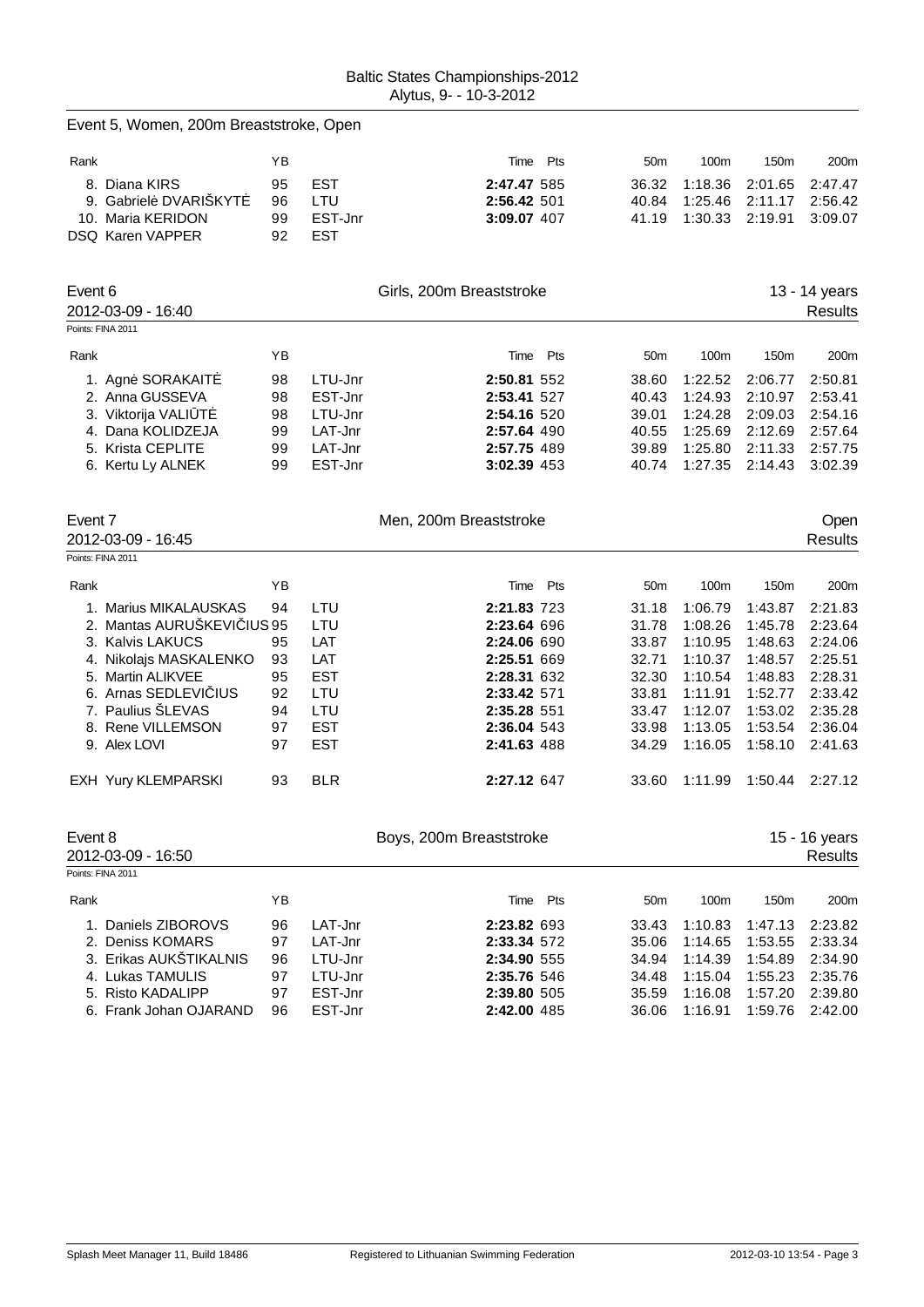| Event 9<br>Points: FINA 2011 | 2012-03-09 - 17:10                            |          | Women, 100m Backstroke |                    |            |                 | Open<br><b>Results</b> |
|------------------------------|-----------------------------------------------|----------|------------------------|--------------------|------------|-----------------|------------------------|
| Rank                         |                                               | ΥB       |                        | Time               | Pts        | 50m             | 100m                   |
|                              |                                               |          |                        |                    |            |                 |                        |
| 1.<br>2.                     | Ugn MAŽUTAITYT<br>Renata TOMILOVA             | 97<br>94 | LTU<br>LAT             | 1:05.64<br>1:06.29 | 694<br>673 | 31.83<br>32.55  | 1:05.64<br>1:06.29     |
| 3.                           | Inga ŠUKYT                                    | 92       | LTU                    | 1:06.90            | 655        | 32.72           | 1:06.90                |
| 4.                           | Valeria MIHHAILOVA                            | 95       | <b>EST</b>             | 1:07.23            | 646        | 32.70           | 1:07.23                |
| 5.                           | Asta DREVINSKAIT                              | 95       | LTU                    | 1:07.74            | 631        | 32.80           | 1:07.74                |
| 6.                           | Zane TIRUMNIECE                               | 96       | LAT                    | 1:09.10            | 595        | 33.27           | 1:09.10                |
| 7.                           | Darja GORBACA                                 | 97       | LAT                    | 1:09.26            | 590        | 33.51           | 1:09.26                |
| 8.                           | Martyna KARMAZINAIT                           | 97       | LTU                    | 1:09.98            | 572        | 33.62           | 1:09.98                |
| 9.                           | Joana ULYT                                    | 95       | LTU                    | 1:11.99            | 526        | 35.25           | 1:11.99                |
| 10.                          | <b>GRIGALIONYT</b><br>Beatri                  | 96       | LTU                    | 1:12.96            | 505        | 34.54           | 1:12.96                |
| 11.                          | Carolina Camilla GRAF                         | 95       | <b>EST</b>             | 1:13.05            | 503        | 34.20           | 1:13.05                |
| 12.                          | Diana SEPPENIN                                | 98       | EST-Jnr                | 1:13.94            | 485        | 36.49           | 1:13.94                |
| 13.                          | Merle Sirje TAEL                              | 97<br>97 | <b>EST</b><br>LTU      | 1:16.74<br>1:20.45 | 434<br>377 | 35.68<br>39.14  | 1:16.74<br>1:20.45     |
|                              | 14. August DOBROVOLSKYT                       |          |                        |                    |            |                 |                        |
| Event 10                     |                                               |          | Girls, 100m Backstroke |                    |            |                 | 13 - 14 years          |
|                              | 2012-03-09 - 17:15                            |          |                        |                    |            |                 | <b>Results</b>         |
| Points: FINA 2011            |                                               |          |                        |                    |            |                 |                        |
| Rank                         |                                               | YB       |                        | Time               | Pts        | 50 <sub>m</sub> | 100m                   |
| 1.                           | Moonika LIPARD                                | 98       | EST-Jnr                | 1:07.56            | 636        | 32.20           | 1:07.56                |
| 2.                           | Egl ŠVEDAIT                                   | 98       | LTU-Jnr                | 1:10.19            | 567        | 33.31           | 1:10.19                |
| 3.                           | Sigrid SEPP                                   | 98       | EST-Jnr                | 1:11.72            | 532        | 35.34           | 1:11.72                |
| 4.                           | Viktorija VALI T                              | 98       | LTU-Jnr                | 1:17.33            | 424        | 37.37           | 1:17.33                |
| 5.                           | Alise POKSANE                                 | 98       | LAT-Jnr                | 1:17.64            | 419        | 37.58           | 1:17.64                |
| 6.                           | Margarita ZOMMERE                             | 99       | LAT-Jnr                | 1:17.83            | 416        | 37.82           | 1:17.83                |
| Event 11                     |                                               |          | Men, 100m Backstroke   |                    |            |                 | Open                   |
|                              | 2012-03-09 - 17:20                            |          |                        |                    |            |                 | <b>Results</b>         |
| Points: FINA 2011            |                                               |          |                        |                    |            |                 |                        |
| Rank                         |                                               | YB       |                        | Time               | Pts        | 50m             | 100m                   |
| 1.                           | Andres OLVIK                                  | 86       | <b>EST</b>             | 56.88              | 761        | 27.93           | 56.88                  |
| 2.                           | Konstantins BLOHINS                           | 88       | LAT                    | 57.01              | 756        | 27.75           | 57.01                  |
| 3.                           | Deividas GRIGALIONIS                          | 94       | LTU                    | 57.76              | 727        | 27.86           | 57.76                  |
| 4.                           | Danas RAPŠYS                                  | 95       | LTU                    | 57.78              | 726        | 27.91           | 57.78                  |
| 5.                           | Pavels VILCANS                                | 90       | LAT                    | 57.79              | 726        | 27.64           | 57.79                  |
| 6.                           | <b>Justinas BILIS</b>                         | 92       | LTU                    | 57.85              | 723        | 27.89           | 57.85                  |
| 7.                           | Ralf TRIBUNTSOV                               | 94       | <b>EST</b>             | 58.68              | 693        | 28.55           | 58.68                  |
| 8.                           | Antons VOITOVS                                | 94       | LAT                    | 58.85              | 687        | 28.16           | 58.85                  |
| 9.                           | Gytis STANKEVI IUS                            | 94       | LTU                    | 59.09              | 679        | 28.19           | 59.09                  |
| 10.<br>11.                   | <b>Girts FELDBERGS</b><br><b>Endri VINTER</b> | 93       | LAT<br><b>EST</b>      | 59.47<br>1:00.01   | 666        | 29.17           | 59.47<br>1:00.01       |
| 12.                          | Nikodemas KILMONAS                            | 93<br>94 | LTU                    | 1:01.03            | 648<br>616 | 28.29<br>29.73  | 1:01.03                |
| 13.                          | Augustinas JAKUBAUSKAS                        | 94       | LTU                    | 1:01.11            | 614        | 29.00           | 1:01.11                |
|                              | 14. Priit AAVIK                               | 94       | <b>EST</b>             | 1:04.43            | 523        | 30.77           | 1:04.43                |
| 15.                          | Justas LEONAVI IUS                            | 94       | LTU                    | 1:04.60            | 519        | 30.81           | 1:04.60                |
| 16.                          | Andrei GUSSEV                                 | 97       | <b>EST</b>             | 1:07.64            | 452        | 33.16           | 1:07.64                |
| 17.                          | Art r JUSEL                                   | 95       | LTU                    | 1:08.87            | 428        | 33.11           | 1:08.87                |
| 18.                          | Daniel ZAITSEV                                | 97       | <b>EST</b>             | 1:10.19            | 405        | 34.14           | 1:10.19                |
| 19.                          | Rokas MOCKEVI IUS                             | 97       | LTU                    | 1:11.31            | 386        | 34.19           | 1:11.31                |
|                              |                                               |          |                        |                    |            |                 |                        |
| EXH                          | Pavel SANKOVICH                               | 90       | <b>BLR</b>             | 57.88              | 722        | 28.34           | 57.88                  |
| EXH                          | Yury SUVORAU                                  | 91       | <b>BLR</b>             | 1:01.37            | 606        | 29.77           | 1:01.37                |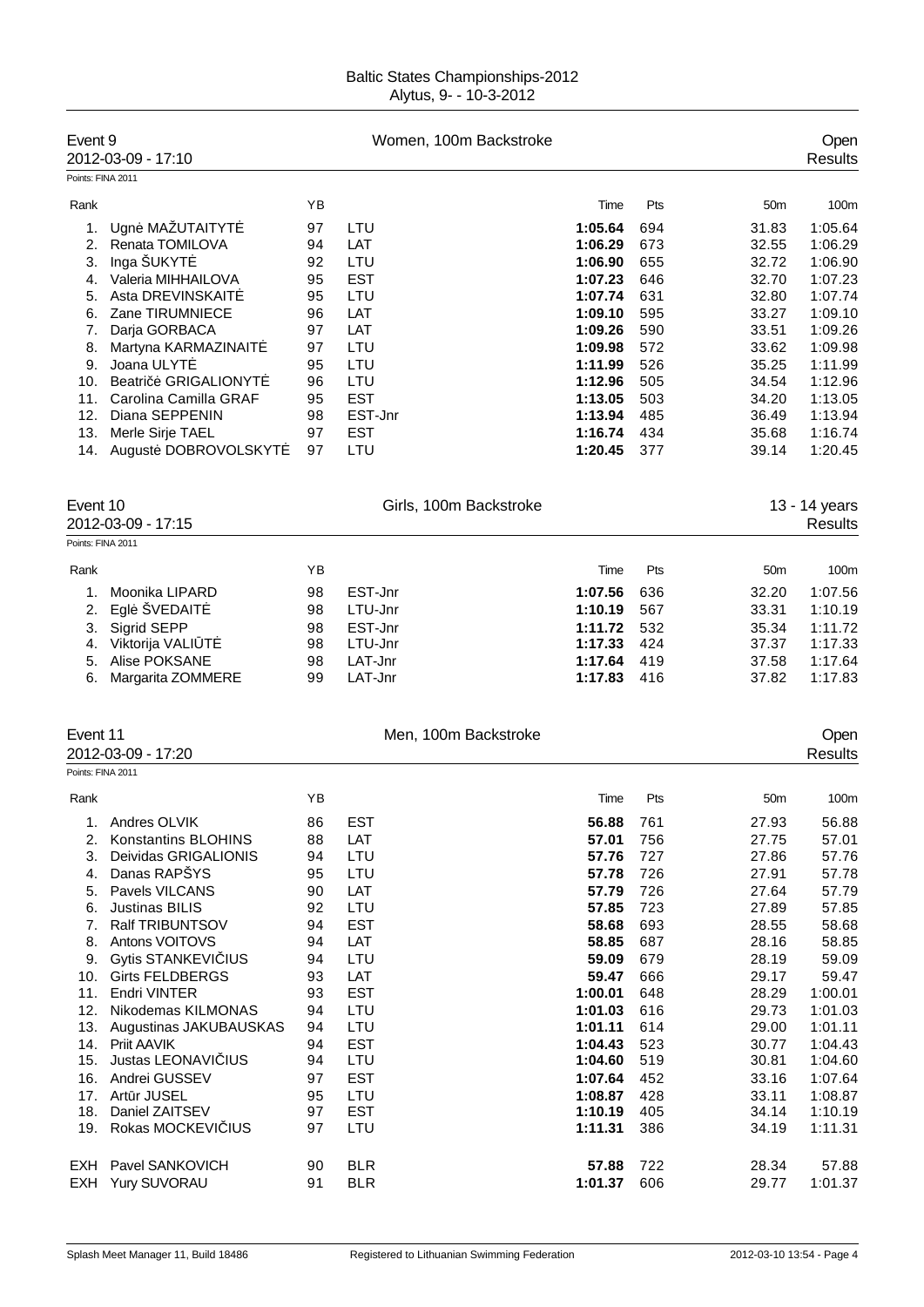| Event 12<br>Points: FINA 2011            | 2012-03-09 - 17:25                                                                                                                                                               |                                                    |                                                                                                          | Boys, 100m Backstroke                                                                                                               |                                                                      |                                                                                         |                                                                                              |                                                                                              | 15 - 16 years<br><b>Results</b>                                                              |
|------------------------------------------|----------------------------------------------------------------------------------------------------------------------------------------------------------------------------------|----------------------------------------------------|----------------------------------------------------------------------------------------------------------|-------------------------------------------------------------------------------------------------------------------------------------|----------------------------------------------------------------------|-----------------------------------------------------------------------------------------|----------------------------------------------------------------------------------------------|----------------------------------------------------------------------------------------------|----------------------------------------------------------------------------------------------|
| Rank<br>1.<br>2.<br>3.<br>4.<br>5.<br>6. | Janis SALTANS<br>Juozas MACKONIS<br><b>Mikus PAUNINS</b><br><b>Vladislav PASURIN</b><br>Lukas RUTKAUSKAS<br>Karl Johann LUHT                                                     |                                                    | YB<br>96<br>LAT-Jnr<br>LTU-Jnr<br>97<br>LAT-Jnr<br>96<br>EST-Jnr<br>96<br>LTU-Jnr<br>96<br>EST-Jnr<br>96 |                                                                                                                                     | Time<br>59.30<br>1:03.05<br>1:03.12<br>1:04.28<br>1:04.60<br>1:04.64 | Pts<br>671<br>559<br>557<br>527<br>519<br>518                                           |                                                                                              | 50 <sub>m</sub><br>28.37<br>30.35<br>30.51<br>30.69<br>31.13<br>30.84                        | 100m<br>59.30<br>1:03.05<br>1:03.12<br>1:04.28<br>1:04.60<br>1:04.64                         |
| Event 13<br>Points: FINA 2011            | 2012-03-09 - 17:25                                                                                                                                                               |                                                    |                                                                                                          | Women, 200m Fly                                                                                                                     |                                                                      |                                                                                         |                                                                                              |                                                                                              | Open<br>Results                                                                              |
| Rank                                     | 1. Laura TOLMATS<br>2. leva ZARANKAIT<br>3. Anita STEPANENKO<br>4. Jelena IVANOVA<br>5. Polina LUTSEVITS<br>6. Paula Brit SIIMAR<br>7. Karolina VARSOCKAJA<br>8. Justina DILKAIT | ΥB<br>94<br>94<br>96<br>95<br>93<br>97<br>95<br>97 | <b>EST</b><br>LTU<br><b>EST</b><br>LAT<br><b>EST</b><br><b>EST</b><br>LTU<br>LTU                         | Pts<br>Time<br>2:22.39 626<br>2:22.93 618<br>2:30.46 530<br>2:34.91 486<br>2:39.01 449<br>2:43.72 411<br>2:48.13 380<br>3:03.82 290 |                                                                      | 50 <sub>m</sub><br>30.83<br>32.01<br>32.56<br>32.41<br>34.11<br>33.27<br>36.13<br>37.98 | 100m<br>1:07.26<br>1:08.41<br>1:11.08<br>1:11.53<br>1:13.16<br>1:14.38<br>1:19.16<br>1:24.09 | 150m<br>1:45.41<br>1:45.36<br>1:49.72<br>1:51.94<br>1:54.13<br>1:59.44<br>2:03.07<br>2:13.12 | 200m<br>2:22.39<br>2:22.93<br>2:30.46<br>2:34.91<br>2:39.01<br>2:43.72<br>2:48.13<br>3:03.82 |
| Event 14<br>Points: FINA 2011            | 2012-03-09 - 17:30                                                                                                                                                               |                                                    |                                                                                                          | Girls, 200m Fly                                                                                                                     |                                                                      |                                                                                         |                                                                                              |                                                                                              | 13 - 14 years<br><b>Results</b>                                                              |
| Rank                                     | 1. Alina TARAN<br>2. Dovil RYLIŠKYT<br>3. Reelika TUUR                                                                                                                           | ΥB<br>98<br>98<br>98                               | LTU-Jnr<br>LTU-Jnr<br>EST-Jnr                                                                            | Time<br>Pts<br>2:38.28 455<br>2:48.11 380<br>3:06.48 278                                                                            |                                                                      | 50 <sub>m</sub><br>33.56<br>36.22<br>37.56                                              | 100m<br>1:12.81<br>1:19.00<br>1:24.45                                                        | 150m<br>1:54.55<br>2:04.04<br>2:16.33                                                        | 200m<br>2:38.28<br>2:48.11<br>3:06.48                                                        |
| Event 15<br>Points: FINA 2011            | 2012-03-09 - 17:35                                                                                                                                                               |                                                    |                                                                                                          | Men, 200m Fly                                                                                                                       |                                                                      |                                                                                         |                                                                                              |                                                                                              | Open<br>Results                                                                              |
|                                          |                                                                                                                                                                                  |                                                    |                                                                                                          |                                                                                                                                     |                                                                      |                                                                                         |                                                                                              |                                                                                              |                                                                                              |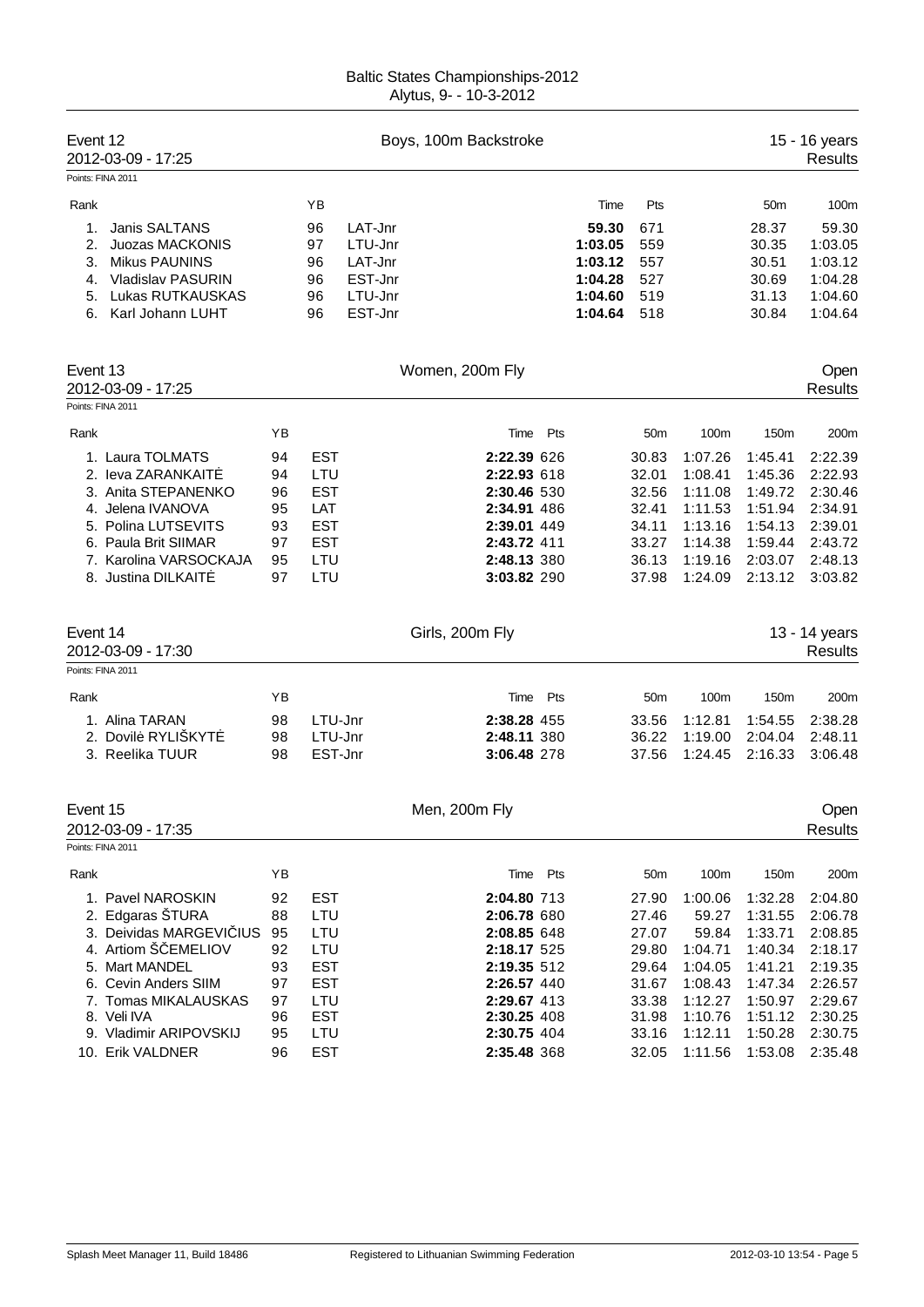| Event 16          | 2012-03-09 - 17:40     |                      |       |         |               | Boys, 200m Fly        |       |             |       |                 |         |         | 15 - 16 years<br><b>Results</b> |
|-------------------|------------------------|----------------------|-------|---------|---------------|-----------------------|-------|-------------|-------|-----------------|---------|---------|---------------------------------|
| Points: FINA 2011 |                        |                      |       |         |               |                       |       |             |       |                 |         |         |                                 |
| Rank              |                        |                      | ΥB    |         |               |                       |       | Pts<br>Time |       | 50 <sub>m</sub> | 100m    | 150m    | 200m                            |
|                   | 1. Arkadi KALINOVSKI   |                      | 96    | EST-Jnr |               |                       |       | 2:12.45 596 |       | 28.04           | 1:02.26 | 1:37.56 | 2:12.45                         |
|                   | 2. Pijus MACKEVI IUS   |                      | 96    | LTU-Jnr |               |                       |       | 2:21.09 493 |       | 30.69           | 1:06.71 | 1:43.26 | 2:21.09                         |
|                   | 3. Paulius GRIGALI NAS |                      | 97    | LTU-Jnr |               |                       |       | 2:24.73 457 |       | 32.27           | 1:09.44 | 1:48.17 | 2:24.73                         |
|                   | 4. Esko KAMMORI        |                      | 96    | EST-Jnr |               |                       |       | 2:28.36 424 |       | 30.16           | 1:05.70 | 1:44.57 | 2:28.36                         |
| Event 17          | 2012-03-09 - 18:00     |                      |       |         |               | Women, 400m Freestyle |       |             |       |                 |         |         | Open<br><b>Results</b>          |
| Points: FINA 2011 |                        |                      |       |         |               |                       |       |             |       |                 |         |         |                                 |
| Rank              |                        |                      |       |         | YB            |                       |       |             |       |                 | Time    | Pts     |                                 |
| 1.                | J rat Š                | <b>ERBINSKAIT</b>    |       |         | 94            | <b>LTU</b>            |       |             |       |                 | 4:23.85 | 744     |                                 |
|                   | 50m:                   | 30.50                | 30.50 | 150m:   | 1:36.90       | 32.76                 | 250m: | 2:43.79     | 33.34 | 350m:           | 3:51.25 | 33.28   |                                 |
|                   | 100m:                  | 1:04.14              | 33.64 | 200m:   | 2:10.45       | 33.55                 | 300m: | 3:17.97     | 34.18 | 400m:           | 4:23.85 | 32.60   |                                 |
| 2.                |                        | Guoda JONELYT        |       |         | 95            | <b>LTU</b>            |       |             |       |                 | 4:36.77 | 645     |                                 |
|                   | 50m:                   | 30.89                | 30.89 | 150m:   | 1:39.22       | 34.47                 | 250m: | 2:50.19     | 35.59 | 350m:           | 4:01.97 | 35.64   |                                 |
|                   | 100m:                  | 1:04.75              | 33.86 | 200m:   | 2:14.60       | 35.38                 | 300m: | 3:26.33     | 36.14 | 400m:           | 4:36.77 | 34.80   |                                 |
| 3.                | Liisa LODI             |                      |       |         | 93            | <b>EST</b>            |       |             |       |                 | 4:45.69 | 586     |                                 |
|                   | 50m:                   | 32.13                | 32.13 | 150m:   | 1:44.11       | 36.42                 | 250m: | 2:56.32     | 36.20 | 350m:           | 4:09.41 | 36.78   |                                 |
|                   | 100m:                  | 1:07.69              | 35.56 | 200m:   | 2:20.12       | 36.01                 | 300m: | 3:32.63     | 36.31 | 400m:           | 4:45.69 | 36.28   |                                 |
| 4.                |                        | Gr ta REMEIKAIT      |       |         | 97            | <b>LTU</b>            |       |             |       |                 | 4:53.45 | 541     |                                 |
|                   | 50m:                   | 33.52                | 33.52 | 150m:   | 1:47.39       | 36.56                 | 250m: | 3:01.23     | 36.66 | 350m:           | 4:16.52 | 37.60   |                                 |
|                   | 100m:                  | 1:10.83              | 37.31 |         | 200m: 2:24.57 | 37.18                 | 300m: | 3:38.92     | 37.69 | 400m:           | 4:53.45 | 36.93   |                                 |
| 5.                | Migl JUŠKAIT           |                      |       |         | 97            | <b>LTU</b>            |       |             |       |                 | 5:02.44 | 494     |                                 |
|                   | 50m:                   | 34.33                | 34.33 | 150m:   | 1:49.24       | 37.36                 | 250m: | 3:05.59     | 38.07 | 350m:           | 4:23.97 | 38.72   |                                 |
|                   | 100m:                  | 1:11.88              | 37.55 |         | 200m: 2:27.52 | 38.28                 | 300m: | 3:45.25     | 39.66 | 400m:           | 5:02.44 | 38.47   |                                 |
| 6.                |                        | Alina Anna JOSEPHSON |       |         | 97            | <b>EST</b>            |       |             |       |                 | 5:05.28 | 480     |                                 |
|                   | 50m:                   | 34.54                | 34.54 | 150m:   | 1:51.22       | 39.18                 | 250m: | 3:09.14     | 39.25 | 350m:           | 4:27.50 | 39.46   |                                 |
|                   | 100m:                  | 1:12.04              | 37.50 | 200m:   | 2:29.89       | 38.67                 | 300m: | 3:48.04     | 38.90 | 400m:           | 5:05.28 | 37.78   |                                 |
| 7.                |                        | Alika TSVETKOVA      |       |         | 00            | <b>EST</b>            |       |             |       |                 | 5:05.46 | 479     |                                 |
|                   | 50m:                   | 34.39                | 34.39 | 150m:   | 1:52.34       | 39.42                 | 250m: | 3:11.81     | 39.40 | 350m:           | 4:30.37 | 38.28   |                                 |
|                   | 100m:                  | 1:12.92              | 38.53 | 200m:   | 2:32.41       | 40.07                 | 300m: | 3:52.09     | 40.28 | 400m:           | 5:05.46 | 35.09   |                                 |
| 8.                | <b>Tessa DOBRE</b>     |                      |       |         | 98            | LAT-Jnr               |       |             |       |                 | 5:16.32 | 432     |                                 |
|                   | 50m:                   | 35.02                | 35.02 | 150m:   | 1:54.60       | 40.29                 | 250m: | 3:16.70     | 40.36 | 350m:           | 4:39.00 | 40.71   |                                 |
|                   | 100m:                  | 1:14.31              | 39.29 |         | 200m: 2:36.34 | 41.74                 | 300m: | 3:58.29     | 41.59 | 400m:           | 5:16.32 | 37.32   |                                 |
| 9.                |                        | August DOBROVOLSKYT  |       |         | 97            | <b>LTU</b>            |       |             |       |                 | 5:20.39 | 415     |                                 |
|                   | 50m:                   | 35.22                | 35.22 | 150m:   | 1:55.42       | 41.44                 | 250m: | 3:18.36     | 42.06 | 350m:           | 4:40.55 | 41.49   |                                 |
|                   | 100m:                  | 1:13.98              | 38.76 | 200m:   | 2:36.30       | 40.88                 | 300m: | 3:59.06     | 40.70 | 400m:           | 5:20.39 | 39.84   |                                 |
|                   |                        |                      |       |         |               |                       |       |             |       |                 |         |         |                                 |
| Event 18          | 2012-03-09 - 18:15     |                      |       |         |               | Girls, 400m Freestyle |       |             |       |                 |         |         | 13 - 14 years<br><b>Results</b> |
| Points: FINA 2011 |                        |                      |       |         |               |                       |       |             |       |                 |         |         |                                 |
| Rank              |                        |                      |       |         | ΥB            |                       |       |             |       |                 | Time    | Pts     |                                 |
| 1.                | Krista CEPLITE         |                      |       |         | 99            | LAT-Jnr               |       |             |       |                 | 4:37.42 | 640     |                                 |
|                   | 50m:                   | 31.30                | 31.30 | 150m:   | 1:41.27       | 34.91                 | 250m: | 2:52.24     | 35.14 | 350m:           | 4:02.62 | 35.02   |                                 |
|                   | 100m:                  | 1:06.36              | 35.06 |         | 200m: 2:17.10 | 35.83                 | 300m: | 3:27.60     | 35.36 | 400m:           | 4:37.42 | 34.80   |                                 |
| 2.                |                        | Agn SORAKAIT         |       |         | 98            | LTU-Jnr               |       |             |       |                 | 4:56.70 | 523     |                                 |
|                   | 50m:                   | 32.85                | 32.85 | 150m:   | 1:46.73       | 37.26                 | 250m: | 3:03.52     | 38.17 | 350m:           | 4:20.49 | 38.21   |                                 |
|                   | 100m:                  | 1:09.47              | 36.62 |         | 200m: 2:25.35 | 38.62                 | 300m: | 3:42.28     | 38.76 | 400m:           | 4:56.70 | 36.21   |                                 |
| 3.                |                        | leva BURNEIKYT       |       |         | 98            | LTU-Jnr               |       |             |       |                 | 4:59.53 | 508     |                                 |
|                   | 50m:                   | 33.94                | 33.94 |         | 150m: 1:50.17 | 38.22                 | 250m: | 3:07.60     | 38.50 | 350m:           | 4:23.16 | 37.72   |                                 |

Splash Meet Manager 11, Build 18486 Registered to Lithuanian Swimming Federation 2012-03-10 13:54 - Page 6 100m: 1:11.95 38.01 200m: 2:29.10 38.93 300m: 3:45.44 37.84 400m: 4:59.53 36.37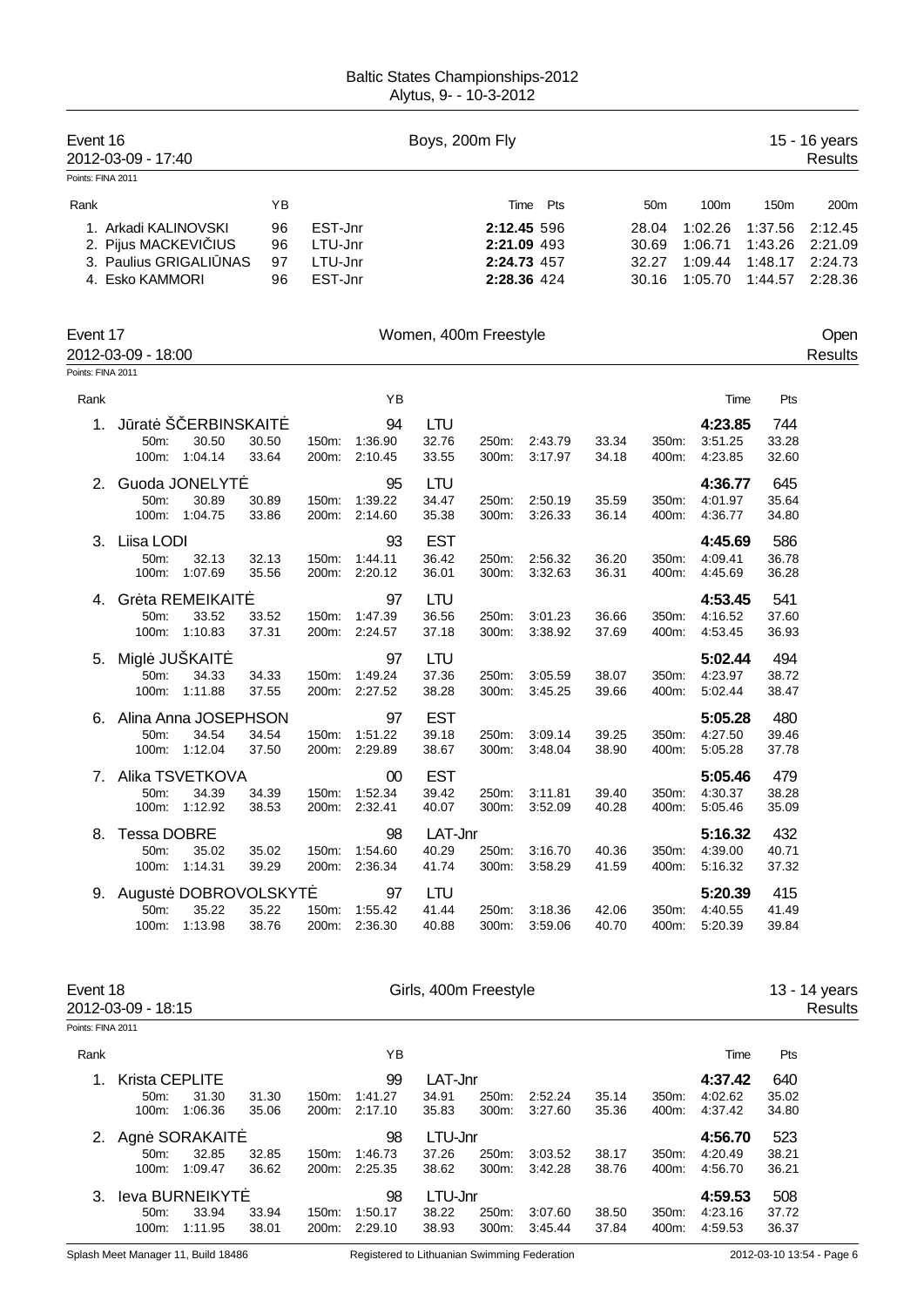# Event 18, Girls, 400m Freestyle, 13 - 14 years

| Rank |                 |         |       |                    | YΒ      |         |          |         |       |       | Time    | Pts   |
|------|-----------------|---------|-------|--------------------|---------|---------|----------|---------|-------|-------|---------|-------|
| -4.  | Aljona HATINA   |         |       |                    | 98      | EST-Jnr |          |         |       |       | 5:05.33 | 480   |
|      | 50m             | 34.73   | 34.73 | $150m$ :           | 1:49.68 | 37.85   | 250m:    | 3:07.44 | 39.39 | 350m: | 4:26.53 | 40.34 |
|      | 100m:           | 1:11.83 | 37.10 | 200 <sub>m</sub> : | 2:28.05 | 38.37   | 300m:    | 3:46.19 | 38.75 | 400m: | 5:05.33 | 38.80 |
| 5.   | Eliise PRIIMAN  |         |       |                    | 98      | EST-Jnr |          |         |       |       | 5:17.33 | 428   |
|      | $50m$ :         | 35.20   | 35.20 | $150m$ :           | 1:56.72 | 41.61   | $250m$ : | 3:18.86 | 41.67 | 350m: | 4:39.77 | 40.36 |
|      | $100m$ :        | 1:15.11 | 39.91 | 200 <sub>m</sub> : | 2:37.19 | 40.47   | 300m:    | 3:59.41 | 40.55 | 400m: | 5:17.33 | 37.56 |
| 6.   | Patricija OZOLA |         |       |                    | 98      | LAT-Jnr |          |         |       |       | 5:18.68 | 422   |
|      | $50m$ :         | 36.81   | 36.81 | $150m$ :           | 1:57.79 | 41.52   | 250m:    | 3:19.68 | 41.02 | 350m: | 4:40.39 | 40.15 |
|      | $100m$ :        | 1:16.27 | 39.46 | 200m:              | 2:38.66 | 40.87   | 300m:    | 4:00.24 | 40.56 | 400m. | 5:18.68 | 38.29 |

| Event 19          | 2012-03-09 - 18:20                 |                                                     |                |       |                                      | Men, 400m Freestyle          |                |                          |                |                |                               |                       | Open<br>Results |
|-------------------|------------------------------------|-----------------------------------------------------|----------------|-------|--------------------------------------|------------------------------|----------------|--------------------------|----------------|----------------|-------------------------------|-----------------------|-----------------|
| Points: FINA 2011 |                                    |                                                     |                |       |                                      |                              |                |                          |                |                |                               |                       |                 |
| Rank              |                                    |                                                     |                |       | YB                                   |                              |                |                          |                |                | Time                          | Pts                   |                 |
| 1.                | Uvis KALNINS<br>50m:<br>100m:      | 27.60<br>57.82                                      | 27.60<br>30.22 | 150m: | 93<br>1:28.10<br>200m: 1:59.13       | LAT<br>30.28<br>31.03        | 250m:<br>300m: | 2:30.10<br>3:01.17       | 30.97<br>31.07 | 350m:<br>400m: | 4:01.69<br>3:31.84<br>4:01.69 | 754<br>30.67<br>29.85 |                 |
| 2.                | Simas ŽIAUKAS<br>50m:              | 28.87<br>100m: 1:00.72                              | 28.87<br>31.85 | 150m: | 91<br>1:32.92<br>200m: 2:05.48       | LTU<br>32.20<br>32.56        | 250m:<br>300m: | 2:37.57<br>3:09.81       | 32.09<br>32.24 | 350m:<br>400m: | 4:12.74<br>3:42.03<br>4:12.74 | 660<br>32.22<br>30.71 |                 |
| 3.                | 50m:                               | Jonas ZAKARAUSKAS<br>28.59<br>100m: 1:00.71         | 28.59<br>32.12 | 150m: | 95<br>1:33.37<br>200m: 2:06.52       | <b>LTU</b><br>32.66<br>33.15 | 250m:<br>300m: | 2:39.28<br>3:11.87       | 32.76<br>32.59 | 350m:<br>400m: | 4:14.14<br>3:43.89<br>4:14.14 | 649<br>32.02<br>30.25 |                 |
|                   | 4. Pavel NAROSKIN<br>50m:          | 28.62<br>100m: 1:00.44                              | 28.62<br>31.82 | 150m: | 92<br>1:32.97<br>200m: 2:06.28       | <b>EST</b><br>32.53<br>33.31 | 250m:<br>300m: | 2:39.50<br>3:13.55       | 33.22<br>34.05 | 350m:<br>400m: | 4:17.26<br>3:45.05<br>4:17.26 | 625<br>31.50<br>32.21 |                 |
| 5.                | 50m:                               | Nikita KOZLOVSKI<br>29.36<br>100m: 1:01.49          | 29.36<br>32.13 | 150m: | 95<br>1:34.85<br>200m: 2:07.72       | <b>EST</b><br>33.36<br>32.87 | 250m:<br>300m: | 2:41.01<br>3:14.29       | 33.29<br>33.28 | 350m:<br>400m: | 4:18.33<br>3:47.50<br>4:18.33 | 618<br>33.21<br>30.83 |                 |
|                   | 6. Ilja JEFIMOV<br>50m:            | 28.96<br>100m: 1:00.93                              | 28.96<br>31.97 |       | 93<br>150m: 1:33.58<br>200m: 2:06.69 | <b>EST</b><br>32.65<br>33.11 | 250m:<br>300m: | 2:40.02<br>3:13.80       | 33.33<br>33.78 | 350m:<br>400m: | 4:18.49<br>3:47.45<br>4:18.49 | 617<br>33.65<br>31.04 |                 |
| 7.                | 50m:                               | <b>Stanislavs VAIPANS</b><br>29.13<br>100m: 1:01.61 | 29.13<br>32.48 | 150m: | 92<br>1:34.98<br>200m: 2:08.58       | LAT<br>33.37<br>33.60        | 250m:<br>300m: | 2:42.40<br>3:16.60       | 33.82<br>34.20 | 350m:<br>400m: | 4:21.75<br>3:50.47<br>4:21.75 | 594<br>33.87<br>31.28 |                 |
| 8.                | 50m:<br>100m:                      | Dominykas LUŠYS<br>28.13<br>1:00.52                 | 28.13<br>32.39 | 150m: | 95<br>1:34.26<br>200m: 2:09.05       | <b>LTU</b><br>33.74<br>34.79 | 250m:<br>300m: | 2:43.17<br>3:18.85       | 34.12<br>35.68 | 350m:<br>400m: | 4:26.46<br>3:52.75<br>4:26.46 | 563<br>33.90<br>33.71 |                 |
|                   | 9. Aleksandr TARASSOV<br>50m:      | 29.92<br>100m: 1:03.92                              | 29.92<br>34.00 | 150m: | 97<br>1:38.40<br>200m: 2:13.50       | <b>EST</b><br>34.48<br>35.10 | 250m:<br>300m: | 2:48.55<br>3:23.92       | 35.05<br>35.37 | 350m:<br>400m: | 4:33.02<br>3:58.52<br>4:33.02 | 523<br>34.60<br>34.50 |                 |
|                   | 10. Martynas KASPERAVI IUS<br>50m: | 29.71<br>100m: 1:03.14                              | 29.71<br>33.43 |       | 94<br>150m: 1:37.24<br>200m: 2:12.46 | LTU<br>34.10<br>35.22        | 250m:<br>300m: | 2:47.75<br>3:23.76       | 35.29<br>36.01 | 350m:<br>400m: | 4:33.83<br>3:59.88<br>4:33.83 | 519<br>36.12<br>33.95 |                 |
|                   | 11. Kirill SAVKUN<br>50m:          | 29.72<br>100m: 1:02.73                              | 29.72<br>33.01 |       | 93<br>150m: 1:36.83<br>200m: 2:11.28 | <b>EST</b><br>34.10<br>34.45 | 300m:          | 250m: 2:46.43<br>3:21.62 | 35.15<br>35.19 | 350m:<br>400m: | 4:34.16<br>3:58.08<br>4:34.16 | 517<br>36.46<br>36.08 |                 |
| 12.               | 50m:                               | Justas MAKSIMAVI IUS<br>29.78<br>100m: 1:03.97      | 29.78<br>34.19 | 150m: | 93<br>1:38.62<br>200m: 2:14.45       | LTU<br>34.65<br>35.83        | 250m:<br>300m: | 2:49.99<br>3:25.87       | 35.54<br>35.88 | 350m:<br>400m: | 4:34.84<br>4:00.74<br>4:34.84 | 513<br>34.87<br>34.10 |                 |
| 13.               | Pjotr VORONOI<br>50m:              | 30.51<br>100m: 1:05.39                              | 30.51<br>34.88 | 150m: | 95<br>1:41.29<br>200m: 2:18.02       | <b>EST</b><br>35.90<br>36.73 | 250m:<br>300m: | 2:54.39<br>3:31.55       | 36.37<br>37.16 | 350m:<br>400m: | 4:41.80<br>4:07.12<br>4:41.80 | 476<br>35.57<br>34.68 |                 |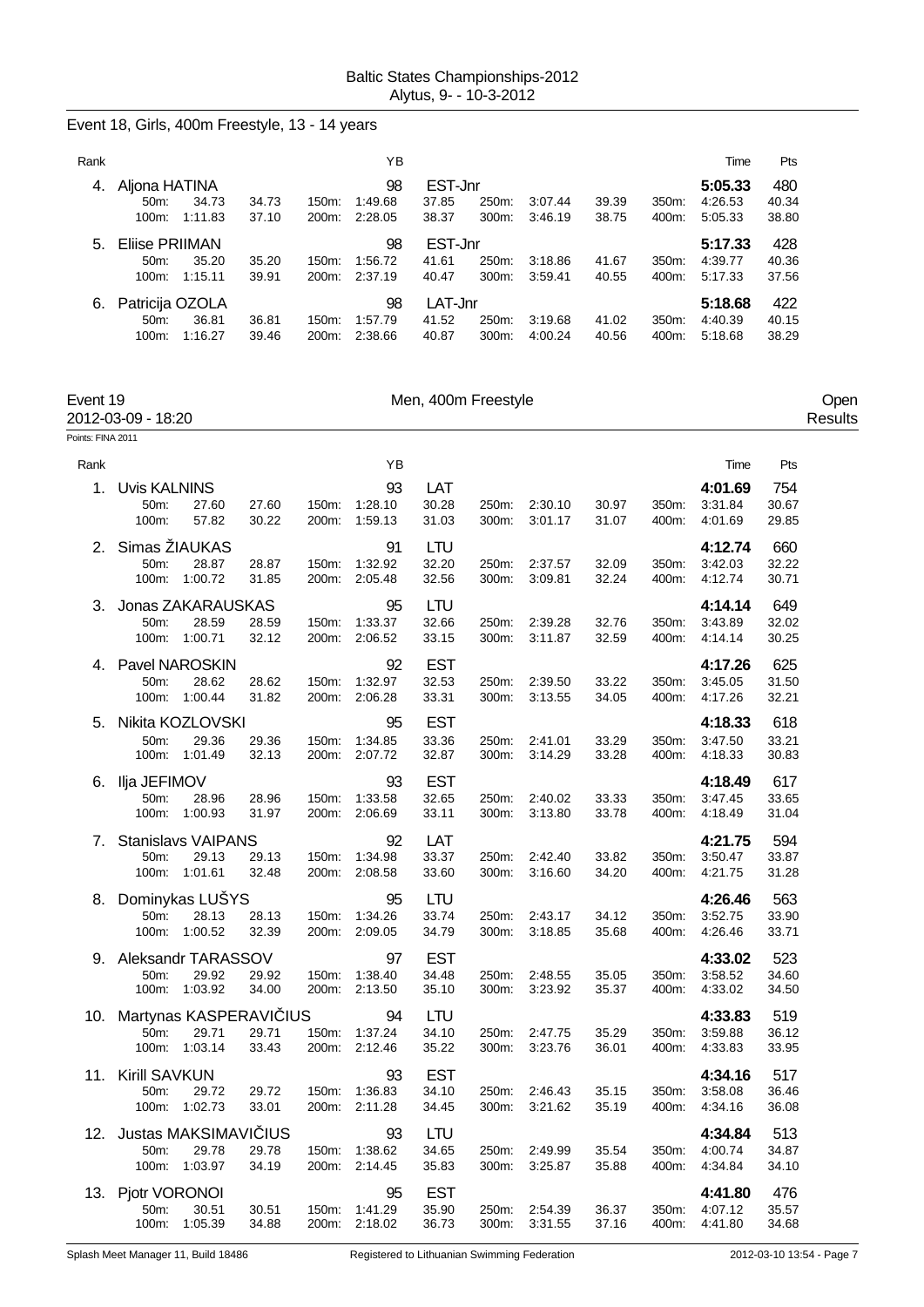|                               | Event 19, Men, 400m Freestyle, Open                                                                                         |                                  |                                                      |                                |                              |                |                                                                                        |                |                                                    |                                                                |                                                                |                                                                |
|-------------------------------|-----------------------------------------------------------------------------------------------------------------------------|----------------------------------|------------------------------------------------------|--------------------------------|------------------------------|----------------|----------------------------------------------------------------------------------------|----------------|----------------------------------------------------|----------------------------------------------------------------|----------------------------------------------------------------|----------------------------------------------------------------|
| Rank                          |                                                                                                                             |                                  |                                                      | ΥB                             |                              |                |                                                                                        |                |                                                    | Time                                                           | Pts                                                            |                                                                |
| 14.                           | <b>Heinar KULL</b><br>50m:<br>30.14<br>1:03.40<br>100m:                                                                     | 30.14<br>33.26                   | 150m:<br>200m:                                       | 95<br>1:39.74<br>2:16.27       | <b>EST</b><br>36.34<br>36.53 | 250m:<br>300m: | 2:54.32<br>3:32.01                                                                     | 38.05<br>37.69 | 350m:<br>400m:                                     | 4:46.35<br>4:11.10<br>4:46.35                                  | 453<br>39.09<br>35.25                                          |                                                                |
| EXH.                          | Uladzimir ZHYHARAU<br>50m:<br>28.21<br>100m:<br>58.68                                                                       | 28.21<br>30.47                   | 150m:<br>200m:                                       | 92<br>1:29.45<br>2:00.68       | <b>BLR</b><br>30.77<br>31.23 | 250m:<br>300m: | 2:31.83<br>3:03.17                                                                     | 31.15<br>31.34 | 350m:<br>400m:                                     | 4:04.76<br>3:34.32<br>4:04.76                                  | 726<br>31.15<br>30.44                                          |                                                                |
| <b>EXH</b>                    | <b>Yury SUVORAU</b><br>50m:<br>28.22<br>100m:<br>59.63                                                                      | 28.22<br>31.41                   | 150m:<br>200m:                                       | 91<br>1:31.94<br>2:04.92       | <b>BLR</b><br>32.31<br>32.98 | 250m:<br>300m: | 2:38.12<br>3:11.65                                                                     | 33.20<br>33.53 | 350m:<br>400m:                                     | 4:17.71<br>3:45.15<br>4:17.71                                  | 622<br>33.50<br>32.56                                          |                                                                |
| Event 20<br>Points: FINA 2011 | 2012-03-09 - 18:30                                                                                                          |                                  |                                                      |                                | Boys, 400m Freestyle         |                |                                                                                        |                |                                                    |                                                                |                                                                | 15 - 16 years<br>Results                                       |
|                               |                                                                                                                             |                                  |                                                      | YB                             |                              |                |                                                                                        |                |                                                    |                                                                |                                                                |                                                                |
| Rank<br>1.                    | <b>Grantas DAPKUS</b>                                                                                                       |                                  |                                                      | 96                             | LTU-Jnr                      |                |                                                                                        |                |                                                    | Time<br>4:13.17                                                | Pts<br>656                                                     |                                                                |
|                               | 50m:<br>29.05<br>100m:<br>1:00.06                                                                                           | 29.05<br>31.01                   | 150m:<br>200m:                                       | 1:31.93<br>2:04.69             | 31.87<br>32.76               | 250m:<br>300m: | 2:37.07<br>3:09.32                                                                     | 32.38<br>32.25 | 350m:<br>400m:                                     | 3:41.55<br>4:13.17                                             | 32.23<br>31.62                                                 |                                                                |
| 2.                            | Henri REINSALU<br>29.92<br>50m:<br>100m:<br>1:01.80                                                                         | 29.92<br>31.88                   | 150m:<br>200m:                                       | 96<br>1:34.26<br>2:07.46       | EST-Jnr<br>32.46<br>33.20    | 250m:<br>300m: | 2:41.32<br>3:16.15                                                                     | 33.86<br>34.83 | 350m:<br>400m:                                     | 4:24.02<br>3:53.17<br>4:24.02                                  | 579<br>37.02<br>30.85                                          |                                                                |
| 3.                            | <b>Matas BAJORINAS</b><br>29.92<br>50m:<br>1:03.07<br>100m:                                                                 | 29.92<br>33.15                   | 150m:<br>200m:                                       | 97<br>1:36.08<br>2:10.08       | LTU-Jnr<br>33.01<br>34.00    | 250m:<br>300m: | 2:43.69<br>3:18.42                                                                     | 33.61<br>34.73 | 350m:<br>400m:                                     | 4:24.47<br>3:52.53<br>4:24.47                                  | 576<br>34.11<br>31.94                                          |                                                                |
| 4.                            | <b>Mikus PAUNINS</b><br>50m:<br>29.30<br>100m:<br>1:01.54                                                                   | 29.30<br>32.24                   | 150m:                                                | 96<br>1:34.71<br>200m: 2:09.17 | LAT-Jnr<br>33.17<br>34.46    | 250m:<br>300m: | 2:43.78<br>3:18.55                                                                     | 34.61<br>34.77 | 350m:<br>400m:                                     | 4:25.89<br>3:52.88<br>4:25.89                                  | 566<br>34.33<br>33.01                                          |                                                                |
| 5.                            | Nikita TSERNOSEV<br>50m:<br>30.51<br>1:03.97<br>100m:                                                                       | 30.51<br>33.46                   | 150m:<br>200m:                                       | 97<br>1:37.37<br>2:11.60       | EST-Jnr<br>33.40<br>34.23    | 250m:<br>300m: | 2:45.28<br>3:20.48                                                                     | 33.68<br>35.20 | 350m:<br>400m:                                     | 4:26.79<br>3:53.33<br>4:26.79                                  | 561<br>32.85<br>33.46                                          |                                                                |
| Event 21                      | 2012-03-09 - 18:35                                                                                                          |                                  |                                                      |                                | Women, 200m Medley           |                |                                                                                        |                |                                                    |                                                                |                                                                | Open<br>Results                                                |
| Points: FINA 2011             |                                                                                                                             |                                  |                                                      |                                |                              |                |                                                                                        |                |                                                    |                                                                |                                                                |                                                                |
| Rank                          |                                                                                                                             | YB                               |                                                      |                                |                              |                | Time<br>Pts                                                                            |                | 50 <sub>m</sub>                                    | 100m                                                           | 150m                                                           | 200m                                                           |
|                               | 1. Alena RIBAKOVA<br>2. Maria ROMANJUK<br>3. Vaiva GIMBUTYT<br>4. Raminta JUODKAIT<br>5. Diana KIRS<br>6. Vikt LABANAUSKAIT | 91<br>96<br>95<br>96<br>95<br>97 | LAT<br><b>EST</b><br>LTU<br>LTU<br><b>EST</b><br>LTU |                                |                              |                | 2:21.91 702<br>2:22.73 690<br>2:24.16 670<br>2:28.12 617<br>2:29.78 597<br>2:31.13 581 |                | 31.36<br>30.38<br>29.56<br>32.02<br>31.86<br>32.75 | 1:10.27<br>1:07.05<br>1:07.99<br>1:11.55<br>1:10.45<br>1:14.03 | 1:49.50<br>1:48.73<br>1:51.06<br>1:53.97<br>1:53.40<br>1:55.84 | 2:21.91<br>2:22.73<br>2:24.16<br>2:28.12<br>2:29.78<br>2:31.13 |
|                               | 7. Vineta MEZARAUPE<br>8. Keit Keroly KUBPART<br>9. Aneta ASTRAUSKAIT<br>10. Diana SEPPENIN<br>11. Merle Sirje TAEL         | 97<br>94<br>98<br>98<br>97       | LAT<br><b>EST</b><br>LTU<br>EST-Jnr<br><b>EST</b>    |                                |                              |                | 2:34.09 548<br>2:37.10 517<br>2:40.78 483<br>2:46.25 436<br>2:48.40 420                |                | 34.32<br>32.91<br>33.66<br>35.50<br>34.71          | 1:14.86<br>1:13.20<br>1:15.55<br>1:16.87<br>1:18.64            | 1:58.38<br>1:58.73<br>2:02.63<br>2:07.27<br>2:08.96            | 2:34.09<br>2:37.10<br>2:40.78<br>2:46.25<br>2:48.40            |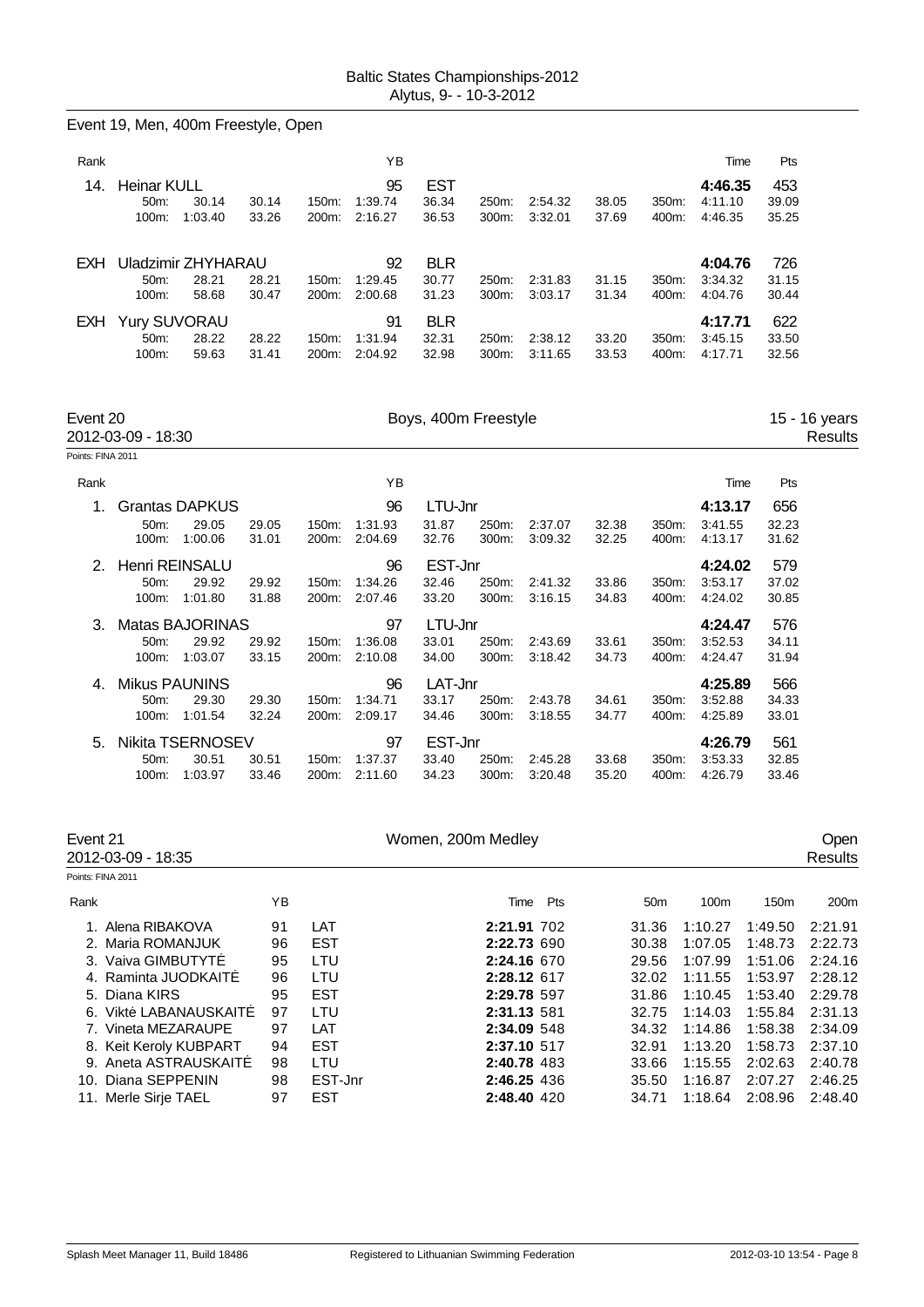| Event 22 | 2012-03-09 - 18:45                                                                                                                                                                                                                                                                                                                                                                                                                                      |                                                                                                                |                                                                                                                                                                                                       | Girls, 200m Medley                                                                                                                                                                                                                                                                        |          |                                                                                                                                                                         |                                                                                                                                                                                                           |                                                                                                                                                                                                               | 13 - 14 years<br><b>Results</b>                                                                                                                                                                               |
|----------|---------------------------------------------------------------------------------------------------------------------------------------------------------------------------------------------------------------------------------------------------------------------------------------------------------------------------------------------------------------------------------------------------------------------------------------------------------|----------------------------------------------------------------------------------------------------------------|-------------------------------------------------------------------------------------------------------------------------------------------------------------------------------------------------------|-------------------------------------------------------------------------------------------------------------------------------------------------------------------------------------------------------------------------------------------------------------------------------------------|----------|-------------------------------------------------------------------------------------------------------------------------------------------------------------------------|-----------------------------------------------------------------------------------------------------------------------------------------------------------------------------------------------------------|---------------------------------------------------------------------------------------------------------------------------------------------------------------------------------------------------------------|---------------------------------------------------------------------------------------------------------------------------------------------------------------------------------------------------------------|
|          | Points: FINA 2011                                                                                                                                                                                                                                                                                                                                                                                                                                       |                                                                                                                |                                                                                                                                                                                                       |                                                                                                                                                                                                                                                                                           |          |                                                                                                                                                                         |                                                                                                                                                                                                           |                                                                                                                                                                                                               |                                                                                                                                                                                                               |
| Rank     |                                                                                                                                                                                                                                                                                                                                                                                                                                                         | ΥB                                                                                                             |                                                                                                                                                                                                       | Time                                                                                                                                                                                                                                                                                      | Pts      | 50 <sub>m</sub>                                                                                                                                                         | 100m                                                                                                                                                                                                      | 150m                                                                                                                                                                                                          | 200m                                                                                                                                                                                                          |
|          | 1. Sigrid SEPP<br>2. Alina TARAN<br>3. Riine HEINSALU<br>4. Ernesta KARECKAIT<br>5. Elina BAGRIJ                                                                                                                                                                                                                                                                                                                                                        | 98<br>98<br>98<br>98<br>98                                                                                     | EST-Jnr<br>LTU-Jnr<br>EST-Jnr<br>LTU-Jnr<br>LAT-Jnr                                                                                                                                                   | 2:35.38 535<br>2:37.59 512<br>2:40.08 489<br>2:40.69 483<br>2:56.50 365                                                                                                                                                                                                                   |          | 32.68<br>32.51<br>34.44<br>32.97<br>36.41                                                                                                                               | 1:14.34<br>1:12.88<br>1:15.12<br>1:16.41<br>1:22.42                                                                                                                                                       | 1:58.32<br>1:58.80<br>2:03.63<br>2:01.53<br>2:13.79                                                                                                                                                           | 2:35.38<br>2:37.59<br>2:40.08<br>2:40.69<br>2:56.50                                                                                                                                                           |
| Event 23 | 2012-03-09 - 18:50                                                                                                                                                                                                                                                                                                                                                                                                                                      |                                                                                                                |                                                                                                                                                                                                       | Men, 200m Medley                                                                                                                                                                                                                                                                          |          |                                                                                                                                                                         |                                                                                                                                                                                                           |                                                                                                                                                                                                               | Open<br><b>Results</b>                                                                                                                                                                                        |
|          | Points: FINA 2011                                                                                                                                                                                                                                                                                                                                                                                                                                       |                                                                                                                |                                                                                                                                                                                                       |                                                                                                                                                                                                                                                                                           |          |                                                                                                                                                                         |                                                                                                                                                                                                           |                                                                                                                                                                                                               |                                                                                                                                                                                                               |
| Rank     |                                                                                                                                                                                                                                                                                                                                                                                                                                                         | ΥB                                                                                                             |                                                                                                                                                                                                       | Time                                                                                                                                                                                                                                                                                      | Pts      | 50 <sub>m</sub>                                                                                                                                                         | 100m                                                                                                                                                                                                      | 150 <sub>m</sub>                                                                                                                                                                                              | 200m                                                                                                                                                                                                          |
|          | 1. Danas RAPŠYS<br>2. Deividas MARGEVI IUS<br>3. Pavels VILCANS<br>4. Kalvis LAKUCS<br>5. Ralf TRIBUNTSOV<br>6. Deividas GRIGALIONIS<br>7. Alar LODI<br>8. Roman DMITRITSENKO<br>9. Augustas KLIMAVI IUS<br>10. Erikas AUKŠTIKALNIS<br>11. K stutis RAINYS<br>12. Egert PAAT<br>13. Eimantas MILIUS<br>14. Tomas MIKALAUSKAS<br>15. Andrei GUSSEV<br>16. Lukas TAMULIS<br>17. Daniel ZAITSEV<br><b>EXH Yauhen TSURKIN</b><br><b>EXH Pavel SANKOVICH</b> | 95<br>95<br>90<br>95<br>94<br>94<br>92<br>95<br>94<br>96<br>94<br>86<br>96<br>97<br>97<br>97<br>97<br>90<br>90 | LTU<br>LTU<br>LAT<br>LAT<br><b>EST</b><br>LTU<br><b>EST</b><br><b>EST</b><br>LTU<br>LTU-Jnr<br>LTU<br><b>EST</b><br>LTU-Jnr<br>LTU<br><b>EST</b><br>LTU-Jnr<br><b>EST</b><br><b>BLR</b><br><b>BLR</b> | 2:07.59 715<br>2:08.42 701<br>2:08.73 696<br>2:09.93 677<br>2:12.02 645<br>2:13.67 621<br>2:17.14 575<br>2:18.43 559<br>2:22.91 508<br>2:23.22 505<br>2:23.49 502<br>2:23.64 501<br>2:24.14 496<br>2:26.52 472<br>2:27.97 458<br>2:28.14 456<br>2:30.70 434<br>2:09.31 687<br>2:12.37 640 |          | 27.18<br>26.73<br>26.82<br>27.88<br>28.06<br>28.42<br>28.66<br>29.61<br>30.05<br>29.80<br>29.77<br>30.57<br>31.52<br>30.38<br>30.84<br>31.75<br>29.94<br>25.46<br>27.24 | 59.73<br>1:00.45<br>59.93<br>1:02.42<br>1:01.28<br>1:01.75<br>1:03.64<br>1:07.73<br>1:07.53<br>1:09.71<br>1:06.52<br>1:07.84<br>1:06.51<br>1:09.90<br>1:08.47<br>1:12.15<br>1:09.59<br>1:00.42<br>1:02.05 | 1:39.03<br>1:38.28<br>1:37.62<br>1:38.96<br>1:41.21<br>1:41.54<br>1:43.22<br>1:47.03<br>1:51.64<br>1:50.39<br>1:50.68<br>1:49.17<br>1:49.78<br>1:52.90<br>1:52.36<br>1:54.00<br>1:55.05<br>1:40.57<br>1:40.09 | 2:07.59<br>2:08.42<br>2:08.73<br>2:09.93<br>2:12.02<br>2:13.67<br>2:17.14<br>2:18.43<br>2:22.91<br>2:23.22<br>2:23.49<br>2:23.64<br>2:24.14<br>2:26.52<br>2:27.97<br>2:28.14<br>2:30.70<br>2:09.31<br>2:12.37 |
| Event 24 | 2012-03-09 - 19:00<br>Points: FINA 2011                                                                                                                                                                                                                                                                                                                                                                                                                 |                                                                                                                |                                                                                                                                                                                                       | Boys, 200m Medley                                                                                                                                                                                                                                                                         |          |                                                                                                                                                                         |                                                                                                                                                                                                           |                                                                                                                                                                                                               | 15 - 16 years<br><b>Results</b>                                                                                                                                                                               |
| Rank     |                                                                                                                                                                                                                                                                                                                                                                                                                                                         | ΥB                                                                                                             |                                                                                                                                                                                                       |                                                                                                                                                                                                                                                                                           | Time Pts | 50m                                                                                                                                                                     | 100m                                                                                                                                                                                                      | 150m                                                                                                                                                                                                          | 200m                                                                                                                                                                                                          |
|          | 1. Povilas STRAZDAS<br>2. Arkadi KALINOVSKI<br>3. Paulius GRIGALI NAS<br>4. Art rs PESOCKIS<br>5. Emils PONE<br>6. Silver HEIN                                                                                                                                                                                                                                                                                                                          | 96<br>96<br>97<br>97<br>97<br>97                                                                               | LTU-Jnr<br>EST-Jnr<br>LTU-Jnr<br>LAT-Jnr<br>LAT-Jnr<br>EST-Jnr                                                                                                                                        | 2:11.25 656<br>2:17.81 567<br>2:20.57 534<br>2:21.26 526<br>2:21.89 519<br>2:23.47 503                                                                                                                                                                                                    |          | 27.15<br>28.42<br>29.09<br>29.53<br>29.93<br>29.95                                                                                                                      | 1:01.02<br>1:04.17<br>1:10.42<br>1:05.57<br>1:07.05<br>1:08.14                                                                                                                                            | 1:41.09<br>1:46.26<br>1:48.18<br>1:47.61<br>1:49.24<br>1:49.19                                                                                                                                                | 2:11.25<br>2:17.81<br>2:20.57<br>2:21.26<br>2:21.89<br>2:23.47                                                                                                                                                |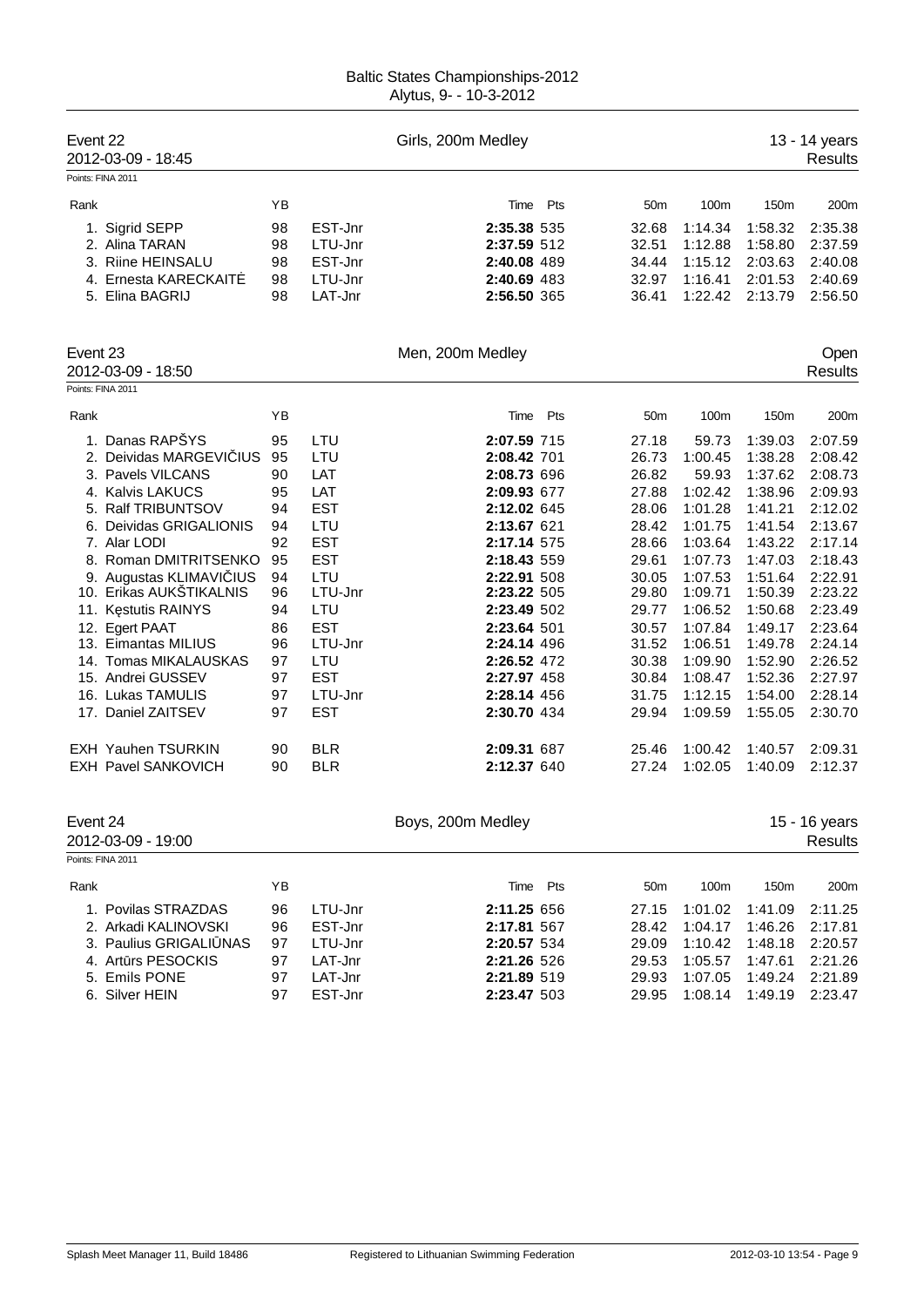| <b>Baltic States Championships-2012</b> |  |
|-----------------------------------------|--|
| Alytus, 9- - 10-3-2012                  |  |

| Event 25          | 2012-03-09 - 19:20        |    | Women, 50m Breaststroke |       |     | Open<br><b>Results</b> |
|-------------------|---------------------------|----|-------------------------|-------|-----|------------------------|
| Points: FINA 2011 |                           |    |                         |       |     |                        |
| Rank              |                           | ΥB |                         | Time  | Pts |                        |
| 1.                | Evelina AIZPURIETE        | 94 | LAT                     | 32.77 | 752 |                        |
| 2.                | Dovil MIKOLI NAIT         | 96 | <b>LTU</b>              | 33.47 | 705 |                        |
| 3.                | Urt KAZAKEVI I T          | 93 | <b>LTU</b>              | 33.49 | 704 |                        |
| 4.                | Maria HARUTJUNJAN         | 95 | <b>EST</b>              | 33.63 | 695 |                        |
| 5.                | Karen VAPPER              | 92 | <b>EST</b>              | 34.42 | 648 |                        |
| 6.                | Vaiva ŠTARAIT             | 98 | LTU-Jnr                 | 34.93 | 620 |                        |
| 7.                | Anna GUSSEVA              | 98 | EST-Jnr                 | 37.03 | 521 |                        |
| 8.                | Gabriel DVARIŠKYT         | 96 | <b>LTU</b>              | 38.04 | 480 |                        |
| 9.                | Maria KERIDON             | 99 | EST-Jnr                 | 38.91 | 449 |                        |
|                   |                           |    |                         |       |     |                        |
| Event 26          |                           |    | Men, 50m Breaststroke   |       |     | Open                   |
|                   | 2012-03-09 - 19:20        |    |                         |       |     | <b>Results</b>         |
| Points: FINA 2011 |                           |    |                         |       |     |                        |
| Rank              |                           | ΥB |                         | Time  | Pts |                        |
| 1.                | Nikolajs MASKALENKO       | 93 | LAT                     | 29.27 | 756 |                        |
| 2.                | <b>Uldis TAZANS</b>       | 93 | LAT                     | 29.44 | 743 |                        |
| 3.                | Fjodors MJASOJEDOVS       | 94 | LAT                     | 29.71 | 723 |                        |
| 4.                | <b>Justinas BILIS</b>     | 92 | <b>LTU</b>              | 30.16 | 691 |                        |
| 5.                | <b>Marius MIKALAUSKAS</b> | 94 | <b>LTU</b>              | 30.17 | 690 |                        |
| 6.                | <b>Kristofers PONE</b>    | 93 | LAT                     | 30.24 | 685 |                        |
| 7.                | Jevgenij GAMPER           | 94 | <b>LTU</b>              | 30.38 | 676 |                        |
| 8.                | Mantas AURUŠKEVI IUS      | 95 | <b>LTU</b>              | 30.52 | 667 |                        |
| 9.                | <b>Martin ALIKVEE</b>     | 95 | <b>EST</b>              | 30.68 | 656 |                        |
| 10.               | Kirilas KISELIOVAS        | 94 | <b>LTU</b>              | 30.91 | 642 |                        |
| 11.               | Arnas SEDLEVI IUS         | 92 | <b>LTU</b>              | 31.27 | 620 |                        |
| 12.               | <b>Werner Erich KULLA</b> | 97 | EST-Jnr                 | 31.35 | 615 |                        |
| 13.               | Paulius ŠLEVAS            | 94 | <b>LTU</b>              | 32.34 | 560 |                        |
| 14.               | <b>Rene VILLEMSON</b>     | 97 | <b>EST</b>              | 32.51 | 552 |                        |
| 15.               | <b>Marcus JUKSAR</b>      | 94 | <b>EST</b>              | 32.60 | 547 |                        |
| 16.               | <b>Risto KADALIPP</b>     | 97 | EST-Jnr                 | 32.72 | 541 |                        |
| 17.               | Rokas VINCLOVAS           | 96 | LTU-Jnr                 | 32.77 | 539 |                        |
|                   | 18. Kristofer NOGES       | 94 | <b>EST</b>              | 32.84 | 535 |                        |
|                   | 19. Alex LOVI             | 97 | <b>EST</b>              | 33.47 | 505 |                        |
|                   | 20. Art r JUSEL           | 95 | <b>LTU</b>              | 33.50 | 504 |                        |
| 21.               | Jevgenij ROGOŽIN          | 96 | LTU-Jnr                 | 34.89 | 446 |                        |
|                   | EXH Yury KLEMPARSKI       | 93 | <b>BLR</b>              | 28.61 | 810 |                        |
|                   | EXH Viktar VABISHCHEVICH  | 89 | <b>BLR</b>              | 29.15 | 765 |                        |
| Event 27          |                           |    | Women, 50m Fly          |       |     | Open                   |
|                   | 2012-03-09 - 19:25        |    |                         |       |     | <b>Results</b>         |
| Points: FINA 2011 |                           |    |                         |       |     |                        |

Rank **Rank Time Pts Proposed and Proposed Area** Time Pts and Proposed and Proposed and Proposed and Proposed and Proposed and Proposed and Proposed and Proposed and Proposed and Proposed and Proposed and Proposed and Pro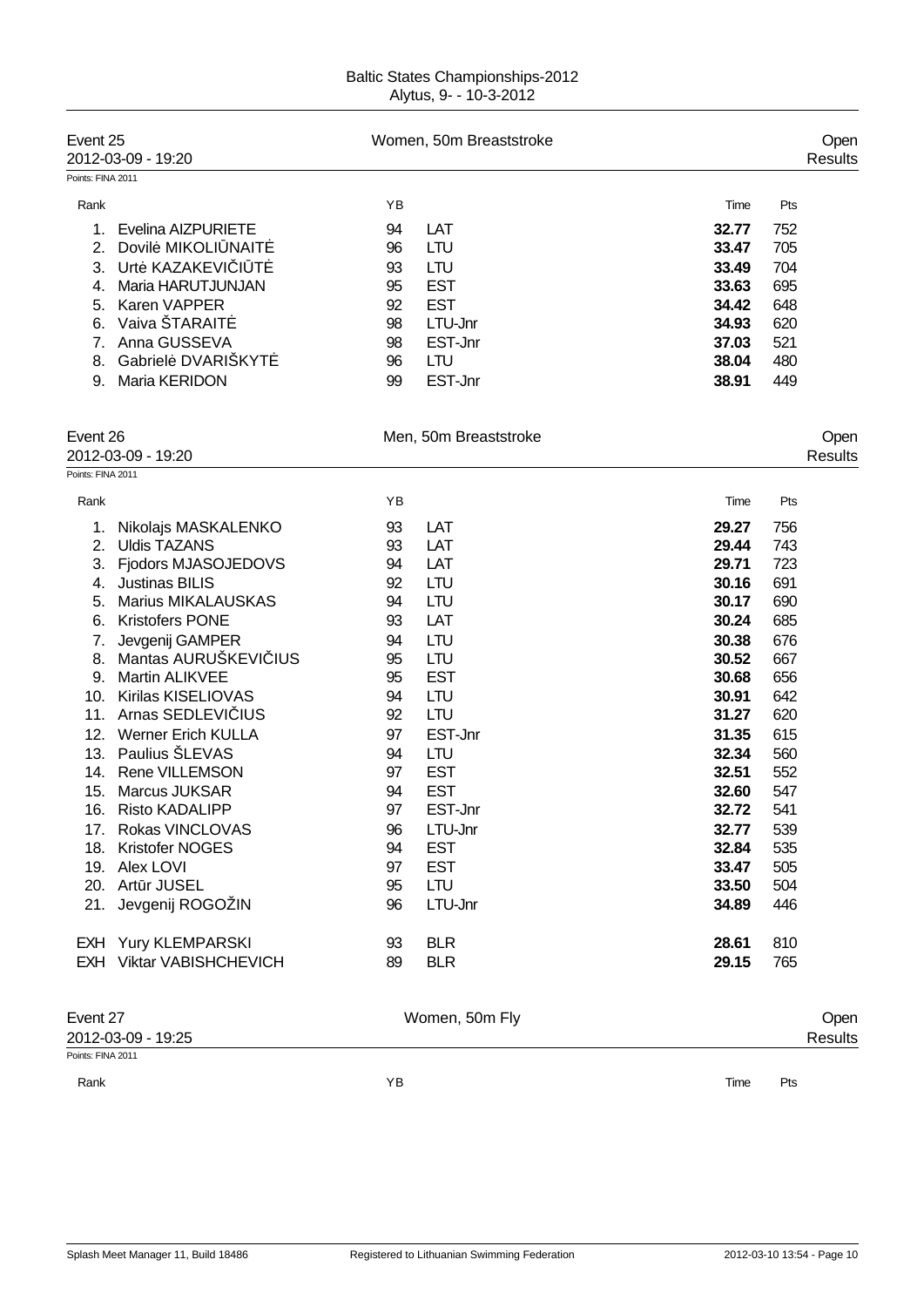# Event 27, Women, 50m Fly

|     | Gabriela NIKITINA       | 94 | LAT        | 27.38 | 767 |
|-----|-------------------------|----|------------|-------|-----|
| 2.  | Vaiva GIMBUTYT          | 95 | LTU        | 28.75 | 663 |
| 3.  | Anita STEPANENKO        | 96 | <b>EST</b> | 28.86 | 655 |
| 4.  | Laura TOLMATS           | 94 | <b>EST</b> | 29.01 | 645 |
| 5.  | Giedr GRIGONYT          | 95 | LTU        | 29.05 | 642 |
| 6.  | leva ZARANKAIT          | 94 | LTU        | 29.19 | 633 |
|     | Zane TIRUMNIECE         | 96 | LAT        | 29.22 | 631 |
| 8.  | Simona RAUDONYT         | 95 | LTU        | 29.32 | 625 |
| 9.  | <b>Tess GROSSMANN</b>   | 94 | <b>EST</b> | 29.93 | 587 |
| 10. | Moonika LIPARD          | 98 | EST-Jnr    | 30.16 | 574 |
| 11. | Paula Brit SIIMAR       | 97 | <b>EST</b> | 30.55 | 552 |
| 12. | Ingrida JURKUT          | 94 | LTU        | 30.57 | 551 |
| 13. | Darta DAKSE             | 97 | LAT        | 30.96 | 530 |
| 14. | Keit Keroly KUBPART     | 94 | <b>EST</b> | 31.06 | 525 |
| 15. | Migl JUSKAIT            | 97 | LTU        | 32.07 | 477 |
| 16. | Karolina VARSOCKAJA     | 95 | LTU        | 33.88 | 405 |
|     |                         |    |            |       |     |
| EXH | Aliaksandra HERASIMENIA | 85 | <b>BLR</b> | 26.77 | 821 |
|     |                         |    |            |       |     |

| Event 28 |  |
|----------|--|

| ᄂ៴ᇦ៲៲៶ ៸៴          |  |
|--------------------|--|
| 2012-03-09 - 19:30 |  |

| Points: FINA 2011 |  |
|-------------------|--|

| vent 28         |                            |    | Men, 50m Fly |       | Open           |  |
|-----------------|----------------------------|----|--------------|-------|----------------|--|
|                 | 012-03-09 - 19:30          |    |              |       | <b>Results</b> |  |
| ints: FINA 2011 |                            |    |              |       |                |  |
| Rank            |                            | YB |              | Time  | Pts            |  |
| 1.              | Pavels KONDRAHINS          | 85 | LAT          | 25.12 | 711            |  |
| 2.              | Irmantas VERNICKAS         | 93 | LTU          | 25.16 | 708            |  |
| 3.              | Tadas DUŠKINAS             | 94 | <b>LTU</b>   | 25.18 | 706            |  |
| 4.              | Marko TIIDLA               | 91 | <b>EST</b>   | 25.44 | 685            |  |
| 5.              | Deividas MARGEVI IUS       | 95 | LTU          | 25.61 | 671            |  |
| 6.              | <b>Janis MANINS</b>        | 95 | LAT          | 25.68 | 666            |  |
| 7.              | Fred KARU                  | 93 | <b>EST</b>   | 25.87 | 651            |  |
| 8.              | Janis FREIMANIS            | 92 | LAT          | 26.04 | 639            |  |
| 9.              | Edgaras ŠTURA              | 88 | <b>LTU</b>   | 26.08 | 636            |  |
| 10.             | <b>Mart MANDEL</b>         | 93 | <b>EST</b>   | 26.42 | 611            |  |
| 11.             | <b>Rimantas MOGENIS</b>    | 93 | LTU          | 26.45 | 609            |  |
| 12.             | Oleg SOLOVJOV              | 92 | <b>EST</b>   | 26.46 | 609            |  |
| 13.             | Alar LODI                  | 92 | <b>EST</b>   | 26.64 | 596            |  |
| 14.             | Jevgenijs VISOCKIS         | 93 | LAT          | 26.69 | 593            |  |
| 15.             | Kristjan JUERISOO          | 93 | <b>EST</b>   | 26.76 | 588            |  |
| 16.             | <b>Dmitrijs SUHUSINS</b>   | 95 | LAT          | 26.97 | 575            |  |
| 17.             | Rokas DOBROVOLSKIS         | 95 | LTU          | 27.19 | 561            |  |
| 18.             | Justas LEONAVI IUS         | 94 | <b>LTU</b>   | 27.32 | 553            |  |
| 19.             | Martynas TUŠAS             | 95 | <b>LTU</b>   | 27.43 | 546            |  |
| 20.             | <b>Vladislav PASURIN</b>   | 96 | EST-Jnr      | 27.50 | 542            |  |
| 21.             | <b>Indrek STAAL</b>        | 96 | <b>EST</b>   | 27.69 | 531            |  |
| 22.             | Artiom Š EMELIOV           | 92 | LTU          | 27.72 | 529            |  |
| 23.             | Lukas PRANCKEVI IUS        | 95 | <b>LTU</b>   | 28.15 | 505            |  |
| 24.             | <b>Cevin Anders SIIM</b>   | 97 | <b>EST</b>   | 28.28 | 498            |  |
| 25.             | <b>Vitalijus FILATOVAS</b> | 97 | <b>LTU</b>   | 28.40 | 492            |  |
| 26.             | Veli IVA                   | 96 | <b>EST</b>   | 28.94 | 465            |  |
| 27.             | Frants TIKERPUU            | 97 | <b>EST</b>   | 29.10 | 457            |  |
|                 | EXH Arseni KUKHARAU        | 93 | <b>BLR</b>   | 26.05 | 638            |  |
|                 |                            |    |              |       |                |  |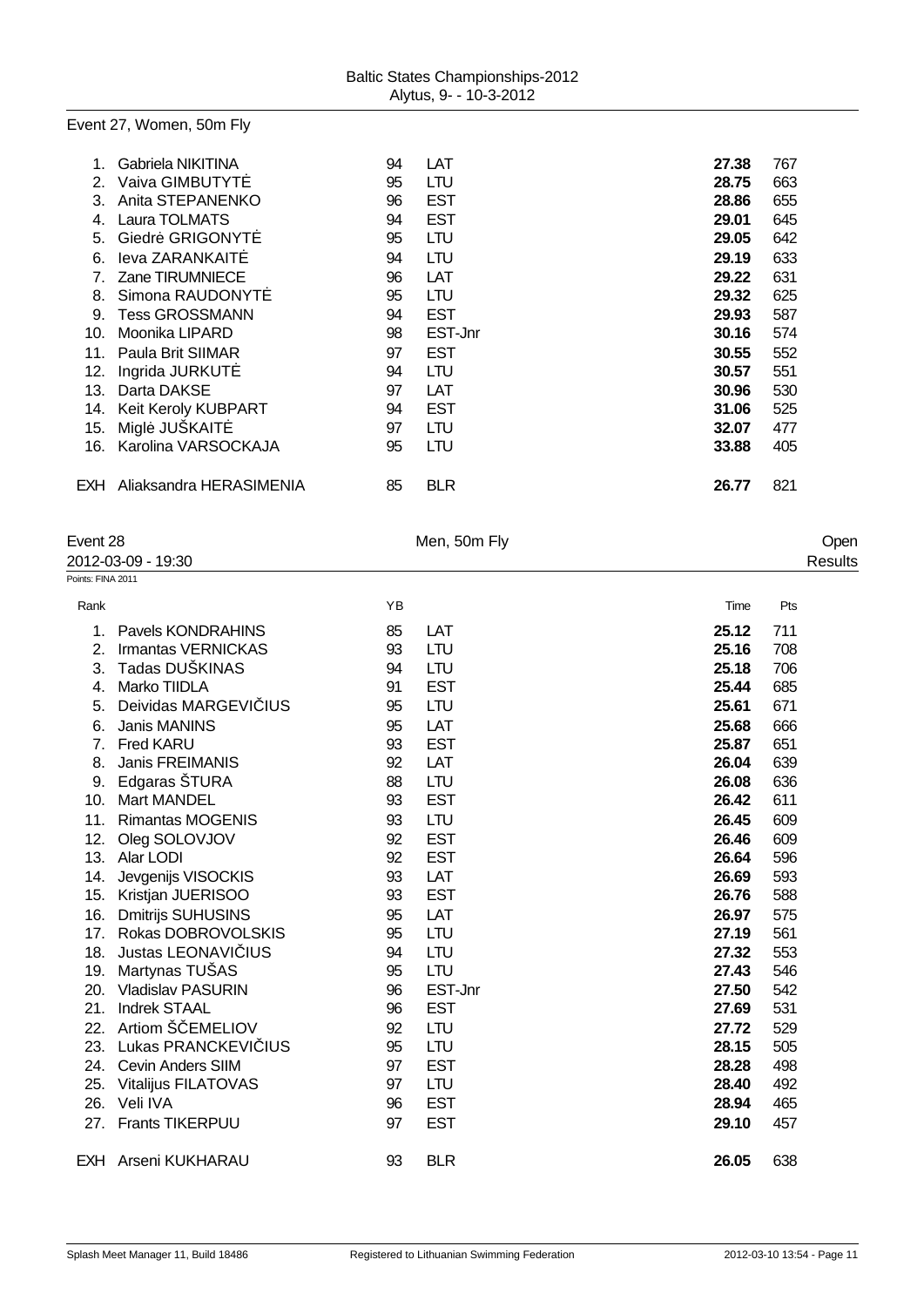| Event 29          | 2012-03-09 - 19:45                                       |                    |                |                                  | Women, 4 x 100m Freestyle                  |                    |                                   |                              | Open<br><b>Results</b> |
|-------------------|----------------------------------------------------------|--------------------|----------------|----------------------------------|--------------------------------------------|--------------------|-----------------------------------|------------------------------|------------------------|
| Points: FINA 2011 |                                                          |                    |                |                                  |                                            |                    |                                   |                              |                        |
| Rank              |                                                          |                    |                |                                  |                                            |                    | Time                              | Pts                          |                        |
| 1.                | LTU <sub>1</sub><br>J rat Š ERBINSKAIT<br>Giedr GRIGONYT | $+0,81$<br>$+0,66$ | 28.03<br>28.01 | LTU<br>58.15<br>59.38            | Eva GLIOŽERYT<br>Vaiva GIMBUTYT            | $+0,55$<br>$+0,45$ | 3:57.54<br>27.86<br>28.32         | 708<br>1:00.50<br>59.51      |                        |
|                   | 2. LAT 1<br>Gundega JANKOVSKA<br>Jelena IVANOVA          | $+0,93$<br>$+0,58$ | 29.76<br>28.96 | LAT<br>1:01.32<br>1:00.07        | Zane TIRUMNIECE<br>Alena RIBAKOVA          | $+0,56$<br>$+0,22$ | 4:00.22<br>29.15<br>28.45         | 684<br>1:00.33<br>58.50      |                        |
| 3.                | EST <sub>1</sub><br>Sirli LINDORG<br>Valeria MIHHAILOVA  | $+0,71$<br>$+0,46$ | 29.23<br>28.85 | <b>EST</b><br>1:01.51<br>1:01.52 | Laura TOLMATS<br><b>Tess GROSSMANN</b>     | $+0,08$<br>$+0,30$ | 4:02.08<br>28.43<br>28.37         | 668<br>58.79<br>1:00.26      |                        |
| Event 30          | 2012-03-09 - 19:45                                       |                    |                |                                  | Girls, 4 x 100m Freestyle                  |                    |                                   | 13 - 14 years                | <b>Results</b>         |
| Points: FINA 2011 |                                                          |                    |                |                                  |                                            |                    |                                   |                              |                        |
| Rank              |                                                          |                    |                |                                  |                                            |                    | Time                              | Pts                          |                        |
| 1.                | LTU-Jnr 1<br>Vaiva ŠTARAIT<br>Dovil RYLIŠKYT             | $+0,84$<br>$+0,65$ | 30.07<br>30.52 | LTU-Jnr<br>1:03.18<br>1:03.49    | Agn SORAKAIT<br>Ernesta KARECKAIT          | $+0,54$<br>$+0,74$ | 4:12.76<br>29.48<br>30.18         | 587<br>1:03.24<br>1:02.85    |                        |
|                   | 2. EST-Jnr 1<br>Moonika LIPARD<br><b>Eliise PRIIMAN</b>  | $+0,85$<br>$+0,49$ | 28.83<br>30.59 | EST-Jnr<br>1:00.59<br>1:04.99    | Kertu Ly ALNEK<br>Sigrid SEPP              | $+0,29$<br>$+0,23$ | 4:15.36<br>30.41<br>31.01         | 569<br>1:04.77<br>1:05.01    |                        |
|                   | 3. LAT-Jnr 1<br>Krista CEPLITE<br>Alise POKSANE          | $+0,80$<br>$+0,31$ | 30.51<br>30.80 | LAT-Jnr<br>1:03.92<br>1:07.86    | Dana KOLIDZEJA<br>Aleksandra RIBAKOVA      | $+0,25$<br>$+0,65$ | 4:24.86<br>30.60<br>30.62         | 510<br>1:06.89<br>1:06.19    |                        |
| Event 31          | 2012-03-09 - 19:45                                       |                    |                |                                  | Men, 4 x 100m Freestyle                    |                    |                                   |                              | Open<br>Results        |
| Points: FINA 2011 |                                                          |                    |                |                                  |                                            |                    |                                   |                              |                        |
| Rank              | 1. LTU1<br>Simonas BILIS<br>Danas RAPŠYS                 | $+0,83$<br>$+0,55$ | 24.62<br>24.91 | LTU<br>50.82<br>51.72            | <b>Justinas BILIS</b><br>Tadas DUŠKINAS    | $+0,69$<br>$+0,43$ | Time<br>3:25.45<br>24.59<br>24.18 | Pts<br>769<br>51.65<br>51.26 |                        |
|                   | 2. LAT 1<br>Konstantins BLOHINS<br>Pavels GRIBOVSKIS     | $+0,86$<br>$+0,39$ | 25.38<br>25.00 | LAT<br>52.26<br>52.48            | Uvis KALNINS<br>Antons VOITOVS             | $+0,37$<br>$+0,38$ | 3:26.93<br>23.56<br>24.72         | 752<br>49.46<br>52.73        |                        |
|                   | 3. EST 1<br>Pjotr DEGTJARJOV<br>Andri AEDMA              | $+0,75$<br>$+0,29$ | 25.40<br>24.75 | <b>EST</b><br>53.07<br>52.60     | Ralf TRIBUNTSOV<br>Marko TIIDLA            | $+0,29$            | 3:30.83<br>24.80<br>25.43         | 711<br>52.23<br>52.93        |                        |
|                   | EXH LTU2<br>Deividas MARGEVI IUS<br>Dominykas SPUDVILAS  | $+0,73$<br>$+0,58$ | 25.51<br>25.33 | LTU<br>53.55<br>52.79            | Irmantas VERNICKAS<br>Deividas GRIGALIONIS | $+0,40$<br>$+0,30$ | 3:31.25<br>25.15<br>24.53         | 707<br>53.17<br>51.74        |                        |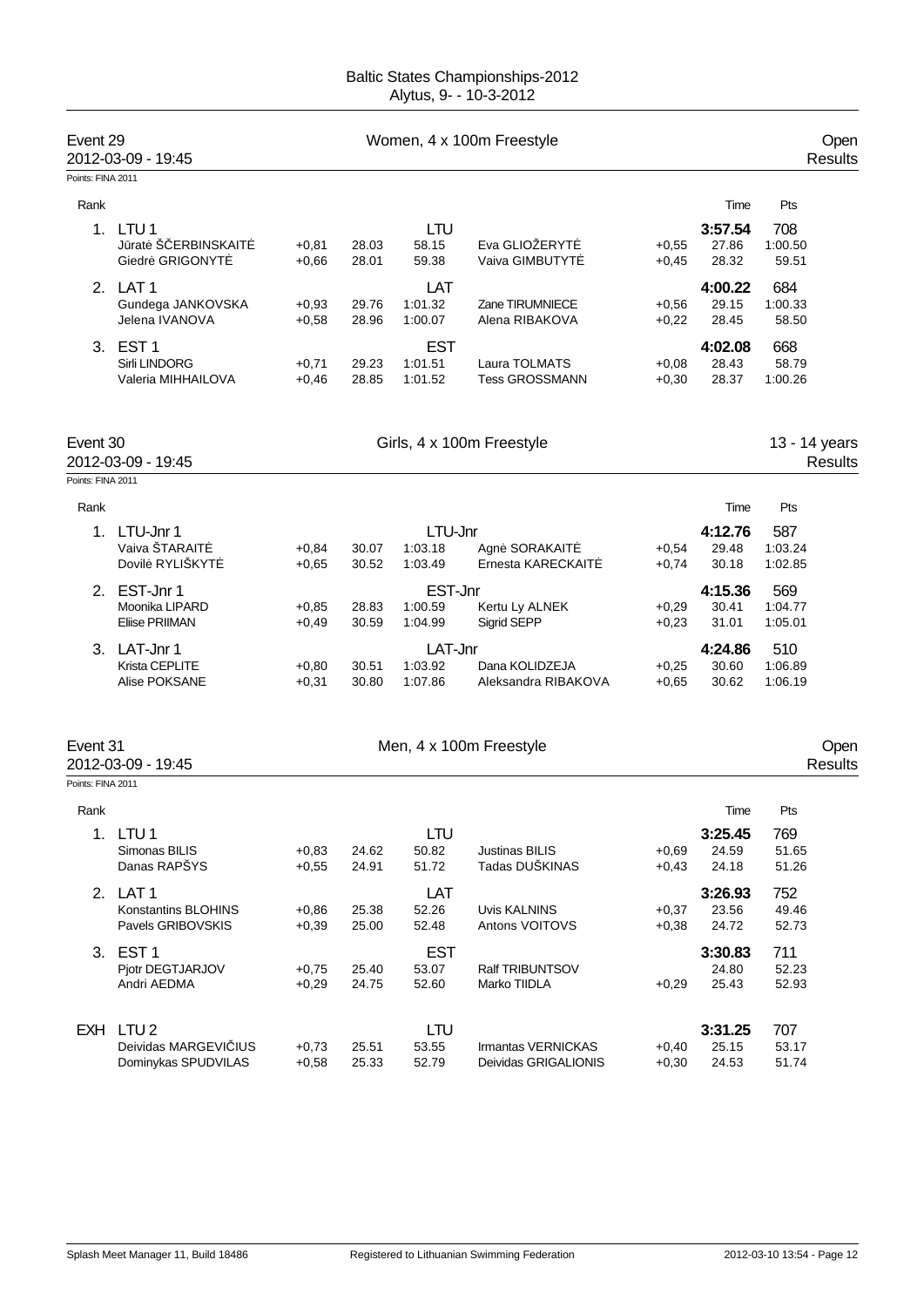| Event 32<br>2012-03-09 - 19:45 |                  | Boys, 4 x 100m Freestyle |         |         |                            |         | 15 - 16 years<br><b>Results</b> |       |
|--------------------------------|------------------|--------------------------|---------|---------|----------------------------|---------|---------------------------------|-------|
| Points: FINA 2011              |                  |                          |         |         |                            |         |                                 |       |
| Rank                           |                  |                          |         |         |                            |         | Time                            | Pts   |
|                                | LTU-Jnr 1        |                          |         | LTU-Jnr |                            |         | 3:41.21                         | 616   |
|                                | Matas BAJORINAS  | $+0.73$                  | 27.41   | 56.73   | Jevgenij ROGOŽIN           | $+0.80$ | 26.70                           | 54.81 |
|                                | Lukas RUTKAUSKAS | $+0,72$                  | 26.02   | 55.45   | Povilas STRAZDAS           | $+0.50$ | 25.28                           | 54.22 |
| $\mathcal{P}$                  | LAT-Jnr 1        |                          | LAT-Jnr |         |                            |         | 3:42.75                         | 603   |
|                                | Janis SALTANS    | $+0.79$                  | 24.81   | 52.49   | <b>Mikus PAUNINS</b>       | $+0.67$ | 26.92                           | 56.94 |
|                                | Arvis AIGARS     | $+0.37$                  | 26.43   | 55.87   | <b>Vladimirs SAFRONOVS</b> | $+0.53$ | 26.87                           | 57.45 |
| 3.                             | EST-Jnr 1        |                          |         | EST-Jnr |                            |         | 3:44.74                         | 587   |
|                                | Henri REINSALU   | $+0.86$                  | 26.60   | 55.52   | Nikita TSERNOSEV           | $+0,39$ | 26.51                           | 55.72 |
|                                | Karl Johann LUHT | $+0.55$                  | 26.73   | 57.07   | Arkadi KALINOVSKI          | $+0,61$ | 26.66                           | 56.43 |
|                                |                  |                          |         |         |                            |         |                                 |       |

| Event 33<br>2012-03-10 - 10:10 |                        |    | Women, 50m Freestyle |       | Open<br>Results |
|--------------------------------|------------------------|----|----------------------|-------|-----------------|
| Points: FINA 2011              |                        |    |                      |       |                 |
| Rank                           |                        | YB |                      | Time  | Pts             |
| 1.                             | Gabriela NIKITINA      | 94 | LAT                  | 26.30 | 734             |
| 2.                             | Zane TIRUMNIECE        | 96 | LAT                  | 27.57 | 637             |
| 3.                             | <b>Tess GROSSMANN</b>  | 94 | <b>EST</b>           | 27.64 | 632             |
| 4.                             | Eva GLIOŽERYT          | 97 | LTU                  | 27.91 | 614             |
| 5.                             | Giedr GRIGONYT         | 95 | LTU                  | 27.96 | 611             |
| 6.                             | Gundega JANKOVSKA      | 95 | LAT                  | 28.00 | 608             |
| 7.                             | <b>Sirli LINDORG</b>   | 94 | <b>EST</b>           | 28.02 | 607             |
| 8.                             | J rat Š ERBINSKAIT     | 94 | LTU                  | 28.09 | 602             |
| 9.                             | Arina GARSINA          | 96 | <b>EST</b>           | 28.53 | 575             |
| 10.                            | Monika AP INIKOVAIT    | 93 | LTU                  | 28.66 | 567             |
| 11.                            | Karin IILANE           | 96 | <b>EST</b>           | 28.86 | 555             |
| 12.                            | leva BURNEIKYT         | 98 | LTU-Jnr              | 29.00 | 547             |
| 13.                            | Gr ta REMEIKAIT        | 97 | <b>LTU</b>           | 29.30 | 531             |
| 14.                            | Aneta ASTRAUSKAIT      | 98 | LTU                  | 29.91 | 499             |
| 15.                            | Aljona HATINA          | 98 | EST-Jnr              | 30.08 | 490             |
| 16.                            | Laura MOGENYT          | 96 | LTU                  | 30.09 | 490             |
| 17.                            | <b>Justina DILKAIT</b> | 97 | LTU                  | 30.45 | 473             |
| 18.                            | Karolina VARSOCKAJA    | 95 | LTU                  | 30.48 | 471             |
| 19.                            | Gabriel DVARIŠKYT      | 96 | LTU                  | 30.99 | 448             |
| 20.                            | Patricija OZOLA        | 98 | LAT-Jnr              | 31.06 | 445             |
| 21.                            | Migl JUŠKAIT           | 97 | LTU                  | 31.47 | 428             |
|                                | EXH Yuliya KHITRAYA    | 89 | <b>BLR</b>           | 25.90 | 769             |
| <b>EXH</b>                     | Aksana DZIAMIDAVA      | 93 | <b>BLR</b>           | 26.57 | 712             |
|                                | EXH Yana PARAKHOUSKAYA | 92 | <b>BLR</b>           | 27.62 | 634             |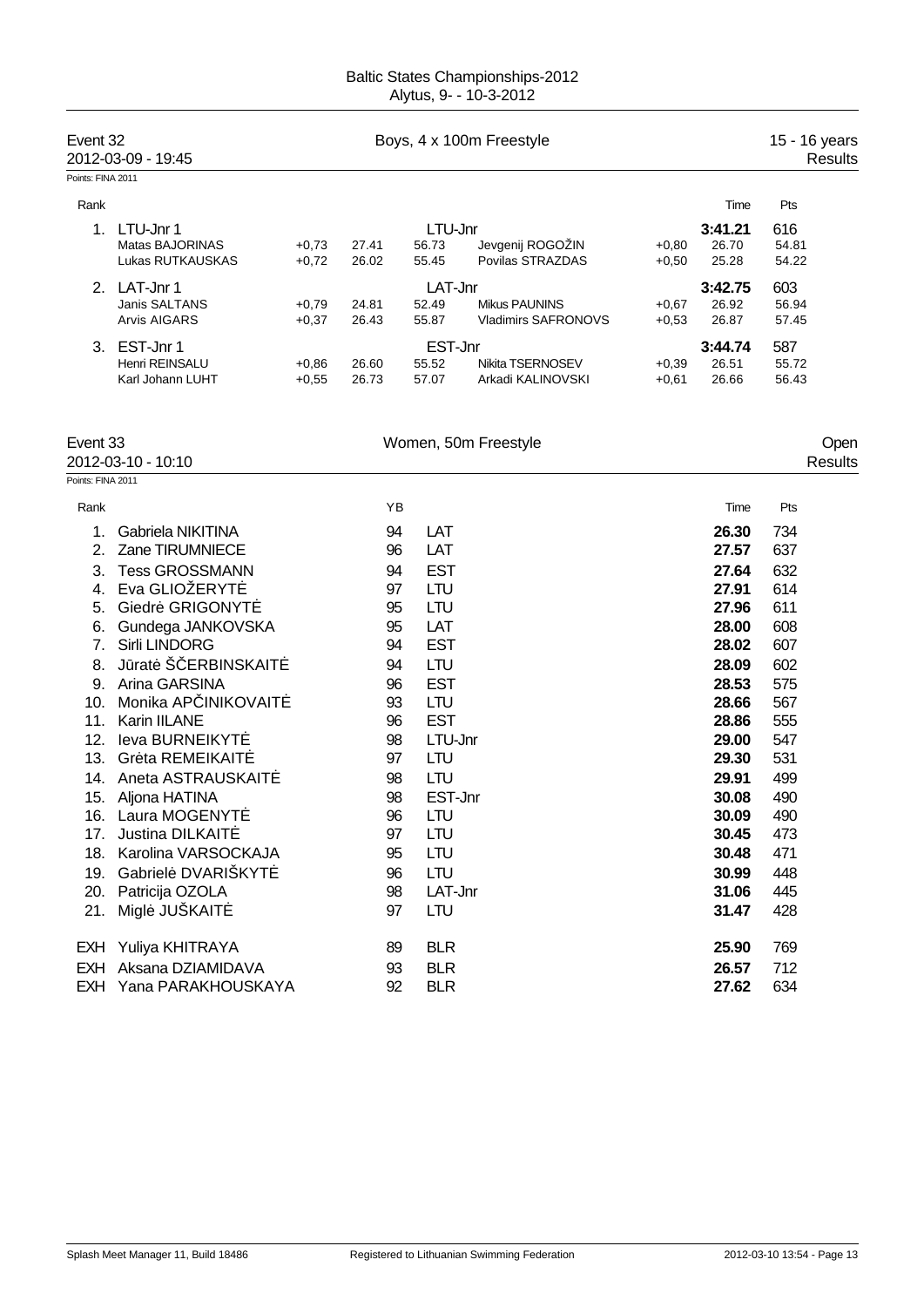| Event 34<br>Points: FINA 2011 | 2012-03-10 - 10:15         |    | Girls, 50m Freestyle |       |     | 13 - 14 years<br>Results |
|-------------------------------|----------------------------|----|----------------------|-------|-----|--------------------------|
| Rank                          |                            | YB |                      | Time  | Pts |                          |
|                               |                            |    |                      |       |     |                          |
| 1.                            | Moonika LIPARD             | 98 | EST-Jnr              | 27.47 | 644 |                          |
| 2.                            | Vaiva ŠTARAIT              | 98 | LTU-Jnr              | 28.23 | 593 |                          |
| 3.                            | Ernesta KARECKAIT          | 98 | LTU-Jnr              | 28.67 | 567 |                          |
| 4.                            | <b>Eliise PRIIMAN</b>      | 98 | EST-Jnr              | 29.33 | 529 |                          |
| 5.                            | Marta GOBERGA              | 98 | LAT-Jnr              | 29.88 | 500 |                          |
| 6.                            | Alise POKSANE              | 98 | LAT-Jnr              | 30.17 | 486 |                          |
| Event 35                      |                            |    | Men, 50m Freestyle   |       |     | Open                     |
|                               | 2012-03-10 - 10:15         |    |                      |       |     | <b>Results</b>           |
| Points: FINA 2011             |                            |    |                      |       |     |                          |
| Rank                          |                            | YB |                      | Time  | Pts |                          |
| 1.                            | <b>Uvis KALNINS</b>        | 93 | LAT                  | 23.55 | 699 |                          |
| 2.                            | Simonas BILIS              | 93 | <b>LTU</b>           | 23.58 | 697 |                          |
| 3.                            | Irmantas VERNICKAS         | 93 | <b>LTU</b>           | 23.64 | 692 |                          |
| 4.                            | Pavels GRIBOVSKIS          | 93 | LAT                  | 23.79 | 679 |                          |
|                               | 5. Pjotr DEGTJARJOV        | 93 | <b>EST</b>           | 23.83 | 675 |                          |
| 6.                            | <b>Justinas BILIS</b>      | 92 | <b>LTU</b>           | 23.87 | 672 |                          |
| 7.                            | <b>Ralf TRIBUNTSOV</b>     | 94 | <b>EST</b>           | 24.19 | 645 |                          |
| 8.                            | Andri AEDMA                | 95 | <b>EST</b>           | 24.39 | 630 |                          |
| 9.                            | <b>Janis FREIMANIS</b>     | 92 | LAT                  | 24.43 | 627 |                          |
|                               | Marko TIIDLA               | 91 | <b>EST</b>           | 24.43 | 627 |                          |
| 11.                           | Jevgenijs VISOCKIS         | 93 | LAT                  | 24.56 | 617 |                          |
| 12.                           | <b>Endri VINTER</b>        | 93 | <b>EST</b>           | 24.67 | 608 |                          |
| 13.                           | <b>Girts FELDBERGS</b>     | 93 | LAT                  | 24.74 | 603 |                          |
| 14.                           | Fred KARU                  | 93 | <b>EST</b>           | 24.90 | 592 |                          |
| 15.                           | <b>Rimantas MOGENIS</b>    | 93 | <b>LTU</b>           | 24.98 | 586 |                          |
| 16.                           | <b>Dmitrijs SUHUSINS</b>   | 95 | LAT                  | 25.02 | 583 |                          |
| 17.                           | Oleg SOLOVJOV              | 92 | <b>EST</b>           | 25.26 | 567 |                          |
| 18.                           | Justas LEONAVI IUS         | 94 | <b>LTU</b>           | 25.40 | 557 |                          |
|                               | 19. Lukas PRANCKEVI IUS    | 95 | <b>LTU</b>           | 25.50 | 551 |                          |
|                               | 20. Augustas KLIMAVI IUS   | 94 | LTU                  | 25.65 | 541 |                          |
| 21.                           | <b>Eimantas VIJAIKIS</b>   | 91 | <b>LTU</b>           | 25.72 | 537 |                          |
| 22.                           | Priit AAVIK                | 94 | <b>EST</b>           | 25.73 | 536 |                          |
| 23.                           | <b>Marcus JUKSAR</b>       | 94 | <b>EST</b>           | 25.82 | 531 |                          |
| 24.                           | Rokas DOBROVOLSKIS         | 95 | <b>LTU</b>           | 25.89 | 526 |                          |
| 25.                           | <b>Indrek STAAL</b>        | 96 | <b>EST</b>           | 25.92 | 524 |                          |
| 26.                           | <b>Egert PAAT</b>          | 86 | <b>EST</b>           | 26.09 | 514 |                          |
|                               | 27. Vitalijus FILATOVAS    | 97 | <b>LTU</b>           | 26.33 | 500 |                          |
|                               | 28. Kirill SAVKUN          | 93 | <b>EST</b>           | 26.34 | 500 |                          |
|                               | <b>Vladimirs SAFRONOVS</b> | 96 | LAT-Jnr              | 26.34 | 500 |                          |
|                               | 30. Juozas MACKONIS        | 97 | LTU-Jnr              | 26.51 | 490 |                          |
|                               | 31. Kirilas KISELIOVAS     | 94 | <b>LTU</b>           | 26.61 | 485 |                          |
|                               | 32. Gytis OGULEVI IUS      | 96 | <b>LTU</b>           | 26.67 | 481 |                          |
|                               | 33. Matas BAJORINAS        | 97 | LTU-Jnr              | 26.83 | 473 |                          |
|                               | 34. Kert SAARMA            | 97 | <b>EST</b>           | 26.84 | 472 |                          |
|                               | 35. Cevin Anders SIIM      | 97 | <b>EST</b>           | 26.87 | 471 |                          |
|                               | 36. Frants TIKERPUU        | 97 | <b>EST</b>           | 26.91 | 469 |                          |
|                               | 37. K stutis RAINYS        | 94 | <b>LTU</b>           | 27.05 | 461 |                          |
| 38.                           | <b>Heinar KULL</b>         | 95 | <b>EST</b>           | 27.08 | 460 |                          |
|                               | 39. Dominykas LUŠYS        | 95 | <b>LTU</b>           | 27.14 | 457 |                          |
| 40.                           | Aleksandr TARASSOV         | 97 | <b>EST</b>           | 27.31 | 448 |                          |
| 41.                           | Daniel ZAITSEV             | 97 | <b>EST</b>           | 27.51 | 439 |                          |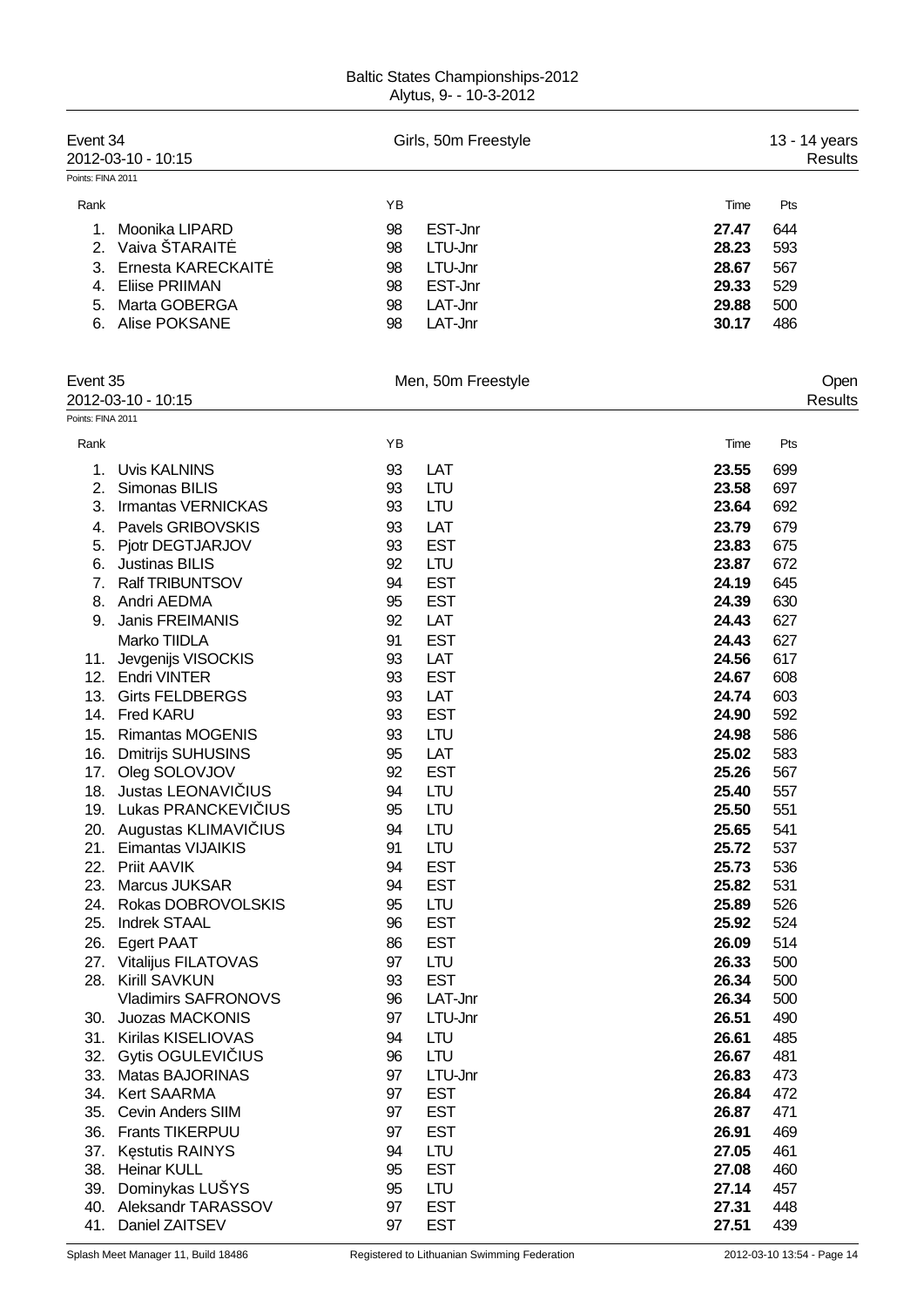Event 35, Men, 50m Freestyle

| EXH Viktar VABISHCHEVICH | 89 | <b>BLR</b> | 24.34 | -634  |
|--------------------------|----|------------|-------|-------|
| EXH Arseni KUKHARAU      | 93 | -BLR       | 24.58 | - 615 |
| EXH Uladzimir ZHYHARAU   | 92 | BLR        | 25.94 | - 523 |

| Event 36<br>2012-03-10 - 10:25 | Boys, 50m Freestyle | 15 - 16 years<br><b>Results</b> |
|--------------------------------|---------------------|---------------------------------|
| Points: FINA 2011              |                     |                                 |
| Rank                           | ΥB                  | Pts<br>Time                     |
| Janis SALTANS                  | LAT-Jnr<br>96       | 684<br>23.73                    |
| Jevgenij ROGOŽIN<br>2.         | LTU-Jnr<br>96       | 618<br>24.54                    |
| <b>Vladislav PASURIN</b><br>3. | EST-Jnr<br>96       | 25.44<br>555                    |
| 4. Pijus MACKEVI IUS           | LTU-Jnr<br>96       | 25.58<br>546                    |
| 5. Nikita TSERNOSEV            | EST-Jnr<br>97       | 544<br>25.60                    |
| <b>Eriks RIEKSTINS</b><br>6.   | LAT-Jnr<br>96       | 25.90<br>526                    |

| Event 37          |                     |    | Women, 100m Breaststroke |         |     |                 | Open    |
|-------------------|---------------------|----|--------------------------|---------|-----|-----------------|---------|
|                   | 2012-03-10 - 10:25  |    |                          |         |     |                 | Results |
| Points: FINA 2011 |                     |    |                          |         |     |                 |         |
| Rank              |                     | ΥB |                          | Time    | Pts | 50 <sub>m</sub> | 100m    |
|                   | Evelina AIZPURIETE  | 94 | LAT                      | 1:12.05 | 715 | 33.80           | 1:12.05 |
| 2.                | Alena RIBAKOVA      | 91 | LAT                      | 1:12.85 | 692 | 34.11           | 1:12.85 |
| 3.                | Urt KAZAKEVI I T    | 93 | LTU                      | 1:13.63 | 670 | 34.14           | 1:13.63 |
| 4.                | Maria HARUTJUNJAN   | 95 | <b>EST</b>               | 1:15.45 | 623 | 35.65           | 1:15.45 |
| 5.                | Dovil MIKOLI NAIT   | 96 | LTU                      | 1:15.95 | 611 | 35.80           | 1:15.95 |
| 6.                | Karen VAPPER        | 92 | <b>EST</b>               | 1:16.45 | 599 | 36.01           | 1:16.45 |
|                   | Vikt LABANAUSKAIT   | 97 | LTU                      | 1:17.00 | 586 | 35.92           | 1:17.00 |
| 8.                | Diana KIRS          | 95 | <b>EST</b>               | 1:18.33 | 557 | 36.46           | 1:18.33 |
| 9.                | Anna GUSSEVA        | 98 | EST-Jnr                  | 1:22.25 | 481 | 39.24           | 1:22.25 |
| 10.               | Merle Sirje TAEL    | 97 | <b>EST</b>               | 1:27.84 | 394 | 40.27           | 1:27.84 |
| 11.               | August DOBROVOLSKYT | 97 | LTU                      | 1:29.00 | 379 | 42.24           | 1:29.00 |

|      | Event 38<br>2012-03-10 - 10:30<br>Points: FINA 2011 |    | Girls, 100m Breaststroke |         |            | 13 - 14 years<br>Results |         |
|------|-----------------------------------------------------|----|--------------------------|---------|------------|--------------------------|---------|
|      |                                                     |    |                          |         |            |                          |         |
| Rank |                                                     | YΒ |                          | Time    | <b>Pts</b> | 50 <sub>m</sub>          | 100m    |
|      | Vaiva ŠTARAIT                                       | 98 | LTU-Jnr                  | 1:17.71 | 570        | 37.11                    | 1:17.71 |
|      | Agn SORAKAIT                                        | 98 | LTU-Jnr                  | 1:18.10 | 561        | 37.17                    | 1:18.10 |
| 3.   | Dana KOLIDZEJA                                      | 99 | LAT-Jnr                  | 1:22.23 | 481        | 38.48                    | 1:22.23 |
| 4.   | Kertu Ly ALNEK                                      | 99 | EST-Jnr                  | 1:25.13 | 433        | 39.83                    | 1:25.13 |
| 5.   | Maria KERIDON                                       | 99 | EST-Jnr                  | 1:25.39 | 429        | 40.30                    | 1:25.39 |
|      |                                                     |    |                          |         |            |                          |         |
|      |                                                     |    |                          |         |            |                          |         |

| Event 39<br>2012-03-10 - 10:30 | Men, 100m Breaststroke | Open<br>Results |      |     |                         |
|--------------------------------|------------------------|-----------------|------|-----|-------------------------|
| Points: FINA 2011              |                        |                 |      |     |                         |
| Rank                           | YΒ                     |                 | Time | Pts | 100m<br>50 <sub>m</sub> |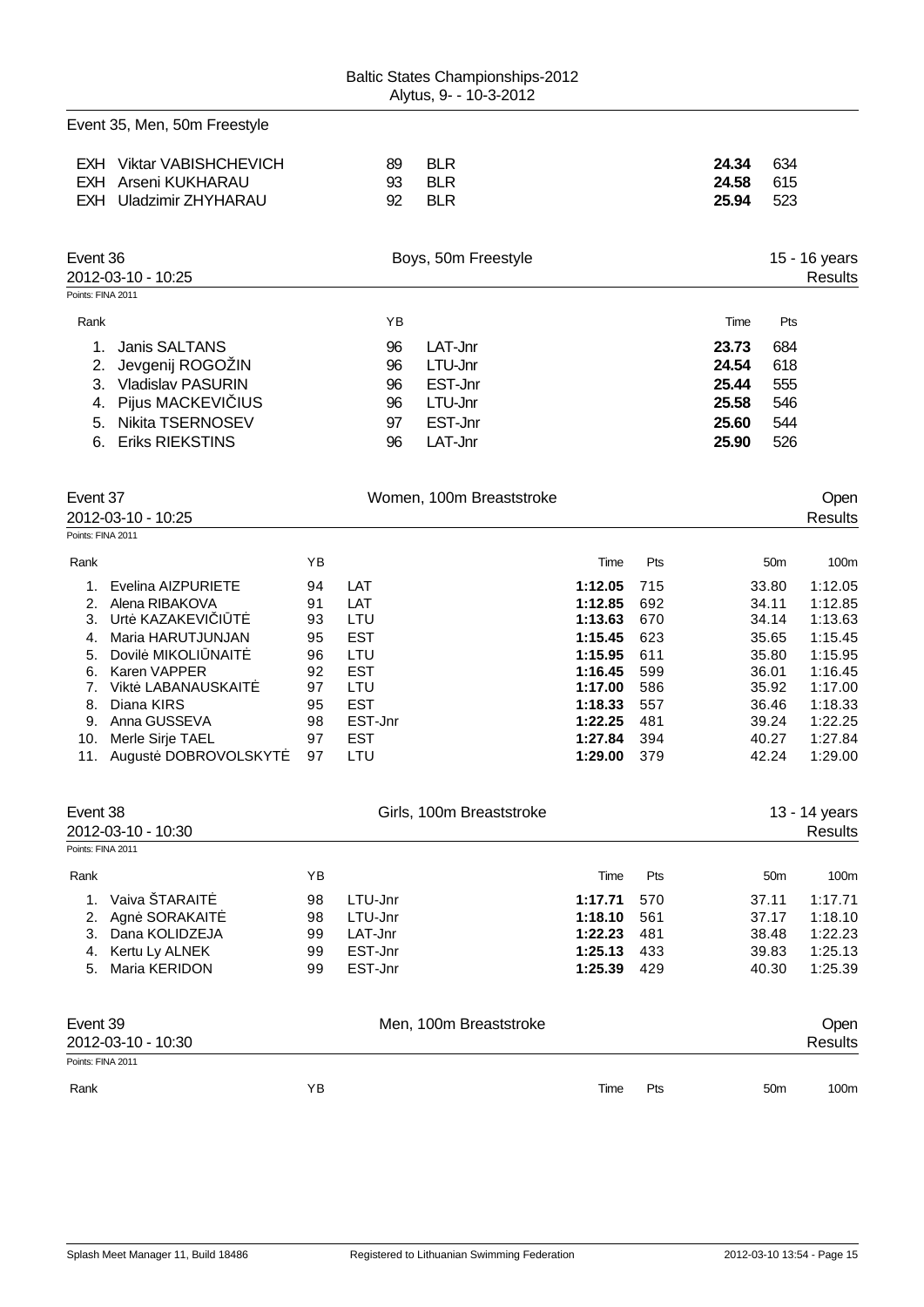#### Event 39, Men, 100m Breaststroke

|     | <b>Uldis TAZANS</b>       | 93 | LAT        | 1:04.37 | 753 | 30.24 | 1:04.37 |
|-----|---------------------------|----|------------|---------|-----|-------|---------|
| 2.  | Nikolajs MASKALENKO       | 93 | LAT        | 1:05.55 | 713 | 30.63 | 1:05.55 |
| 3.  | Jevgenij GAMPER           | 94 | LTU        | 1:06.25 | 691 | 31.52 | 1:06.25 |
| 4.  | Fjodors MJASOJEDOVS       | 94 | LAT        | 1:06.53 | 682 | 31.34 | 1:06.53 |
| 5.  | <b>Marius MIKALAUSKAS</b> | 94 | LTU        | 1:06.60 | 680 | 30.88 | 1:06.60 |
| 6.  | Mantas AURUŠKEVI IUS      | 95 | LTU        | 1:07.61 | 650 | 31.52 | 1:07.61 |
| 7.  | Martin ALIKVEE            | 95 | <b>EST</b> | 1:08.07 | 637 | 31.63 | 1:08.07 |
| 8.  | <b>Kristofers PONE</b>    | 93 | LAT        | 1:08.83 | 616 | 31.96 | 1:08.83 |
| 9.  | Arnas SEDLEVI IUS         | 92 | LTU        | 1:10.05 | 584 | 32.05 | 1:10.05 |
| 10. | Paulius SLEVAS            | 94 | LTU        | 1:10.21 | 580 | 32.86 | 1:10.21 |
| 11. | Rene VILLEMSON            | 97 | <b>EST</b> | 1:11.99 | 538 | 33.08 | 1:11.99 |
| 12. | Roman DMITRITSENKO        | 95 | <b>EST</b> | 1:12.05 | 537 | 33.25 | 1:12.05 |
| 13. | Erikas AUKŠTIKALNIS       | 96 | LTU-Jnr    | 1:13.99 | 496 | 34.18 | 1:13.99 |
| 14. | Kristofer NOGES           | 94 | <b>EST</b> | 1:14.50 | 486 | 32.62 | 1:14.50 |
| 15. | Lukas TAMULIS             | 97 | LTU-Jnr    | 1:14.55 | 485 | 34.80 | 1:14.55 |
| 16. | Alex LOVI                 | 97 | <b>EST</b> | 1:15.60 | 465 | 34.15 | 1:15.60 |
|     |                           |    |            |         |     |       |         |
| EXH | <b>Yury KLEMPARSKI</b>    | 93 | <b>BLR</b> | 1:03.59 | 781 | 29.70 | 1:03.59 |
|     |                           |    |            |         |     |       |         |

| Event 40          | 2012-03-10 - 10:40     |    | Boys, 100m Breaststroke |         |            |                 |         |  |
|-------------------|------------------------|----|-------------------------|---------|------------|-----------------|---------|--|
| Points: FINA 2011 |                        |    |                         |         |            |                 |         |  |
| Rank              |                        | ΥB |                         | Time    | <b>Pts</b> | 50 <sub>m</sub> | 100m    |  |
|                   | Daniels ZIBOROVS       | 96 | LAT-Jnr                 | 1:07.46 | 654        | 32.15           | 1:07.46 |  |
|                   | 2. Paulius GRIGALI NAS | 97 | LTU-Jnr                 | 1:10.01 | 585        | 33.35           | 1:10.01 |  |
| 3.                | Deniss KOMARS          | 97 | LAT-Jnr                 | 1:10.72 | 568        | 33.66           | 1:10.72 |  |
|                   | 4. Rokas VINCLOVAS     | 96 | LTU-Jnr                 | 1:11.88 | 541        | 32.84           | 1:11.88 |  |
| 5.                | Werner Erich KULLA     | 97 | EST-Jnr                 | 1:13.26 | 511        | 34.65           | 1:13.26 |  |
| 6.                | Risto KADALIPP         | 97 | EST-Jnr                 | 1:14.28 | 490        | 33.98           | 1:14.28 |  |

| Event 41<br>2012-03-10 - 10:55   |    |            | Women, 200m Backstroke |     |                 |         |         | <b>Open</b><br>Results |  |
|----------------------------------|----|------------|------------------------|-----|-----------------|---------|---------|------------------------|--|
| Points: FINA 2011                |    |            |                        |     |                 |         |         |                        |  |
| Rank                             | ΥB |            | Time                   | Pts | 50 <sub>m</sub> | 100m    | 150m    | 200 <sub>m</sub>       |  |
| 1. Ugn MAZUTAITYT                | 97 | LTU        | 2:22.70 669            |     | 33.49           | 1:09.65 | 1:46.62 | 2:22.70                |  |
| 2. Renata TOMILOVA               | 94 | LAT        | 2:23.95 651            |     | 33.49           | 1:09.25 | 1:46.73 | 2:23.95                |  |
| 3. Asta DREVINSKAIT              | 95 | LTU        | 2:26.20 622            |     | 33.88           | 1:10.64 | 1:48.54 | 2:26.20                |  |
| Maria ROMANJUK<br>4.             | 96 | <b>EST</b> | 2:27.00 612            |     | 34.12           | 1:11.21 | 1:48.76 | 2:27.00                |  |
| 5. Inga ŠUKYT                    | 92 | LTU        | 2:29.89 577            |     | 35.00           | 1:12.30 | 1:51.18 | 2:29.89                |  |
| 6. Valeria MIHHAILOVA            | 95 | <b>EST</b> | 2:30.42 571            |     | 35.14           | 1:13.38 | 1:52.99 | 2:30.42                |  |
| 7. Martyna KARMAZINAIT           | 97 | LTU        | 2:31.00 564            |     | 35.28           | 1:13.68 | 1:53.50 | 2:31.00                |  |
| 8. Joana ULYT                    | 95 | LTU        | 2:31.04 564            |     | 34.60           | 1:12.82 | 1:52.57 | 2:31.04                |  |
| 9. Darja GORBACA                 | 97 | LAT        | 2:31.06 564            |     | 35.02           | 1:13.14 | 1:52.36 | 2:31.06                |  |
| 10. Beatri<br><b>GRIGALIONYT</b> | 96 | LTU        | 2:34.55 526            |     | 36.19           | 1:14.60 | 1:54.53 | 2:34.55                |  |
| 11. Carolina Camilla GRAF        | 95 | <b>EST</b> | 2:35.37 518            |     | 35.91           | 1:14.96 | 1:54.92 | 2:35.37                |  |
| 12. Eliise PRIIMAN               | 98 | EST-Jnr    | 2:38.56 487            |     | 37.99           | 1:18.65 | 1:59.51 | 2:38.56                |  |
| 13. Aljona HATINA                | 98 | EST-Jnr    | 2:39.11 482            |     | 37.16           | 1:17.51 | 1:58.93 | 2:39.11                |  |
| 14. Alina Anna JOSEPHSON 97      |    | <b>EST</b> | 2:43.72 443            |     | 38.15           | 1:19.15 | 2:01.20 | 2:43.72                |  |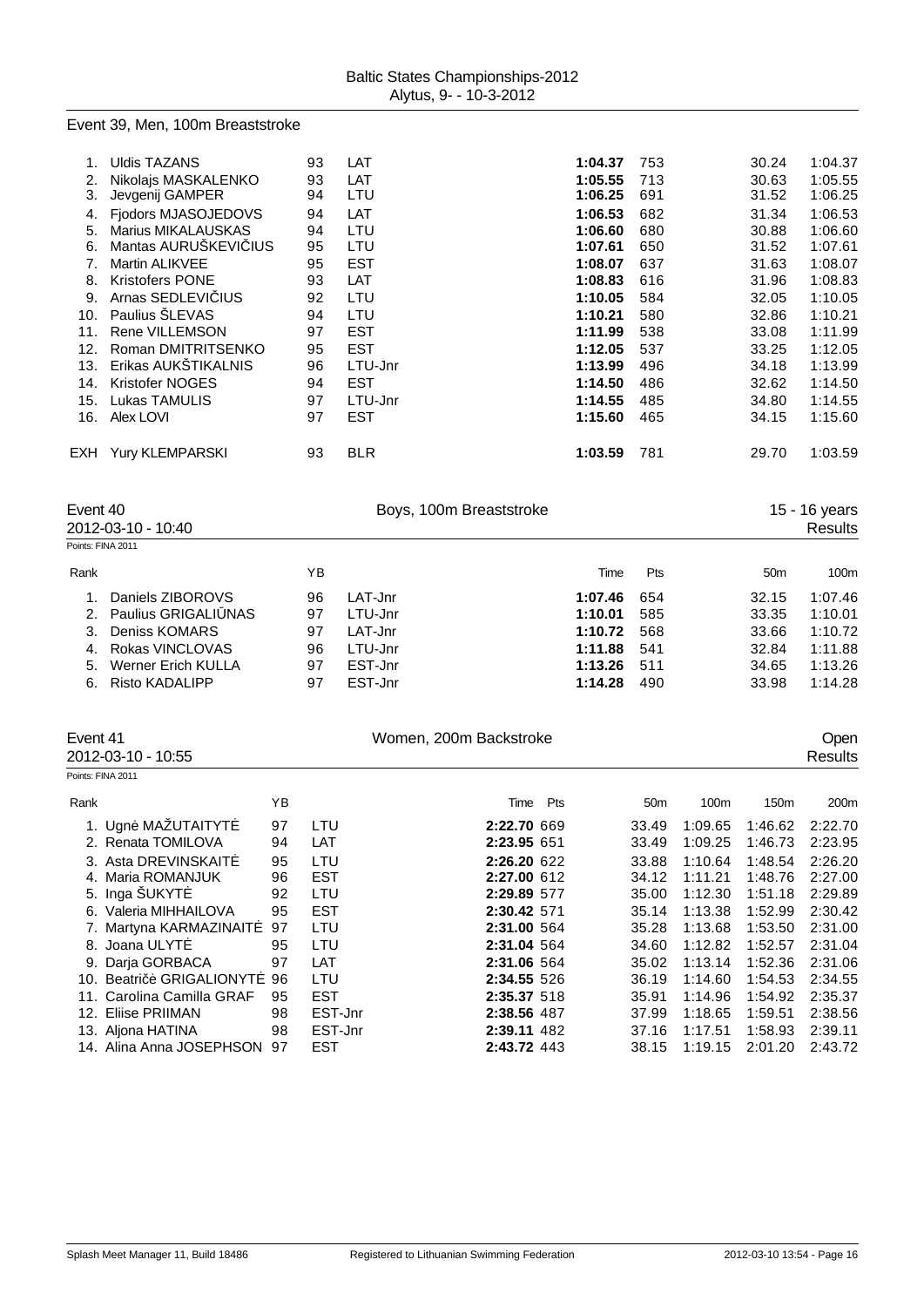| Event 42<br>Points: FINA 2011                                            | 2012-03-10 - 11:05                                                                                                                                                                                                                                                                                                                                                                                                          |                                                                                                    |                                                                                                                                                                                      | Girls, 200m Backstroke                                                                                                                                                                                                                                                                       |                                                                                                                               |                                                                                                                                                                          |                                                                                                                                                                                                 |                                                                                                                                                                                                 | 13 - 14 years<br><b>Results</b>                                                                                                                                                                                             |
|--------------------------------------------------------------------------|-----------------------------------------------------------------------------------------------------------------------------------------------------------------------------------------------------------------------------------------------------------------------------------------------------------------------------------------------------------------------------------------------------------------------------|----------------------------------------------------------------------------------------------------|--------------------------------------------------------------------------------------------------------------------------------------------------------------------------------------|----------------------------------------------------------------------------------------------------------------------------------------------------------------------------------------------------------------------------------------------------------------------------------------------|-------------------------------------------------------------------------------------------------------------------------------|--------------------------------------------------------------------------------------------------------------------------------------------------------------------------|-------------------------------------------------------------------------------------------------------------------------------------------------------------------------------------------------|-------------------------------------------------------------------------------------------------------------------------------------------------------------------------------------------------|-----------------------------------------------------------------------------------------------------------------------------------------------------------------------------------------------------------------------------|
| Rank                                                                     |                                                                                                                                                                                                                                                                                                                                                                                                                             | ΥB                                                                                                 |                                                                                                                                                                                      | Time Pts                                                                                                                                                                                                                                                                                     |                                                                                                                               | 50 <sub>m</sub>                                                                                                                                                          | 100m                                                                                                                                                                                            | 150m                                                                                                                                                                                            | 200m                                                                                                                                                                                                                        |
|                                                                          | 1. Egl ŠVEDAIT<br>2. Sigrid SEPP<br>3. Diana SEPPENIN<br>4. Viktorija VALI T<br>5. Margarita ZOMMERE<br>6. Alise POKSANE                                                                                                                                                                                                                                                                                                    | 98<br>98<br>98<br>98<br>99<br>98                                                                   | LTU-Jnr<br>EST-Jnr<br>EST-Jnr<br>LTU-Jnr<br>LAT-Jnr<br>LAT-Jnr                                                                                                                       | 2:32.10 552<br>2:32.13 552<br>2:35.55 516<br>2:41.81 458<br>2:45.49 428<br>2:49.71 397                                                                                                                                                                                                       |                                                                                                                               | 35.44<br>36.33<br>36.66<br>37.22<br>38.69<br>39.63                                                                                                                       | 1:13.70<br>1:15.15<br>1:15.78<br>1:17.86<br>1:20.82<br>1:23.68                                                                                                                                  | 1:53.23<br>1:54.71<br>1:56.26<br>2:01.13<br>2:04.45<br>2:07.72                                                                                                                                  | 2:32.10<br>2:32.13<br>2:35.55<br>2:41.81<br>2:45.49<br>2:49.71                                                                                                                                                              |
| Event 43<br>Points: FINA 2011                                            | 2012-03-10 - 11:05                                                                                                                                                                                                                                                                                                                                                                                                          |                                                                                                    |                                                                                                                                                                                      | Men, 200m Backstroke                                                                                                                                                                                                                                                                         |                                                                                                                               |                                                                                                                                                                          |                                                                                                                                                                                                 |                                                                                                                                                                                                 | Open<br><b>Results</b>                                                                                                                                                                                                      |
| Rank                                                                     |                                                                                                                                                                                                                                                                                                                                                                                                                             | ΥB                                                                                                 |                                                                                                                                                                                      | Time                                                                                                                                                                                                                                                                                         | Pts                                                                                                                           | 50 <sub>m</sub>                                                                                                                                                          | 100m                                                                                                                                                                                            | 150m                                                                                                                                                                                            | 200m                                                                                                                                                                                                                        |
| Event 44<br>Points: FINA 2011<br>Rank                                    | 1. Andres OLVIK<br>2. Danas RAPŠYS<br>3. Konstantins BLOHINS<br>4. Deividas GRIGALIONIS<br>5. Pavels VILCANS<br>6. Antons VOITOVS<br>7. Nikodemas KILMONAS<br>8. Lukas RUTKAUSKAS<br>9. Juozas MACKONIS<br>10. Justas MAKSIMAVI IUS<br>11. Augustinas JAKUBAUSKA94<br>12. Andrei GUSSEV<br>13. Erik VALDNER<br>14. Rokas MOCKEVI IUS<br>2012-03-10 - 11:15<br>1. Povilas STRAZDAS<br>2. Eimantas MILIUS<br>3. Mikus PAUNINS | 86<br>95<br>88<br>94<br>90<br>94<br>94<br>96<br>97<br>93<br>97<br>96<br>97<br>YB<br>96<br>96<br>96 | <b>EST</b><br>LTU<br>LAT<br>LTU<br>LAT<br>LAT<br>LTU<br>LTU-Jnr<br>LTU-Jnr<br>LTU<br>LTU<br><b>EST</b><br><b>EST</b><br>LTU<br>LTU-Jnr<br>LTU-Jnr<br>LAT-Jnr                         | 2:04.75 722<br>2:04.76 721<br>2:05.92 702<br>2:08.40 662<br>2:09.62 643<br>2:10.69 628<br>2:14.07 581<br>2:20.08 510<br>2:21.10 499<br>2:21.73 492<br>2:23.66 472<br>2:27.31 438<br>2:27.77 434<br>2:32.81 392<br>Boys, 200m Backstroke<br>Time<br>2:12.22 606<br>2:19.81 512<br>2:19.98 511 | Pts                                                                                                                           | 30.22<br>29.36<br>29.22<br>30.23<br>30.21<br>30.53<br>31.85<br>32.51<br>32.31<br>34.02<br>31.92<br>33.47<br>34.37<br>35.63<br>50 <sub>m</sub><br>31.16<br>33.04<br>32.79 | 1:01.88<br>1:01.45<br>1:01.36<br>1:03.22<br>1:02.98<br>1:03.08<br>1:04.99<br>1:08.23<br>1:07.84<br>1:09.72<br>1:07.94<br>1:10.93<br>1:12.54<br>1:14.53<br>100m<br>1:04.60<br>1:08.57<br>1:08.48 | 1:33.49<br>1:34.19<br>1:34.16<br>1:36.62<br>1:36.74<br>1:36.80<br>1:39.61<br>1:44.18<br>1:44.46<br>1:46.23<br>1:45.66<br>1:49.93<br>1:50.95<br>1:54.05<br>150m<br>1:39.13<br>1:44.43<br>1:45.45 | 2:04.75<br>2:04.76<br>2:05.92<br>2:08.40<br>2:09.62<br>2:10.69<br>2:14.07<br>2:20.08<br>2:21.10<br>2:21.73<br>2:23.66<br>2:27.31<br>2:27.77<br>2:32.81<br>15 - 16 years<br>Results<br>200m<br>2:12.22<br>2:19.81<br>2:19.98 |
|                                                                          | 4. Esko KAMMORI<br>5. Karl Johann LUHT                                                                                                                                                                                                                                                                                                                                                                                      | 96<br>96                                                                                           | EST-Jnr<br>EST-Jnr                                                                                                                                                                   | 2:23.86 470<br>2:25.79 452                                                                                                                                                                                                                                                                   |                                                                                                                               | 32.33<br>33.54                                                                                                                                                           | 1:08.45<br>1:10.46                                                                                                                                                                              | 1:46.22<br>1:48.78                                                                                                                                                                              | 2:23.86<br>2:25.79                                                                                                                                                                                                          |
| Event 45                                                                 | 2012-03-10 - 11:20                                                                                                                                                                                                                                                                                                                                                                                                          |                                                                                                    |                                                                                                                                                                                      | Women, 100m Fly                                                                                                                                                                                                                                                                              |                                                                                                                               |                                                                                                                                                                          |                                                                                                                                                                                                 |                                                                                                                                                                                                 | Open<br>Results                                                                                                                                                                                                             |
| Points: FINA 2011                                                        |                                                                                                                                                                                                                                                                                                                                                                                                                             |                                                                                                    |                                                                                                                                                                                      |                                                                                                                                                                                                                                                                                              |                                                                                                                               |                                                                                                                                                                          |                                                                                                                                                                                                 |                                                                                                                                                                                                 |                                                                                                                                                                                                                             |
| Rank<br>1.<br>2.<br>3.<br>4.<br>5.<br>6.<br>7.<br>8.<br>9.<br>10.<br>11. | Vaiva GIMBUTYT<br>leva ZARANKAIT<br>Laura TOLMATS<br>Simona RAUDONYT<br>Anita STEPANENKO<br>Ingrida JURKUT<br>Darta DAKSE<br>Keit Keroly KUBPART<br>Paula Brit SIIMAR<br>Polina LUTSEVITS<br>Justina DILKAIT                                                                                                                                                                                                                |                                                                                                    | ΥB<br>95<br>LTU<br>LTU<br>94<br><b>EST</b><br>94<br>95<br>LTU<br><b>EST</b><br>96<br>LTU<br>94<br>LAT<br>97<br><b>EST</b><br>94<br><b>EST</b><br>97<br><b>EST</b><br>93<br>97<br>LTU |                                                                                                                                                                                                                                                                                              | Time<br>1:01.56<br>1:03.53<br>1:03.76<br>1:05.22<br>1:06.06<br>1:08.78<br>1:09.21<br>1:10.56<br>1:10.83<br>1:11.77<br>1:14.13 | Pts<br>755<br>687<br>679<br>635<br>611<br>541<br>531<br>501<br>495<br>476<br>432                                                                                         |                                                                                                                                                                                                 | 50 <sub>m</sub><br>28.73<br>30.25<br>29.97<br>30.25<br>30.57<br>31.53<br>32.59<br>32.78<br>32.26<br>33.66<br>32.98                                                                              | 100m<br>1:01.56<br>1:03.53<br>1:03.76<br>1:05.22<br>1:06.06<br>1:08.78<br>1:09.21<br>1:10.56<br>1:10.83<br>1:11.77<br>1:14.13                                                                                               |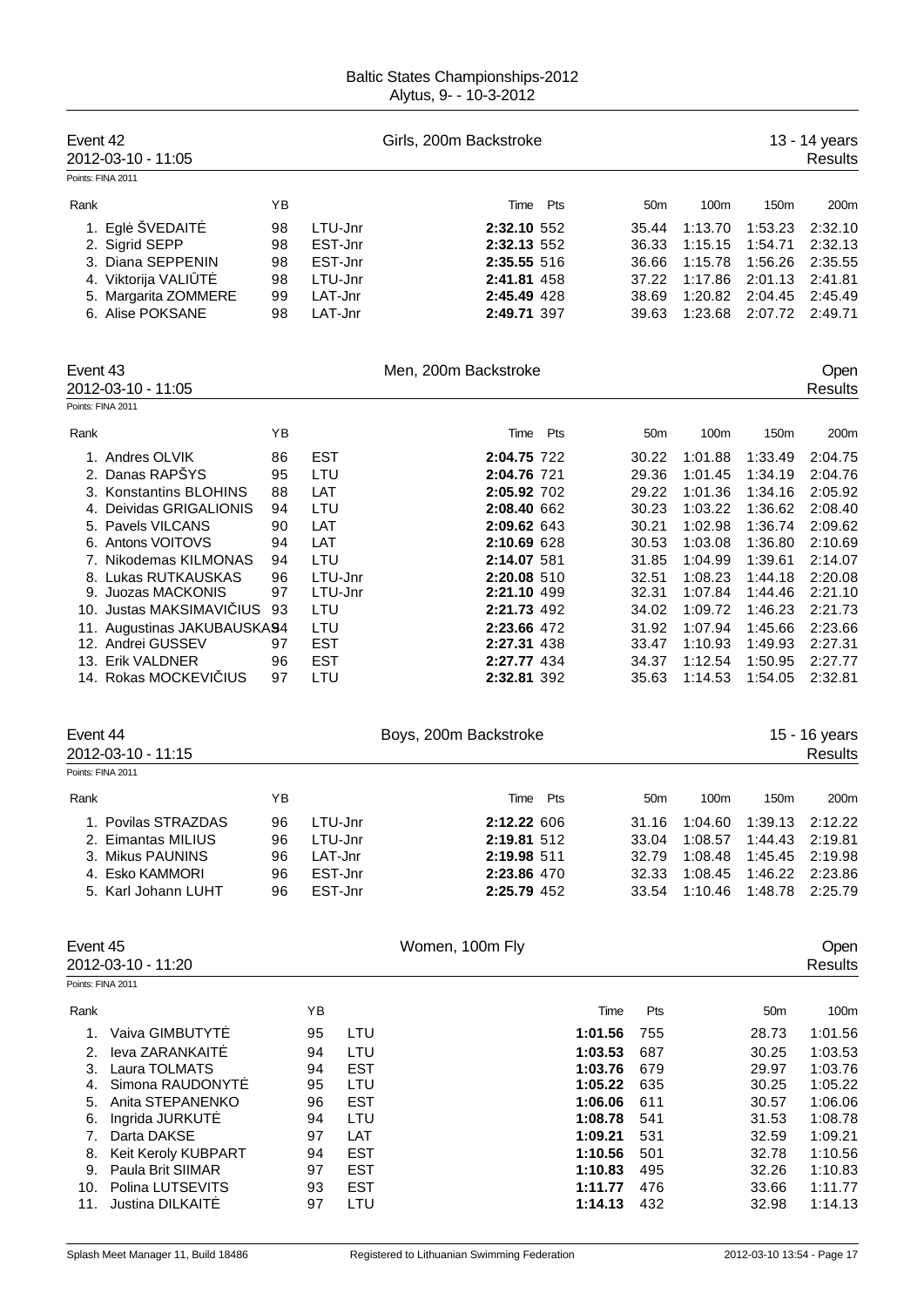|                        | <b>Baltic States Championships-2012</b> |
|------------------------|-----------------------------------------|
| Alytus, 9- - 10-3-2012 |                                         |

|                               | Event 45, Women, 100m Fly, Open         |          |                    |                 |                    |            |                 |                          |
|-------------------------------|-----------------------------------------|----------|--------------------|-----------------|--------------------|------------|-----------------|--------------------------|
| Rank                          |                                         | ΥB       |                    |                 | Time               | Pts        | 50 <sub>m</sub> | 100m                     |
| 12.                           | Gabriel DVARIŠKYT                       | 96       | LTU                |                 | 1:15.94            | 402        | 33.89           | 1:15.94                  |
| 13.                           | Diana JARUŠEVI I T                      | 99       | LTU                |                 | 1:17.67            | 376        | 34.97           | 1:17.67                  |
|                               | EXH Aliaksandra HERASIMENIA             | 85       | <b>BLR</b>         |                 | 1:00.11            | 811        | 27.65           | 1:00.11                  |
| Event 46<br>Points: FINA 2011 | 2012-03-10 - 11:20                      |          |                    | Girls, 100m Fly |                    |            |                 | 13 - 14 years<br>Results |
| Rank                          |                                         | YB       |                    |                 | Time               | Pts        |                 | 100m                     |
|                               |                                         |          |                    |                 |                    |            | 50m             |                          |
| 1.                            | Alina TARAN                             | 98       | LTU-Jnr            |                 | 1:10.00            | 513        | 32.22           | 1:10.00                  |
| 2.<br>3.                      | Ernesta KARECKAIT<br>Riine HEINSALU     | 98<br>98 | LTU-Jnr<br>EST-Jnr |                 | 1:10.02<br>1:17.53 | 513<br>378 | 32.71<br>35.11  | 1:10.02<br>1:17.53       |
| 4.                            | Elina BAGRIJ                            | 98       | LAT-Jnr            |                 | 1:19.52            | 350        | 35.36           | 1:19.52                  |
| 5.                            | Reelika TUUR                            | 98       | EST-Jnr            |                 | 1:21.95            | 320        | 36.84           | 1:21.95                  |
|                               |                                         |          |                    |                 |                    |            |                 |                          |
| Event 47                      |                                         |          |                    | Men, 100m Fly   |                    |            |                 | Open                     |
|                               | 2012-03-10 - 11:25                      |          |                    |                 |                    |            |                 | <b>Results</b>           |
| Points: FINA 2011             |                                         |          |                    |                 |                    |            |                 |                          |
| Rank                          |                                         | YB       |                    |                 | Time               | Pts        | 50 <sub>m</sub> | 100m                     |
| 1.                            | Pavels KONDRAHINS                       | 85       | LAT                |                 | 55.57              | 720        | 26.44           | 55.57                    |
| 2.                            | Tadas DUŠKINAS                          | 94       | LTU                |                 | 55.81              | 711        | 25.66           | 55.81                    |
| 3.                            | Edgaras ŠTURA                           | 88       | LTU                |                 | 56.44              | 687        | 26.42           | 56.44                    |
| 4.                            | Deividas MARGEVI IUS                    | 95       | LTU                |                 | 56.48              | 686        | 26.15           | 56.48                    |
| 5.                            | Marko TIIDLA                            | 91       | <b>EST</b>         |                 | 57.07              | 665        | 27.09           | 57.07                    |
| 6.                            | Fred KARU                               | 93       | <b>EST</b>         |                 | 57.45              | 652        | 26.50           | 57.45                    |
| 7.<br>8.                      | Irmantas VERNICKAS                      | 93<br>93 | LTU<br><b>EST</b>  |                 | 58.60<br>58.85     | 614<br>606 | 26.73<br>27.14  | 58.60<br>58.85           |
| 9.                            | Kristjan JUERISOO<br><b>Mart MANDEL</b> | 93       | <b>EST</b>         |                 | 59.29              | 593        | 27.00           | 59.29                    |
| 10.                           | Artiom Š EMELIOV                        | 92       | LTU                |                 | 59.32              | 592        | 27.77           | 59.32                    |
| 11.                           | Oleg SOLOVJOV                           | 92       | <b>EST</b>         |                 | 59.95              | 573        | 27.26           | 59.95                    |
| 12.                           | Janis MANINS                            | 95       | LAT                |                 | 1:00.08            | 570        | 28.57           | 1:00.08                  |
|                               | 13. Rimantas MOGENIS                    | 93       | LTU                |                 | 1:00.65            | 554        | 27.88           | 1:00.65                  |
|                               | 14. Justas LEONAVI IUS                  | 94       | LTU                |                 | 1:01.87            | 522        | 28.27           | 1:01.87                  |
|                               | 15. Rokas DOBROVOLSKIS                  | 95       | LTU                |                 | 1:02.92            | 496        | 29.25           | 1:02.92                  |
| 16.                           | Pjotr VORONOI                           | 95       | <b>EST</b>         |                 | 1:03.33            | 486        | 29.17           | 1:03.33                  |
| 17.                           | Vladimir ARIPOVSKIJ                     | 95       | LTU                |                 | 1:03.76            | 477        | 29.25           | 1:03.76                  |
| 18.                           | Paulius GRIGALI NAS                     | 97       | LTU-Jnr            |                 | 1:04.11            | 469        | 29.62           | 1:04.11                  |
|                               | 19. Tomas MIKALAUSKAS                   | 97       | LTU                |                 | 1:04.59            | 458        | 29.70           | 1:04.59                  |
| 20.                           | Vitalijus FILATOVAS<br>21. Veli IVA     | 97<br>96 | LTU<br><b>EST</b>  |                 | 1:04.97<br>1:05.15 | 450<br>447 | 30.20<br>29.76  | 1:04.97<br>1:05.15       |
| 22.                           | Daniel ZAITSEV                          | 97       | <b>EST</b>         |                 | 1:06.02            | 429        | 30.14           | 1:06.02                  |
|                               | 23. Augustas KLIMAVI IUS                | 94       | LTU                |                 | 1:06.58            | 418        | 30.51           | 1:06.58                  |
|                               | 24. Frants TIKERPUU                     | 97       | <b>EST</b>         |                 | 1:07.76            | 397        | 31.18           | 1:07.76                  |
|                               | EXH Yury SUVORAU                        | 91       | <b>BLR</b>         |                 | 56.27              | 694        | 26.48           | 56.27                    |
| EXH                           | Viktar VABISHCHEVICH                    | 89       | <b>BLR</b>         |                 | 57.67              | 644        | 26.38           | 57.67                    |
|                               | EXH Arseni KUKHARAU                     | 93       | <b>BLR</b>         |                 | 1:02.48            | 506        | 28.79           | 1:02.48                  |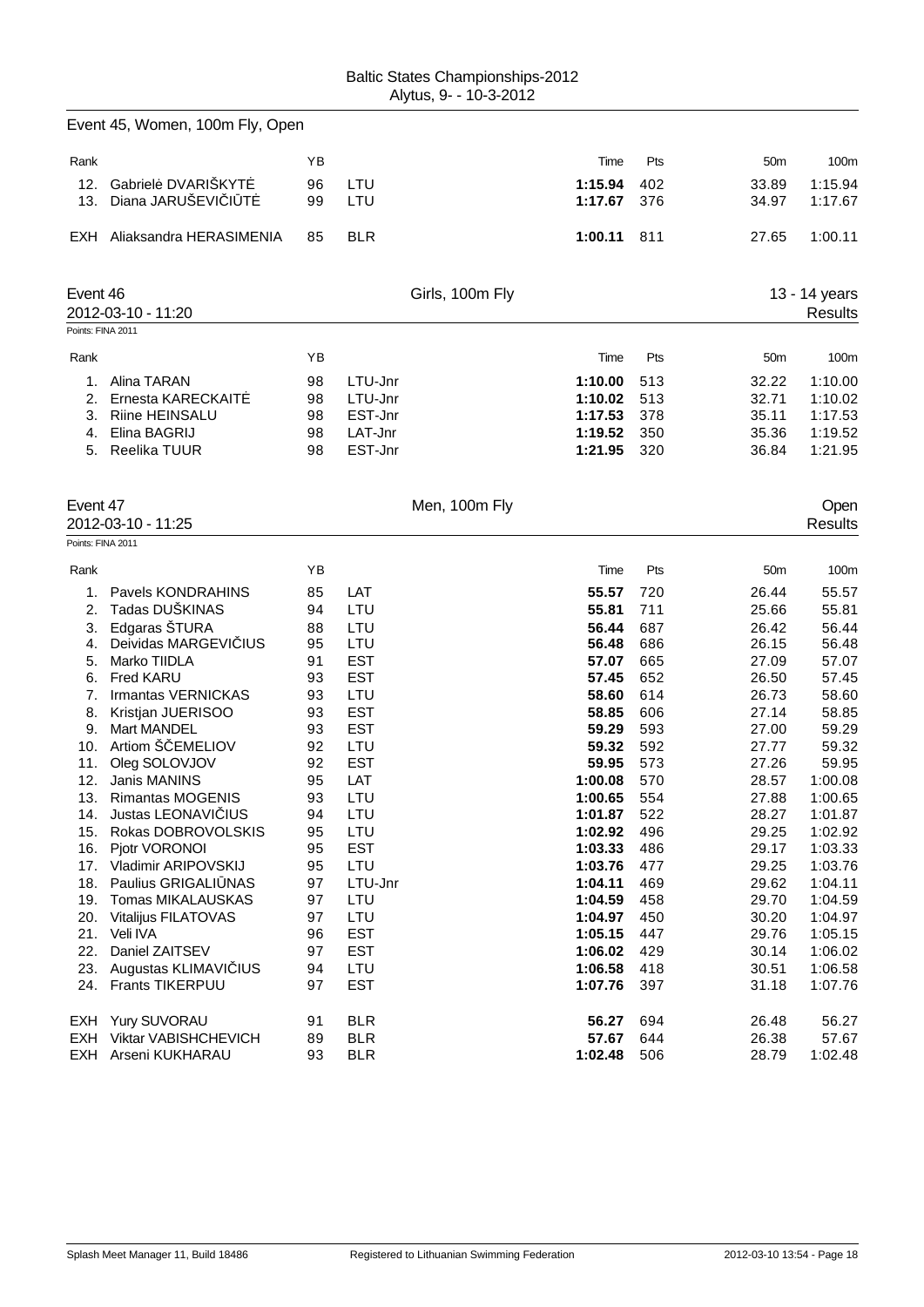| Event 48                                       | 2012-03-10 - 11:35<br>Points: FINA 2011                                                                                                                                                                                                                                                                                                                           |                                                                                        |                                                                                                                                                            |                                                                | Boys, 100m Fly                                                                                                                                                                                                                                                        |     |                                                              |                                                                                                                                              |                                                                                                                                                                              |                                                                                                                                                                              | 15 - 16 years<br><b>Results</b>                                                                                                                                                               |
|------------------------------------------------|-------------------------------------------------------------------------------------------------------------------------------------------------------------------------------------------------------------------------------------------------------------------------------------------------------------------------------------------------------------------|----------------------------------------------------------------------------------------|------------------------------------------------------------------------------------------------------------------------------------------------------------|----------------------------------------------------------------|-----------------------------------------------------------------------------------------------------------------------------------------------------------------------------------------------------------------------------------------------------------------------|-----|--------------------------------------------------------------|----------------------------------------------------------------------------------------------------------------------------------------------|------------------------------------------------------------------------------------------------------------------------------------------------------------------------------|------------------------------------------------------------------------------------------------------------------------------------------------------------------------------|-----------------------------------------------------------------------------------------------------------------------------------------------------------------------------------------------|
| Rank                                           |                                                                                                                                                                                                                                                                                                                                                                   |                                                                                        | ΥB                                                                                                                                                         |                                                                |                                                                                                                                                                                                                                                                       |     | Time                                                         | Pts                                                                                                                                          |                                                                                                                                                                              | 50m                                                                                                                                                                          | 100m                                                                                                                                                                                          |
| 1.<br>$\overline{2}$ .<br>3.<br>4.<br>5.<br>6. | Arkadi KALINOVSKI<br>Jevgenij ROGOŽIN<br>Pijus MACKEVI IUS<br><b>Emils PONE</b><br>Art rs PESOCKIS<br><b>Vladislav PASURIN</b>                                                                                                                                                                                                                                    |                                                                                        | 96<br>96<br>96<br>97<br>97<br>96                                                                                                                           | EST-Jnr<br>LTU-Jnr<br>LTU-Jnr<br>LAT-Jnr<br>LAT-Jnr<br>EST-Jnr |                                                                                                                                                                                                                                                                       |     | 58.29<br>1:00.87<br>1:01.11<br>1:01.67<br>1:01.99<br>1:02.50 | 624<br>548<br>541<br>527<br>519<br>506                                                                                                       |                                                                                                                                                                              | 27.08<br>28.00<br>29.23<br>29.65<br>28.97<br>28.55                                                                                                                           | 58.29<br>1:00.87<br>1:01.11<br>1:01.67<br>1:01.99<br>1:02.50                                                                                                                                  |
| Event 49                                       | 2012-03-10 - 11:50                                                                                                                                                                                                                                                                                                                                                |                                                                                        |                                                                                                                                                            |                                                                | Women, 200m Freestyle                                                                                                                                                                                                                                                 |     |                                                              |                                                                                                                                              |                                                                                                                                                                              |                                                                                                                                                                              | Open<br><b>Results</b>                                                                                                                                                                        |
|                                                | Points: FINA 2011                                                                                                                                                                                                                                                                                                                                                 |                                                                                        |                                                                                                                                                            |                                                                |                                                                                                                                                                                                                                                                       |     |                                                              |                                                                                                                                              |                                                                                                                                                                              |                                                                                                                                                                              |                                                                                                                                                                                               |
| Rank                                           |                                                                                                                                                                                                                                                                                                                                                                   | YB                                                                                     |                                                                                                                                                            |                                                                | Time                                                                                                                                                                                                                                                                  | Pts |                                                              | 50m                                                                                                                                          | 100m                                                                                                                                                                         | 150m                                                                                                                                                                         | 200m                                                                                                                                                                                          |
| Event 50                                       | 1. J rat Š ERBINSKAIT<br>2. Guoda JONELYT<br>3. Joana ULYT<br>4. Liisa LODI<br>5. Eva GLIOŽERYT<br>6. Karin IILANE<br>7. Jelena IVANOVA<br>8. Monika AP INIKOVAIT<br>9. Gr ta REMEIKAIT<br>10. Arina GARSINA<br>11. Laura MOGENYT<br>12. Alika TSVETKOVA<br>13. Merle Sirje TAEL<br>14. August DOBROVOLSKYT97<br>15. Aleksandra RIBAKOVA<br>EXH Aksana DZIAMIDAVA | 94<br>95<br>95<br>93<br>97<br>96<br>95<br>93<br>97<br>96<br>96<br>00<br>97<br>98<br>93 | LTU<br>LTU<br>LTU<br><b>EST</b><br>LTU<br><b>EST</b><br>LAT<br>LTU<br>LTU<br><b>EST</b><br>LTU<br><b>EST</b><br><b>EST</b><br>LTU<br>LAT-Jnr<br><b>BLR</b> |                                                                | 2:04.63 744<br>2:13.23 609<br>2:14.11 597<br>2:15.84 575<br>2:16.94 561<br>2:17.00 560<br>2:17.69 552<br>2:18.09 547<br>2:19.29 533<br>2:19.92 526<br>2:25.69 466<br>2:26.89 455<br>2:31.59 413<br>2:31.64 413<br>2:33.31 400<br>2:06.07 719<br>Girls, 200m Freestyle |     |                                                              | 29.17<br>30.44<br>30.44<br>31.36<br>30.74<br>31.53<br>30.60<br>31.18<br>32.04<br>31.75<br>33.10<br>33.06<br>32.86<br>34.25<br>32.73<br>29.49 | 1:00.54<br>1:03.33<br>1:04.62<br>1:06.45<br>1:06.24<br>1:06.42<br>1:04.73<br>1:06.48<br>1:07.67<br>1:06.91<br>1:09.69<br>1:10.79<br>1:11.12<br>1:12.50<br>1:11.71<br>1:01.54 | 1:32.64<br>1:38.18<br>1:40.48<br>1:41.46<br>1:42.60<br>1:42.35<br>1:41.19<br>1:42.67<br>1:43.82<br>1:43.84<br>1:48.35<br>1:50.92<br>1:51.37<br>1:52.26<br>1:53.21<br>1:34.20 | 2:04.63<br>2:13.23<br>2:14.11<br>2:15.84<br>2:16.94<br>2:17.00<br>2:17.69<br>2:18.09<br>2:19.29<br>2:19.92<br>2:25.69<br>2:26.89<br>2:31.59<br>2:31.64<br>2:33.31<br>2:06.07<br>13 - 14 years |
|                                                | 2012-03-10 - 12:00                                                                                                                                                                                                                                                                                                                                                |                                                                                        |                                                                                                                                                            |                                                                |                                                                                                                                                                                                                                                                       |     |                                                              |                                                                                                                                              |                                                                                                                                                                              |                                                                                                                                                                              | Results                                                                                                                                                                                       |
|                                                | Points: FINA 2011                                                                                                                                                                                                                                                                                                                                                 |                                                                                        |                                                                                                                                                            |                                                                |                                                                                                                                                                                                                                                                       |     |                                                              |                                                                                                                                              |                                                                                                                                                                              |                                                                                                                                                                              |                                                                                                                                                                                               |
| Rank                                           | 1. Moonika LIPARD<br>2. Agn SORAKAIT<br>3. leva BURNEIKYT<br>4. Riine HEINSALU<br>5. Tessa DOBRE<br>6. Patricija OZOLA                                                                                                                                                                                                                                            | YB<br>98<br>98<br>98<br>98<br>98<br>98                                                 | EST-Jnr<br>LTU-Jnr<br>LTU-Jnr<br>EST-Jnr<br>LAT-Jnr<br>LAT-Jnr                                                                                             |                                                                | Time Pts<br>2:15.03 585<br>2:20.05 524<br>2:21.37 510<br>2:26.28 460<br>2:28.79 437<br>2:31.75 412                                                                                                                                                                    |     |                                                              | 50 <sub>m</sub><br>31.74<br>32.18<br>31.98<br>33.50<br>33.77<br>34.93                                                                        | 100m<br>1:07.37<br>1:07.75<br>1:07.57<br>1:10.20<br>1:10.93<br>1:13.82                                                                                                       | 150m<br>1:44.28<br>1:44.55<br>1:44.96<br>1:48.88<br>1:50.36<br>1:53.98                                                                                                       | 200m<br>2:15.03<br>2:20.05<br>2:21.37<br>2:26.28<br>2:28.79<br>2:31.75                                                                                                                        |
| Event 51                                       | 2012-03-10 - 12:05<br>Points: FINA 2011                                                                                                                                                                                                                                                                                                                           |                                                                                        |                                                                                                                                                            |                                                                | Men, 200m Freestyle                                                                                                                                                                                                                                                   |     |                                                              |                                                                                                                                              |                                                                                                                                                                              |                                                                                                                                                                              | Open<br><b>Results</b>                                                                                                                                                                        |
|                                                |                                                                                                                                                                                                                                                                                                                                                                   |                                                                                        |                                                                                                                                                            |                                                                |                                                                                                                                                                                                                                                                       |     |                                                              |                                                                                                                                              |                                                                                                                                                                              |                                                                                                                                                                              |                                                                                                                                                                                               |
| Rank<br>3.<br>6.                               | 1. Uvis KALNINS<br>2. Simonas BILIS<br>Simas ŽIAUKAS<br>4. Jonas ZAKARAUSKAS<br>5. Andri AEDMA<br>Dominykas SPUDVILAS<br>7. Stanislavs VAIPANS                                                                                                                                                                                                                    | ΥB<br>93<br>93<br>91<br>95<br>95<br>94<br>92                                           | LAT<br>LTU<br>LTU<br>LTU<br><b>EST</b><br>LTU<br>LAT                                                                                                       |                                                                | Time<br>1:51.96 756<br>1:52.11 753<br>1:58.46 638<br>1:58.95 630<br>1:59.05 628<br>1:59.47 622<br>2:00.14 611                                                                                                                                                         | Pts |                                                              | 50 <sub>m</sub><br>26.45<br>26.35<br>27.76<br>27.09<br>26.78<br>27.21<br>27.69                                                               | 100m<br>54.63<br>54.69<br>57.67<br>57.19<br>56.83<br>57.19<br>57.74                                                                                                          | 150m<br>1:23.56<br>1:23.97<br>1:28.05<br>1:28.20<br>1:28.10<br>1:28.11<br>1:29.22                                                                                            | 200m<br>1:51.96<br>1:52.11<br>1:58.46<br>1:58.95<br>1:59.05<br>1:59.47<br>2:00.14                                                                                                             |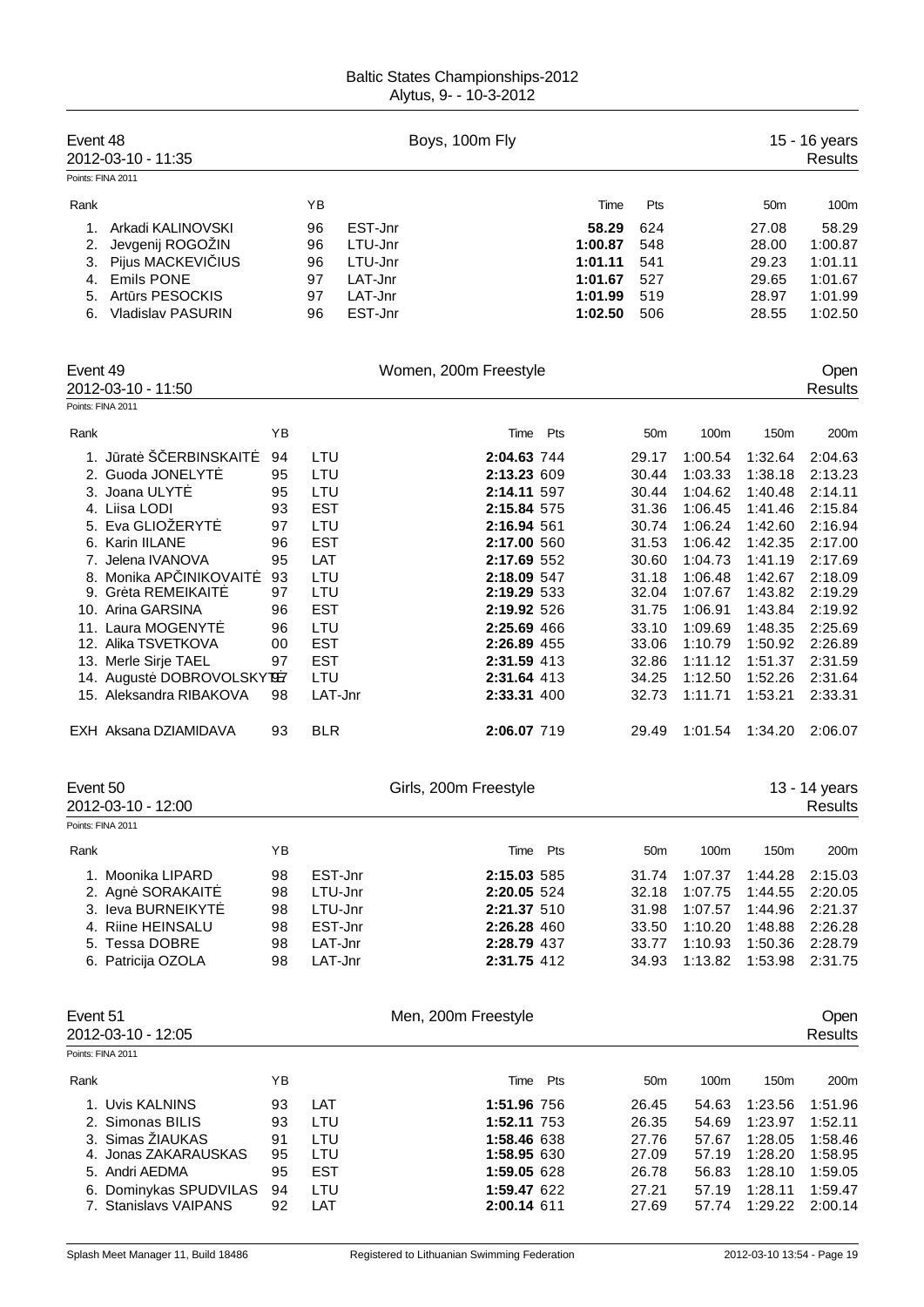# Event 51, Men, 200m Freestyle, Open

| Rank |                            | ΥB |            | Time        | Pts | 50 <sub>m</sub> | 100m    | 150m    | 200m    |
|------|----------------------------|----|------------|-------------|-----|-----------------|---------|---------|---------|
|      | 8. Pjotr DEGTJARJOV        | 93 | <b>EST</b> | 2:01.36 593 |     | 26.68           | 57.21   | 1:28.88 | 2:01.36 |
|      | 9. Kirill SAVKUN           | 93 | <b>EST</b> | 2:02.76 573 |     | 28.25           | 58.90   | 1:30.03 | 2:02.76 |
| 10.  | Roman DMITRITSENKO         | 95 | <b>EST</b> | 2:04.87 545 |     | 27.72           | 59.97   | 1:33.44 | 2:04.87 |
|      | 11. K stutis RAINYS        | 94 | LTU        | 2:04.94 544 |     | 28.19           | 59.23   | 1:32.09 | 2:04.94 |
|      | 12. Reinis PAUNINS         | 92 | LAT        | 2:05.41 538 |     | 29.04           | 1:01.39 | 1:34.94 | 2:05.41 |
|      | 13. Gytis OGULEVI IUS      | 96 | LTU        | 2:08.20 503 |     | 28.40           | 59.98   | 1:33.21 | 2:08.20 |
|      | 14. Egert PAAT             | 86 | <b>EST</b> | 2:08.39 501 |     | 28.79           | 1:00.94 | 1:34.54 | 2:08.39 |
|      | 15. Aleksandr TARASSOV     | 97 | <b>EST</b> | 2:08.48 500 |     | 29.02           | 1:01.17 | 1:34.40 | 2:08.48 |
| 16.  | Kirilas KISELIOVAS         | 94 | LTU        | 2:09.02 494 |     | 29.05           | 1:02.13 | 1:35.81 | 2:09.02 |
|      | 17. Lukas PRANCKEVI IUS    | 95 | LTU        | 2:09.40 489 |     | 28.32           | 59.72   | 1:33.67 | 2:09.40 |
|      | 18. Art r JUSEL            | 95 | LTU        | 2:09.83 484 |     | 29.64           | 1:02.39 | 1:36.66 | 2:09.83 |
| 19.  | Eimantas VIJAIKIS          | 91 | LTU        | 2:10.32 479 |     | 28.63           | 1:01.03 | 1:35.37 | 2:10.32 |
|      | 20. Martynas TUŠAS         | 95 | LTU        | 2:10.44 478 |     | 29.58           | 1:02.19 | 1:36.45 | 2:10.44 |
|      | 21. Heinar KULL            | 95 | <b>EST</b> | 2:12.24 458 |     | 29.87           | 1:03.19 | 1:38.12 | 2:12.24 |
|      | 22. Kert SAARMA            | 97 | <b>EST</b> | 2:14.97 431 |     | 30.04           | 1:04.33 | 1:39.60 | 2:14.97 |
| 23.  | Lukas TAMULIS              | 97 | LTU-Jnr    | 2:21.38 375 |     | 30.72           | 1:06.34 | 1:44.68 | 2:21.38 |
|      | <b>EXH Yauhen TSURKIN</b>  | 90 | <b>BLR</b> | 1:52.26 750 |     | 26.02           | 55.01   | 1:24.29 | 1:52.26 |
|      | <b>EXH Arseni KUKHARAU</b> | 93 | <b>BLR</b> | 1:57.14 660 |     | 27.69           | 57.26   | 1:27.32 | 1:57.14 |
|      | EXH Yury SUVORAU           | 91 | <b>BLR</b> | 1:57.85 648 |     | 26.73           | 56.03   | 1:27.16 | 1:57.85 |
|      | EXH Uladzimir ZHYHARAU     | 92 | <b>BLR</b> | 1:58.17 643 |     | 28.10           | 58.11   | 1:28.61 | 1:58.17 |
|      |                            |    |            |             |     |                 |         |         |         |

| Event 52<br>2012-03-10 - 12:15<br>Points: FINA 2011                                                                              |                                  | Boys, 200m Freestyle                                           |                                                                                        |     |                                                    | 15 - 16 years<br><b>Results</b>                          |                                                                |                                                                |
|----------------------------------------------------------------------------------------------------------------------------------|----------------------------------|----------------------------------------------------------------|----------------------------------------------------------------------------------------|-----|----------------------------------------------------|----------------------------------------------------------|----------------------------------------------------------------|----------------------------------------------------------------|
| Rank                                                                                                                             | YΒ                               |                                                                | Time                                                                                   | Pts | 50 <sub>m</sub>                                    | 100 <sub>m</sub>                                         | 150 <sub>m</sub>                                               | 200 <sub>m</sub>                                               |
| <b>Grantas DAPKUS</b><br>2. Henri REINSALU<br>3. Matas BAJORINAS<br>4. Eriks RIEKSTINS<br>5. Nikita TSERNOSEV<br>6. Arvis AIGARS | 96<br>96<br>97<br>96<br>97<br>97 | LTU-Jnr<br>EST-Jnr<br>LTU-Jnr<br>LAT-Jnr<br>EST-Jnr<br>LAT-Jnr | 2:00.98 599<br>2:01.71 588<br>2:02.88 571<br>2:03.62 561<br>2:03.73 560<br>2:06.92 519 |     | 28.94<br>28.95<br>29.13<br>28.06<br>29.21<br>29.57 | 1:00.12<br>59.91<br>59.95<br>59.00<br>1:00.41<br>1:02.00 | 1:30.98<br>1:31.13<br>1:31.58<br>1:31.47<br>1:31.99<br>1:34.92 | 2:00.98<br>2:01.71<br>2:02.88<br>2:03.62<br>2:03.73<br>2:06.92 |

| Event 53<br>Points: FINA 2011 | 2012-03-10 - 12:20 |                   |       |       |         | Women, 400m Medley |       |         |       |       |         |       | Oper<br>Results |
|-------------------------------|--------------------|-------------------|-------|-------|---------|--------------------|-------|---------|-------|-------|---------|-------|-----------------|
| Rank                          |                    |                   |       |       | YB      |                    |       |         |       |       | Time    | Pts   |                 |
|                               |                    |                   |       |       |         |                    |       |         |       |       |         |       |                 |
|                               |                    | Maria ROMANJUK    |       |       | 96      | <b>EST</b>         |       |         |       |       | 5:08.07 | 669   |                 |
|                               | 50m:               | 33.48             | 33.48 | 150m: | 1:52.31 | 39.27              | 250m: | 3:13.59 | 42.01 | 350m: | 4:32.97 | 35.77 |                 |
|                               | 100m:              | 1:13.04           | 39.56 | 200m: | 2:31.58 | 39.27              | 300m: | 3:57.20 | 43.61 | 400m: | 5:08.07 | 35.10 |                 |
| 2.                            |                    | Raminta JUODKAIT  |       |       | 96      | LTU                |       |         |       |       | 5:14.80 | 627   |                 |
|                               | 50m:               | 33.92             | 33.92 | 150m: | 1:55.74 | 41.97              | 250m: | 3:19.88 | 43.27 | 350m: | 4:40.54 | 36.12 |                 |
|                               | 100m:              | 1:13.77           | 39.85 | 200m: | 2:36.61 | 40.87              | 300m: | 4:04.42 | 44.54 | 400m: | 5:14.80 | 34.26 |                 |
| 3.                            | Diana KIRS         |                   |       |       | 95      | <b>EST</b>         |       |         |       |       | 5:18.36 | 606   |                 |
|                               | 50m:               | 32.89             | 32.89 | 150m: | 1:52.31 | 40.34              | 250m: | 3:15.36 | 42.72 | 350m: | 4:40.46 | 38.98 |                 |
|                               | 100m:              | 1:11.97           | 39.08 | 200m: | 2:32.64 | 40.33              | 300m: | 4:01.48 | 46.12 | 400m: | 5:18.36 | 37.90 |                 |
|                               |                    |                   |       |       |         |                    |       |         |       |       |         |       |                 |
| 4.                            |                    | Vikt LABANAUSKAIT |       |       | 97      | LTU                |       |         |       |       | 5:26.28 | 563   |                 |
|                               | 50m:               | 35.95             | 35.95 | 150m: | 2:01.50 | 42.96              | 250m: | 3:26.82 | 44.15 | 350m: | 4:49.45 | 37.62 |                 |
|                               | 100m:              | 1:18.54           | 42.59 | 200m: | 2:42.67 | 41.17              | 300m: | 4:11.83 | 45.01 | 400m: | 5:26.28 | 36.83 |                 |
| 5.                            |                    | Vineta MEZARAUPE  |       |       | 97      | LAT                |       |         |       |       | 5:34.51 | 522   |                 |
|                               | 50m:               | 35.22             | 35.22 | 150m: | 2:01.58 | 43.16              | 250m: | 3:30.32 | 45.99 | 350m: | 4:56.78 | 39.74 |                 |
|                               | 100m:              | 1:18.42           | 43.20 | 200m: | 2:44.33 | 42.75              | 300m: | 4:17.04 | 46.72 | 400m: | 5:34.51 | 37.73 |                 |
| 6.                            | Migl               | JUŠKAIT           |       |       | 97      | <b>LTU</b>         |       |         |       |       | 5:42.58 | 486   |                 |
|                               | 50m:               | 35.57             | 35.57 | 150m: | 2:03.85 | 45.85              | 250m: | 3:36.70 | 48.15 | 350m: | 5:04.47 | 39.60 |                 |
|                               | 100m:              | 1:18.00           | 42.43 | 200m: | 2:48.55 | 44.70              | 300m: | 4:24.87 | 48.17 | 400m: | 5:42.58 | 38.11 |                 |
|                               |                    |                   |       |       |         |                    |       |         |       |       |         |       |                 |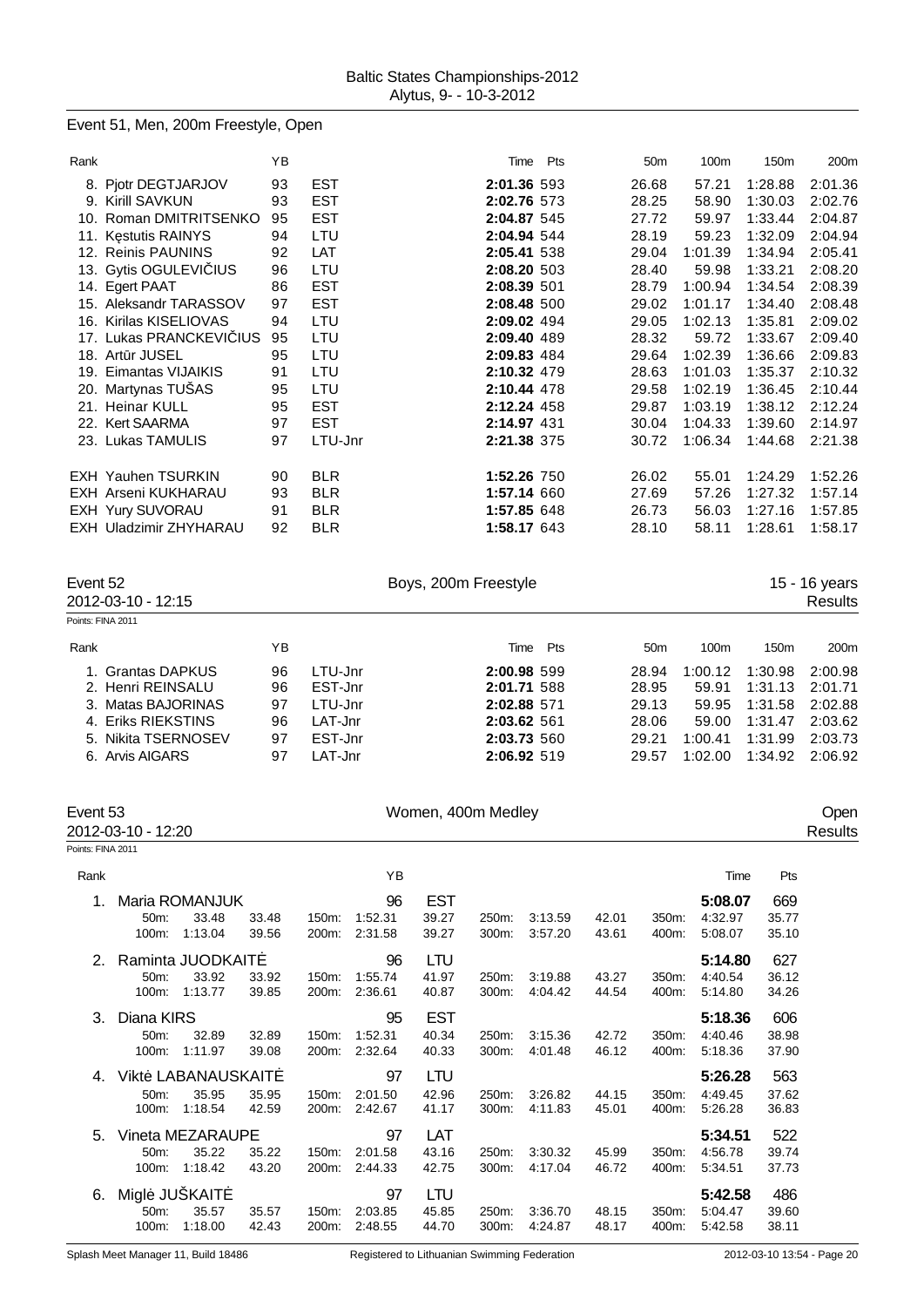|                                | Event 53, Women, 400m Medley, Open |                        |                |                |                                |                    |                |                    |                |                |                    |                |                          |
|--------------------------------|------------------------------------|------------------------|----------------|----------------|--------------------------------|--------------------|----------------|--------------------|----------------|----------------|--------------------|----------------|--------------------------|
| Rank                           |                                    |                        |                |                | YB                             |                    |                |                    |                |                | Time               | Pts            |                          |
| 7.                             |                                    | Karolina VARSOCKAJA    |                |                | 95                             | <b>LTU</b>         |                |                    |                |                | 5:50.88            | 452            |                          |
|                                | 50m:<br>100m:                      | 36.15<br>1:19.28       | 36.15<br>43.13 | 150m:<br>200m: | 2:05.55<br>2:51.39             | 46.27<br>45.84     | 250m:<br>300m: | 3:42.90<br>4:34.65 | 51.51<br>51.75 | 350m:<br>400m: | 5:13.70<br>5:50.88 | 39.05<br>37.18 |                          |
| 8.                             |                                    | Aneta ASTRAUSKAIT      |                |                | 98                             | <b>LTU</b>         |                |                    |                |                | 5:51.42            | 450            |                          |
|                                | 50m:<br>100m:                      | 35.66<br>1:17.52       | 35.66<br>41.86 | 150m:<br>200m: | 2:04.36<br>2:48.84             | 46.84<br>44.48     | 250m:<br>300m: | 3:38.31<br>4:28.85 | 49.47<br>50.54 | 350m:<br>400m: | 5:11.08<br>5:51.42 | 42.23<br>40.34 |                          |
| Event 54                       | 2012-03-10 - 12:35                 |                        |                |                |                                | Girls, 400m Medley |                |                    |                |                |                    |                | 13 - 14 years<br>Results |
| Points: FINA 2011              |                                    |                        |                |                |                                |                    |                |                    |                |                |                    |                |                          |
| Rank                           |                                    |                        |                |                | ΥB                             |                    |                |                    |                |                | Time               | Pts            |                          |
| 1.                             | Krista CEPLITE                     |                        |                |                | 99                             | LAT-Jnr            |                |                    |                |                | 5:18.10            | 607            |                          |
|                                | 50m:<br>100m:                      | 33.64<br>1:14.67       | 33.64<br>41.03 | 150m:<br>200m: | 1:56.26<br>2:36.52             | 41.59<br>40.26     | 250m:<br>300m: | 3:21.66<br>4:07.72 | 45.14<br>46.06 | 350m:<br>400m: | 4:43.37<br>5:18.10 | 35.65<br>34.73 |                          |
| 2.                             | Alina TARAN                        |                        |                |                | 98                             | LTU-Jnr            |                |                    |                |                | 5:32.91            | 530            |                          |
|                                | 50m:<br>100m:                      | 33.90<br>1:14.48       | 33.90<br>40.58 | 150m:          | 1:56.79<br>200m: 2:39.35       | 42.31<br>42.56     | 250m:<br>300m: | 3:25.78<br>4:12.80 | 46.43<br>47.02 | 350m:<br>400m: | 4:53.24<br>5:32.91 | 40.44<br>39.67 |                          |
| 3.                             | Sigrid SEPP                        |                        |                |                | 98                             | EST-Jnr            |                |                    |                |                | 5:38.71            | 503            |                          |
|                                | 50m:<br>100m:                      | 34.03<br>1:13.73       | 34.03<br>39.70 | 150m:          | 1:56.64<br>200m: 2:37.93       | 42.91<br>41.29     | 250m:<br>300m: | 3:27.11<br>4:16.46 | 49.18<br>49.35 | 350m:<br>400m: | 4:58.43<br>5.38.71 | 41.97<br>40.28 |                          |
| 4.                             |                                    | Dovil RYLIŠKYT         |                |                | 98                             | LTU-Jnr            |                |                    |                |                | 5:44.98            | 476            |                          |
|                                | 50m:                               | 37.06                  | 37.06          | 150m:          | 2:05.12                        | 44.74              | 250m:          | 3:39.50            | 51.12          | 350m:          | 5:08.62            | 38.53          |                          |
|                                | 100m:                              | 1:20.38                | 43.32          |                | 200m: 2:48.38                  | 43.26              | 300m:          | 4:30.09            | 50.59          | 400m:          | 5:44.98            | 36.36          |                          |
| 5.                             | Kertu Ly ALNEK                     |                        |                |                | 99                             | EST-Jnr            |                |                    |                |                | 6:02.67            | 410            |                          |
|                                | 50m:<br>100m:                      | 36.98<br>1:22.98       | 36.98<br>46.00 | 150m:          | 2:11.02<br>200m: 2:58.11       | 48.04<br>47.09     | 250m:<br>300m: | 3:47.58<br>4:38.31 | 49.47<br>50.73 | 350m:<br>400m: | 5:21.54<br>6:02.67 | 43.23<br>41.13 |                          |
|                                |                                    |                        |                |                |                                |                    |                |                    |                |                |                    |                |                          |
| Event 55<br>2012-03-10 - 12:40 |                                    |                        |                |                |                                | Men, 400m Medley   |                |                    |                |                |                    |                | Open<br>Results          |
| Points: FINA 2011              |                                    |                        |                |                |                                |                    |                |                    |                |                |                    |                |                          |
| Rank                           |                                    |                        |                |                | ΥB                             |                    |                |                    |                |                | Time               | Pts            |                          |
| 1.                             | <b>Kalvis LAKUCS</b>               |                        |                |                | 95                             | LAT                |                |                    |                |                | 4:35.36            | 694            |                          |
|                                | 50m:<br>100m:                      | 28.70<br>1:01.41       | 28.70<br>32.71 |                | 150m: 1:38.18<br>200m: 2:13.87 | 36.77<br>35.69     | 250m:<br>300m: | 2:52.00<br>3:31.58 | 38.13<br>39.58 | 350m:<br>400m: | 4:04.12<br>4:35.36 | 32.54<br>31.24 |                          |
|                                | 2. Pavel NAROSKIN                  |                        |                |                | 92                             | <b>EST</b>         |                |                    |                |                | 4:37.46            | 678            |                          |
|                                | 50m:                               | 28.51<br>100m: 1:01.05 | 28.51<br>32.54 |                | 150m: 1:38.35<br>200m: 2:16.27 | 37.30<br>37.92     | 250m:<br>300m: | 2:54.97<br>3:34.96 | 38.70<br>39.99 | 350m:<br>400m: | 4:06.74<br>4:37.46 | 31.78<br>30.72 |                          |
| 3.                             |                                    | Deividas MARGEVI IUS   |                |                | 95                             | LTU                |                |                    |                |                | 4:41.95            | 646            |                          |
|                                | 50m:                               | 28.20                  | 28.20          |                | 150m: 1:38.98                  | 36.80              | 250m:          | 2:56.67            | 41.32          | 350m:          | 4:10.86            | 33.16          |                          |
|                                | 100m:                              | 1:02.18                | 33.98          |                | 200m: 2:15.35                  | 36.37              | 300m:          | 3:37.70            | 41.03          | 400m:          | 4:41.95            | 31.09          |                          |
|                                | 4. Marius MIKALAUSKAS              |                        |                |                | 94                             | <b>LTU</b>         |                |                    |                |                | 4:42.02            | 646            |                          |

50m: 28.87 28.87 150m: 1:40.34 38.03 250m: 2:57.14 39.22 350m: 4:10.34 33.51 100m: 1:02.31 33.44 200m: 2:17.92 37.58 300m: 3:36.83 39.69 400m: 4:42.02 31.68 5. Ilja JEFIMOV 93 EST **4:42.53** 642 50m: 29.56 29.56 150m: 1:42.18 38.38 250m: 2:58.67 38.87 350m: 4:10.84 33.30 100m: 1:03.80 34.24 200m: 2:19.80 37.62 300m: 3:37.54 38.87 400m: 4:42.53 31.69 6. Deividas GRIGALIONIS 94 LTU **4:50.35** 592 150m: 1:43.96 100m: 1:06.51 35.77 200m: 2:20.37 36.41 300m: 3:45.51 42.88 400m: 4:50.35 31.64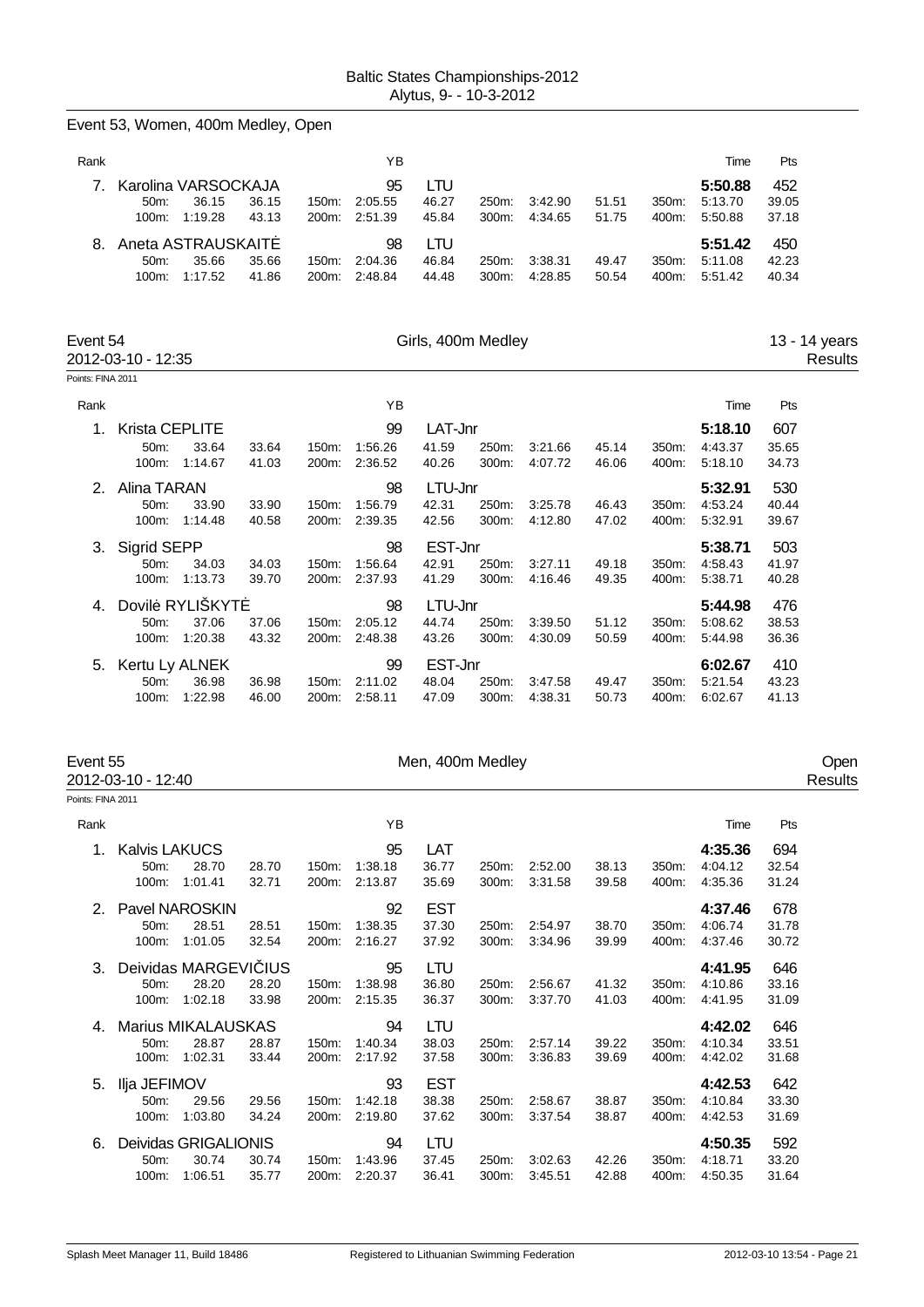#### Event 55, Men, 400m Medley, Open

| Rank            |                                                      |                                              |                |                | YB                       |                              |                |                    |                |                | Time                          | Pts                   |
|-----------------|------------------------------------------------------|----------------------------------------------|----------------|----------------|--------------------------|------------------------------|----------------|--------------------|----------------|----------------|-------------------------------|-----------------------|
| 7.              | Alar LODI<br>50m:<br>100m:                           | 31.50<br>1:08.35                             | 31.50<br>36.85 | 150m:<br>200m: | 92<br>1:47.02<br>2:23.09 | <b>EST</b><br>38.67<br>36.07 | 250m:<br>300m: | 3:04.02<br>3:45.45 | 40.93<br>41.43 | 350m:<br>400m: | 4:51.63<br>4:19.30<br>4:51.63 | 584<br>33.85<br>32.33 |
| 8.              | Nikita KOZLOVSKI<br>50m:<br>100m:                    | 29.17<br>1:04.12                             | 29.17<br>34.95 | 150m:<br>200m: | 95<br>1:44.22<br>2:23.10 | <b>EST</b><br>40.10<br>38.88 | 250m:<br>300m: | 3:03.67<br>3:44.87 | 40.57<br>41.20 | 350m:<br>400m: | 4:54.54<br>4:20.06<br>4:54.54 | 567<br>35.19<br>34.48 |
| 9.              | 50m:<br>100m:                                        | Dominykas LUŠYS<br>30.54<br>1:08.07          | 30.54<br>37.53 | 150m:<br>200m: | 95<br>1:49.71<br>2:29.50 | LTU<br>41.64<br>39.79        | 250m:<br>300m: | 3:14.02<br>3:58.67 | 44.52<br>44.65 | 350m:<br>400m: | 5:05.67<br>4:32.50<br>5:05.67 | 507<br>33.83<br>33.17 |
| 10.             | Martynas KASPERAVI IUS<br>50 <sub>m</sub> :<br>100m: | 31.90<br>1:08.52                             | 31.90<br>36.62 | 150m:<br>200m: | 94<br>1:50.00<br>2:28.96 | LTU<br>41.48<br>38.96        | 250m:<br>300m: | 3:13.16<br>3:57.35 | 44.20<br>44.19 | 350m:<br>400m: | 5:08.15<br>4:33.66<br>5:08.15 | 495<br>36.31<br>34.49 |
| 11.             | Tomas MIKALAUSKAS<br>50m:<br>100m:                   | 32.32<br>1:10.62                             | 32.32<br>38.30 | 150m:<br>200m: | 97<br>1:51.95<br>2:32.35 | LTU<br>41.33<br>40.40        | 250m:<br>300m: | 3:15.41<br>3:59.94 | 43.06<br>44.53 | 350m:<br>400m: | 5:12.02<br>4:36.13<br>5:12.02 | 477<br>36.19<br>35.89 |
| 12 <sub>1</sub> | 50m:<br>100m:                                        | <b>Cevin Anders SIIM</b><br>32.57<br>1:11.44 | 32.57<br>38.87 | 150m:<br>200m: | 97<br>1:51.00<br>2:31.45 | <b>EST</b><br>39.56<br>40.45 | 250m:<br>300m: | 3:15.80<br>4:02.02 | 44.35<br>46.22 | 350m:<br>400m: | 5:14.62<br>4:39.30<br>5:14.62 | 465<br>37.28<br>35.32 |
| 13.             | 50m:<br>100m:                                        | Vladimir ARIPOVSKIJ<br>32.29<br>1:09.34      | 32.29<br>37.05 | 150m:<br>200m: | 95<br>1:49.84<br>2:29.44 | LTU<br>40.50<br>39.60        | 250m:<br>300m: | 3:18.67<br>4:07.34 | 49.23<br>48.67 | 350m:<br>400m: | 5:19.23<br>4:44.05<br>5:19.23 | 445<br>36.71<br>35.18 |
| 14.             | <b>Erik VALDNER</b><br>50m:<br>100m:                 | 33.21<br>1:14.04                             | 33.21<br>40.83 | 150m:<br>200m: | 96<br>1:56.49<br>2:37.65 | <b>EST</b><br>42.45<br>41.16 | 250m:<br>300m: | 3:21.13<br>4:07.04 | 43.48<br>45.91 | 350m:<br>400m: | 5:20.71<br>4:45.40<br>5:20.71 | 439<br>38.36<br>35.31 |
| 15.             | Daniel ZAITSEV<br>50m:<br>100m:                      | 32.64<br>1:11.90                             | 32.64<br>39.26 | 150m:<br>200m: | 97<br>1:53.62<br>2:34.77 | <b>EST</b><br>41.72<br>41.15 | 250m:<br>300m: | 3:23.52<br>4:12.74 | 48.75<br>49.22 | 350m:<br>400m: | 5:27.56<br>4:51.39<br>5:27.56 | 412<br>38.65<br>36.17 |

| Event 56<br>2012-03-10 - 12:50 |                     |                  | Boys, 400m Medley |               |         |         |       |         |       |         | 15 - 16 years<br>Results |       |  |
|--------------------------------|---------------------|------------------|-------------------|---------------|---------|---------|-------|---------|-------|---------|--------------------------|-------|--|
| Points: FINA 2011              |                     |                  |                   |               |         |         |       |         |       |         |                          |       |  |
| Rank                           |                     |                  |                   |               | YB      |         |       |         |       |         | Time                     | Pts   |  |
|                                |                     | Povilas STRAZDAS |                   |               | 96      | LTU-Jnr |       |         |       |         | 4:36.50                  | 685   |  |
|                                | 50 <sub>m</sub> :   | 28.88            | 28.88             | 150m:         | 1:38.61 | 36.35   | 250m: | 2:55.21 | 41.51 | 350m:   | 4:07.51                  | 31.00 |  |
|                                | 100m:               | 1:02.26          | 33.38             | 200m:         | 2:13.70 | 35.09   | 300m: | 3:36.51 | 41.30 | 400m:   | 4:36.50                  | 28.99 |  |
| 2.                             | Silver HEIN         |                  |                   | EST-Jnr<br>97 |         |         |       |         |       |         | 5:00.07                  | 536   |  |
|                                | 50m:                | 30.27            | 30.27             | 150m:         | 1:46.20 | 40.69   | 250m: | 3:07.26 | 42.13 | 350m.   | 4:25.69                  | 35.49 |  |
|                                | 100m:               | 1:05.51          | 35.24             | 200m:         | 2:25.13 | 38.93   | 300m: | 3:50.20 | 42.94 | 400m:   | 5:00.07                  | 34.38 |  |
| 3.                             | Erikas AUKŠTIKALNIS |                  |                   |               | 96      | LTU-Jnr |       |         |       |         | 5:02.77                  | 522   |  |
|                                | $50m$ :             | 30.56            | 30.56             | 150m:         | 1:47.74 | 41.03   | 250m: | 3:09.80 | 41.46 | 350m:   | 4:28.20                  | 36.59 |  |
|                                | 100m:               | 1:06.71          | 36.15             | 200m:         | 2:28.34 | 40.60   | 300m: | 3:51.61 | 41.81 | 400m:   | 5:02.77                  | 34.57 |  |
|                                | Frank Johan OJARAND |                  |                   | EST-Jnr<br>96 |         |         |       |         |       | 5:16.77 | 456                      |       |  |
|                                | $50m$ :             | 31.98            | 31.98             | 150m:         | 1:51.81 | 41.16   | 250m: | 3:16.49 | 44.65 | 350m:   | 4:40.25                  | 38.22 |  |
|                                | 100m:               | 1:10.65          | 38.67             | 200m:         | 2:31.84 | 40.03   | 300m: | 4:02.03 | 45.54 | 400m:   | 5:16.77                  | 36.52 |  |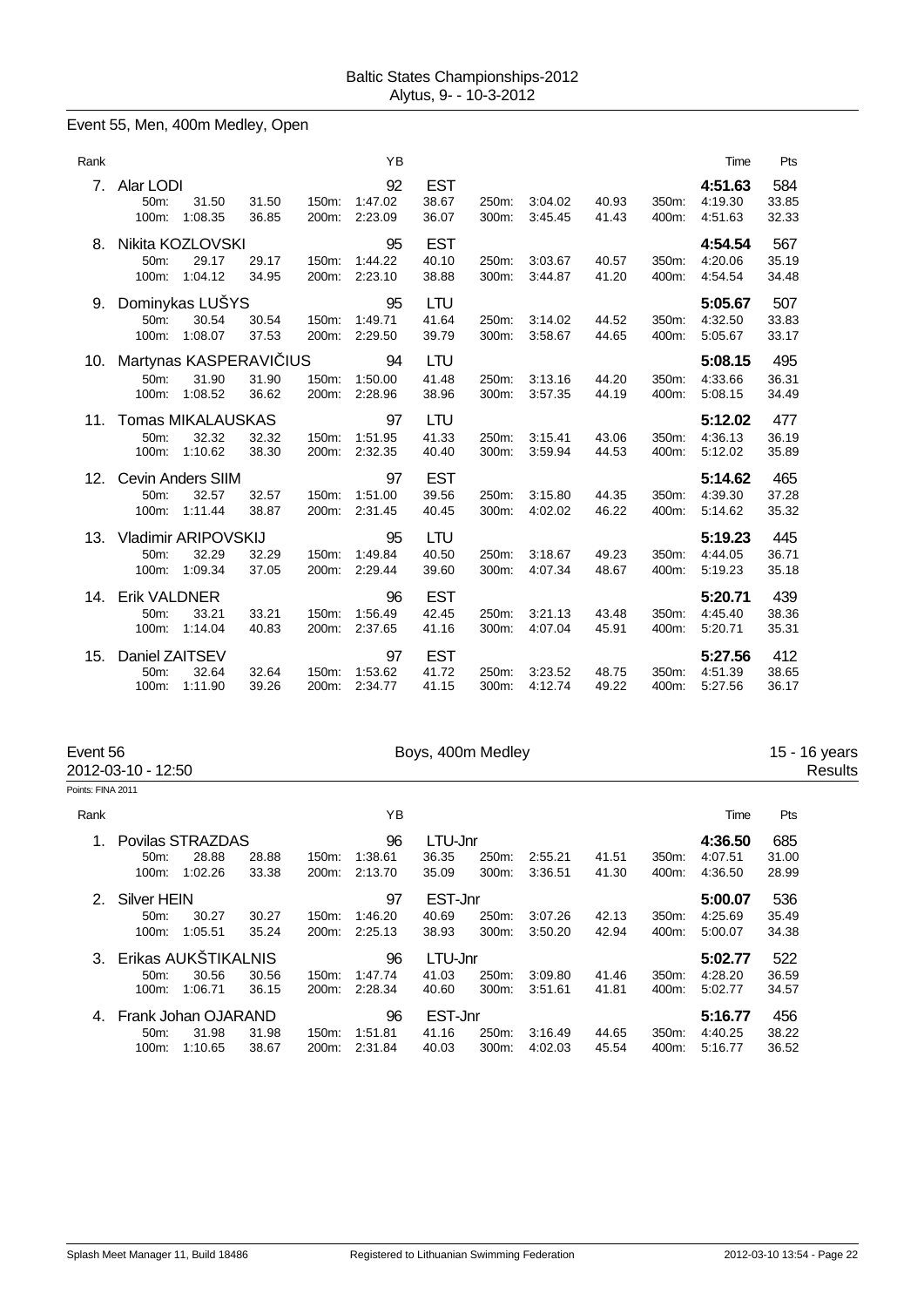| <b>Baltic States Championships-2012</b> |  |
|-----------------------------------------|--|
| Alytus, 9- - 10-3-2012                  |  |

| Event 57<br>Points: FINA 2011 | 2012-03-10 - 13:00                 |          | Women, 50m Backstroke |                |            | Open<br>Results |
|-------------------------------|------------------------------------|----------|-----------------------|----------------|------------|-----------------|
| Rank                          |                                    | ΥB       |                       | Time           | Pts        |                 |
| 1.                            | Valeria MIHHAILOVA                 | 95       | <b>EST</b>            | 31.13          | 656        |                 |
| 2.                            | Zane TIRUMNIECE                    | 96       | LAT                   | 31.27          | 648        |                 |
| 3.                            | Moonika LIPARD                     | 98       | EST-Jnr               | 31.55          | 630        |                 |
|                               | 4. Ugn MAŽUTAITYT                  | 97       | <b>LTU</b>            | 31.61          | 627        |                 |
|                               | 5. Anita STEPANENKO                | 96       | <b>EST</b>            | 31.79          | 616        |                 |
| 6.                            | Inga ŠUKYT                         | 92       | <b>LTU</b>            | 32.22          | 592        |                 |
|                               | 7. Asta DREVINSKAIT                | 95       | <b>LTU</b>            | 32.34          | 585        |                 |
|                               | 8. Martyna KARMAZINAIT             | 97       | <b>LTU</b>            | 32.36          | 584        |                 |
|                               | 9. Renata TOMILOVA                 | 94       | LAT                   | 32.69          | 567        |                 |
|                               | 10. Darja GORBACA                  | 97       | LAT                   | 32.79          | 562        |                 |
|                               | 11. Sirli LINDORG                  | 94       | <b>EST</b>            | 33.44          | 529        |                 |
|                               | 12. Carolina Camilla GRAF          | 95       | <b>EST</b>            | 33.81          | 512        |                 |
|                               | 13. Beatri<br><b>GRIGALIONYT</b>   | 96       | <b>LTU</b>            | 34.22          | 494        |                 |
| 14.                           | Diana SEPPENIN                     | 98       | EST-Jnr               | 35.36          | 448        |                 |
|                               | EXH Aliaksandra HERASIMENIA        | 85       | <b>BLR</b>            | 28.32          | 872        |                 |
| Event 58                      | 2012-03-10 - 13:00                 |          | Men, 50m Backstroke   |                |            | Open            |
| Points: FINA 2011             |                                    |          |                       |                |            | Results         |
|                               |                                    |          |                       |                |            |                 |
| Rank                          |                                    | ΥB       |                       | Time           | Pts        |                 |
| 1.                            | Konstantins BLOHINS                | 88       | LAT                   | 26.64          | 734        |                 |
|                               | 2. Andres OLVIK                    | 86       | <b>EST</b>            | 26.83          | 719        |                 |
|                               | 3. Deividas GRIGALIONIS            | 94       | <b>LTU</b>            | 27.04          | 702        |                 |
|                               | Pavels VILCANS                     | 90       | LAT                   | 27.04          | 702        |                 |
|                               | <b>Justinas BILIS</b>              | 92       | <b>LTU</b>            | 27.04          | 702        |                 |
|                               | 6. Ralf TRIBUNTSOV<br>Danas RAPŠYS | 94       | <b>EST</b>            | 27.08          | 699        |                 |
| 7 <sup>1</sup>                | 8. Antons VOITOVS                  | 95<br>94 | <b>LTU</b><br>LAT     | 27.15<br>27.20 | 694<br>690 |                 |
|                               | 9. Endri VINTER                    | 93       | <b>EST</b>            | 27.46          | 670        |                 |
|                               | 10. Gytis STANKEVI IUS             | 94       | <b>LTU</b>            | 27.72          | 652        |                 |
|                               | 11. Girts FELDBERGS                | 93       | LAT                   | 27.80          | 646        |                 |
|                               | 12. Augustinas JAKUBAUSKAS         | 94       | <b>LTU</b>            | 28.31          | 612        |                 |
|                               | 13. Priit AAVIK                    | 94       | <b>EST</b>            | 28.94          | 573        |                 |
|                               | 14. Juozas MACKONIS                | 97       | LTU-Jnr               | 29.50          | 541        |                 |
|                               | 15. Emils PONE                     | 97       | LAT-Jnr               | 29.52          | 540        |                 |
|                               | 16. Arkadi KALINOVSKI              | 96       | EST-Jnr               | 29.71          | 529        |                 |
| 17.                           | Karl Johann LUHT                   | 96       | EST-Jnr               | 29.81          | 524        |                 |
|                               | 18. Lukas RUTKAUSKAS               | 96       | LTU-Jnr               | 30.22          | 503        |                 |
|                               | 19. Justas MAKSIMAVI IUS           | 93       | LTU                   | 31.02          | 465        |                 |
|                               | 20. Andrei GUSSEV                  | 97       | <b>EST</b>            | 31.18          | 458        |                 |
| 21.                           | <b>Matas BAJORINAS</b>             | 97       | LTU-Jnr               | 31.22          | 456        |                 |
| 22.                           | <b>Eimantas MILIUS</b>             | 96       | LTU-Jnr               | 32.20          | 416        |                 |
| 23.                           | Rokas MOCKEVI IUS                  | 97       | <b>LTU</b>            | 33.40          | 372        |                 |
|                               | EXH Pavel SANKOVICH                | 90       | <b>BLR</b>            | 26.83          | 719        |                 |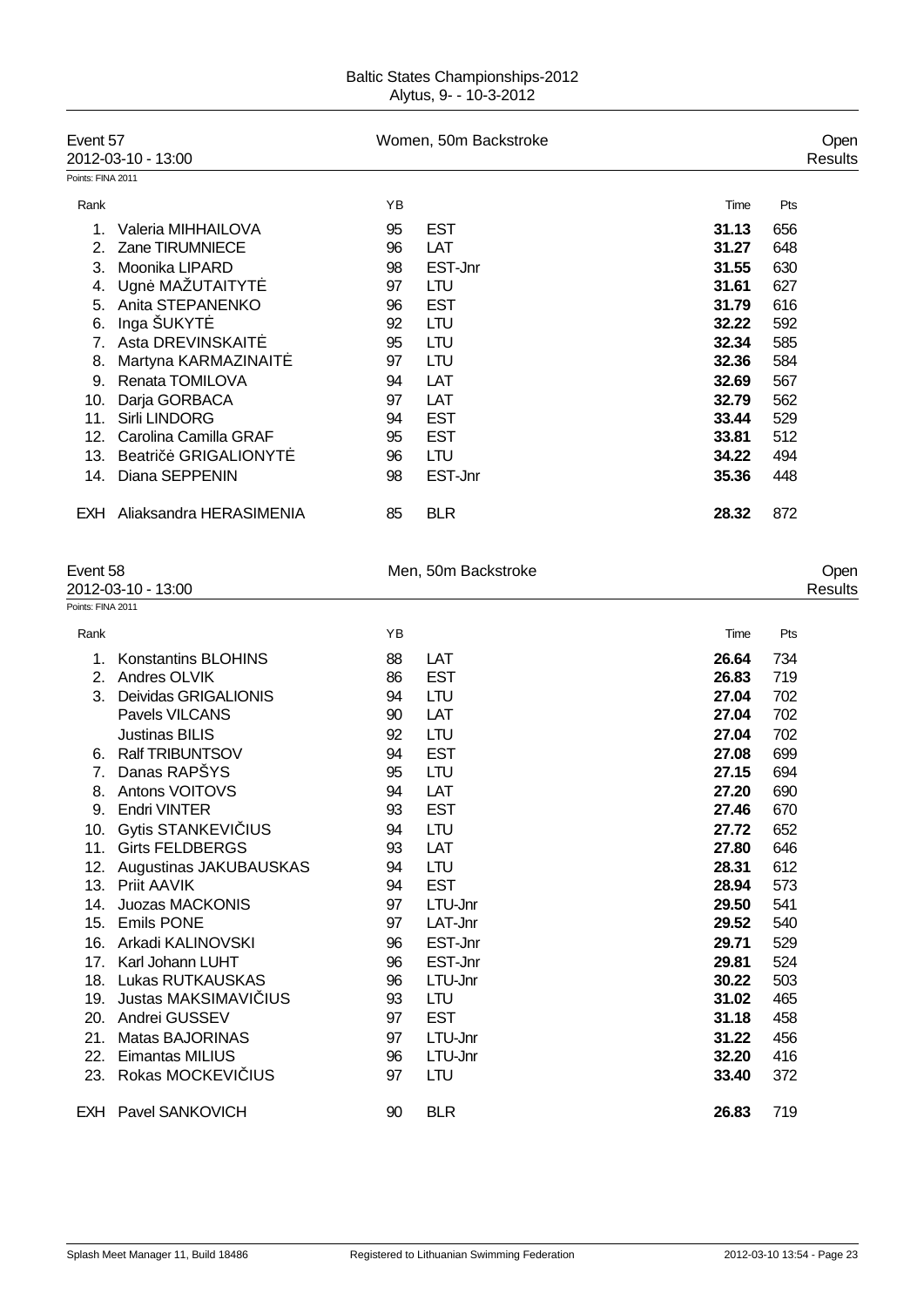| Event 59          | 2012-03-10 - 13:25                           |                    |                | Open<br><b>Results</b> |                                        |                    |                  |                    |
|-------------------|----------------------------------------------|--------------------|----------------|------------------------|----------------------------------------|--------------------|------------------|--------------------|
| Points: FINA 2011 |                                              |                    |                |                        |                                        |                    |                  |                    |
| Rank              |                                              |                    |                |                        |                                        |                    | Time             | Pts                |
| 1.                | LTU <sub>1</sub>                             |                    |                | <b>LTU</b>             |                                        |                    | 4:23.72          | 682                |
|                   | Ugn MAŽUTAITYT<br>Urt KAZAKEVI I T           | $+0,72$<br>$+0,52$ | 32.99<br>34.30 | 1:07.83<br>1:13.96     | Vaiva GIMBUTYT<br>J rat Š ERBINSKAIT   | $+0,32$<br>$+0,52$ | 29.69<br>28.33   | 1:03.63<br>58.30   |
|                   | 2. EST 1                                     |                    |                | <b>EST</b>             |                                        |                    | 4:27.01          | 657                |
|                   | Valeria MIHHAILOVA<br>Maria HARUTJUNJAN      | $+0,68$            | 32.86          | 1:07.51                | Laura TOLMATS<br><b>Tess GROSSMANN</b> | $+0,43$            | 29.63<br>28.93   | 1:03.05            |
|                   |                                              | $+0,34$            | 35.26          | 1:15.21                |                                        | $+0,49$            |                  | 1:01.24            |
|                   | DSQ LAT1                                     |                    |                | LAT                    |                                        |                    |                  |                    |
|                   | Renata TOMILOVA<br><b>Evelina AIZPURIETE</b> | $+0,75$<br>$+0,42$ | 32.53<br>33.10 | 1:05.92<br>1:11.60     | Jelena IVANOVA<br>Alena RIBAKOVA       | $+0,53$<br>$-0,11$ | 30.34            | 1:06.39            |
| Event 60          |                                              |                    |                |                        | Girls, 4 x 100m Medley                 |                    |                  | 13 - 14 years      |
|                   | 2012-03-10 - 13:25                           |                    |                |                        |                                        |                    |                  | <b>Results</b>     |
| Points: FINA 2011 |                                              |                    |                |                        |                                        |                    |                  |                    |
| Rank              |                                              |                    |                |                        |                                        |                    | Time             | Pts                |
| 1.                | LTU-Jnr 1                                    |                    |                | LTU-Jnr                |                                        |                    | 4:41.89          | 558                |
|                   | Egl ŠVEDAIT                                  | $+0,84$            | 34.22          | 1:10.42                | Alina TARAN                            | $+0,67$            | 32.79            | 1:10.78            |
|                   | Vaiva ŠTARAIT                                | $+0,43$            | 36.57          | 1:18.12                | Ernesta KARECKAIT                      | $+0,55$            | 29.83            | 1:02.57            |
|                   | 2. EST-Jnr 1                                 |                    |                | EST-Jnr                |                                        |                    | 4:45.73          | 536                |
|                   | Sigrid SEPP                                  | $+0,90$            | 35.90          | 1:13.93                | Moonika LIPARD                         | $+0,43$            | 30.56            | 1:07.69            |
|                   | Anna GUSSEVA                                 | $-0,39$            | 36.69          | 1:19.48                | <b>Eliise PRIIMAN</b>                  | $+0,15$            | 30.33            | 1:04.63            |
|                   | 3. LAT-Jnr 1                                 |                    |                | LAT-Jnr                |                                        |                    | 5:03.39          | 448                |
|                   | Alise POKSANE<br>Dana KOLIDZEJA              | $+0,69$<br>$+0,27$ | 37.35<br>38.34 | 1:17.38<br>1:22.77     | Krista CEPLITE<br>Marta GOBERGA        | $+0,70$            | 33.63<br>31.15   | 1:16.32<br>1:06.92 |
| Event 61          | 2012-03-10 - 13:25                           |                    |                |                        | Men, 4 x 100m Medley                   |                    |                  | Open<br>Results    |
| Points: FINA 2011 |                                              |                    |                |                        |                                        |                    |                  |                    |
| Rank              |                                              |                    |                |                        |                                        |                    | Time             | Pts                |
|                   | 1. LAT 1                                     |                    |                | LAT                    |                                        |                    | 3:48.29          | 748                |
|                   | Konstantins BLOHINS                          | $+0,65$            | 27.73          | 57.51                  | Pavels KONDRAHINS                      | $+0,32$            | 26.39            | 55.95              |
|                   | <b>Uldis TAZANS</b>                          | $+0,53$            | 29.83          | 1:04.97                | Uvis KALNINS                           | $+0,29$            | 23.46            | 49.86              |
|                   | 2. LTU 1                                     |                    |                | LTU                    |                                        |                    | 3:50.88          | 723                |
|                   | Deividas GRIGALIONIS                         | $+0,72$            | 28.81          | 58.21                  | Tadas DUŠKINAS                         | $+0,24$            | 25.10            | 55.04              |
|                   | Jevgenij GAMPER                              | $+0,40$            | 30.02          | 1:06.55                | Simonas BILIS                          | $+0,56$            | 24.36            | 51.08              |
|                   | 3. EST 1                                     |                    |                | <b>EST</b>             |                                        |                    | 3:52.33          | 710                |
|                   | Andres OLVIK                                 | $+0,72$            | 28.44          | 56.97                  | Marko TIIDLA                           | $+0,34$            | 26.18            | 57.03              |
|                   | Pjotr DEGTJARJOV                             | $+0,33$            | 30.10          | 1:06.82                | Ralf TRIBUNTSOV                        | $+0,33$            | 24.78            | 51.51              |
|                   |                                              |                    |                | <b>BLR</b>             |                                        |                    |                  |                    |
|                   | EXH BLR 1<br>Pavel SANKOVICH                 | $+0,79$            | 28.79          | 58.97                  | Yauhen TSURKIN                         | $+0,24$            | 3:48.42<br>24.88 | 747<br>54.37       |
|                   | Yury KLEMPARSKI                              | $+0,31$            | 28.89          | 1:03.06                | Arseni KUKHARAU                        | $+0,33$            | 24.94            | 52.02              |
|                   | EXH LTU2                                     |                    |                | LTU                    |                                        |                    | 3:52.95          | 704                |
|                   | <b>Justinas BILIS</b>                        | $+0,74$            | 28.17          | 57.86                  | Edgaras ŠTURA                          | $+0,31$            | 25.81            | 56.36              |
|                   | Marius MIKALAUSKAS                           | $+0,59$            | 30.60          | 1:06.16                | Dominykas SPUDVILAS                    | $+0,35$            | 24.87            | 52.57              |
|                   | EXH LAT 2                                    |                    |                | LAT                    |                                        |                    | 3:54.56          | 690                |
|                   | Antons VOITOVS                               | $+0,65$            | 28.13          | 58.50                  | Pavels VILCANS                         | $+0,67$            | 25.94            | 57.09              |
|                   | Nikolajs MASKALENKO                          | $+0,23$            | 29.83          | 1:06.28                | Pavels GRIBOVSKIS                      | $+0,35$            | 25.00            | 52.69              |